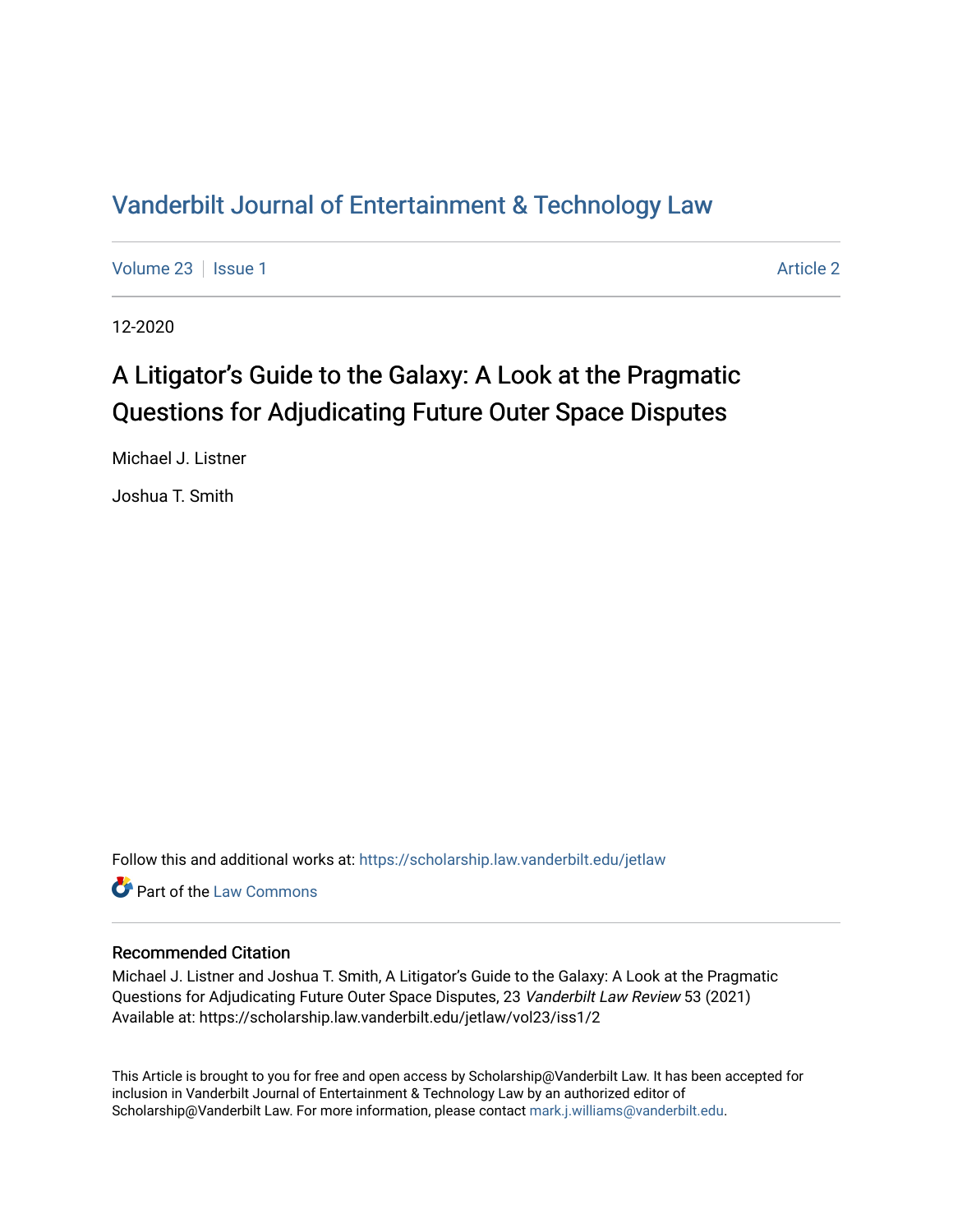# **A Litigator's Guide to the Galaxy: A Look at the Pragmatic Questions for Adjudicating Future Outer Space Disputes**

*Michael J. Listner\* & Joshua T. Smith\*\**

#### **ABSTRACT**

*Since the beginnings of the space age, outer space activities have been the realm of government with ancillary involvement by non-governmental actors. The international legal framework for outer space contemplated the involvement of non-governmental actors, but in creating dispute resolution mechanisms the role of non-governmental entities was not considered ripe. The surge of direct non-governmental involvement in outer space activities in recent years again raises the issue of dispute resolution and exemplifies the lack of dispute resolution mechanisms designed to address differences between sovereign states. As the pace of non-governmental activity increases, so does the likelihood of disputes arising between non-governmental actors and therefore the need for a forum to address grievances. The US federal court system stands as a judicial institution that is capable of addressing the future needs of non-governmental litigants whose disputes reach into the sovereign-less regions of outer space.*

<sup>\*</sup> JD, 2001, Regent University School of Law; BS, Computer Information Systems, 1998, Franklin Pierce University. The author has been licensed to practice law in the state of New Hampshire since 2003, with a local focus on litigation matters, including motions and appellate law. The author is also a noted authority on matters involving outer space law and policy and national security and is the founder and principal of the consulting firm Space Law and Policy Solutions and the space law and policy briefing letter, The Précis. You may reach the author at michael@spacelawsolutions.com.

<sup>\*\*</sup> JD, 2017, SMU Dedman School of Law; BA, Magna Cum Laude Political Science: Pre-Law and BA, Magna Cum Laude Communication: Public Relations, 2014, Virginia Tech. The author is currently licensed to practice law in Texas, with a practice area focused on business transactions, including entity formation, corporate compliance, corporate restructuring and M&A, employment, and intellectual property law. The author has been a panelist for the ABA Forum on Air and Space Law, discussing matters such as legal barriers to orbital debris mitigation. You may reach the author at smithjt@smu.edu.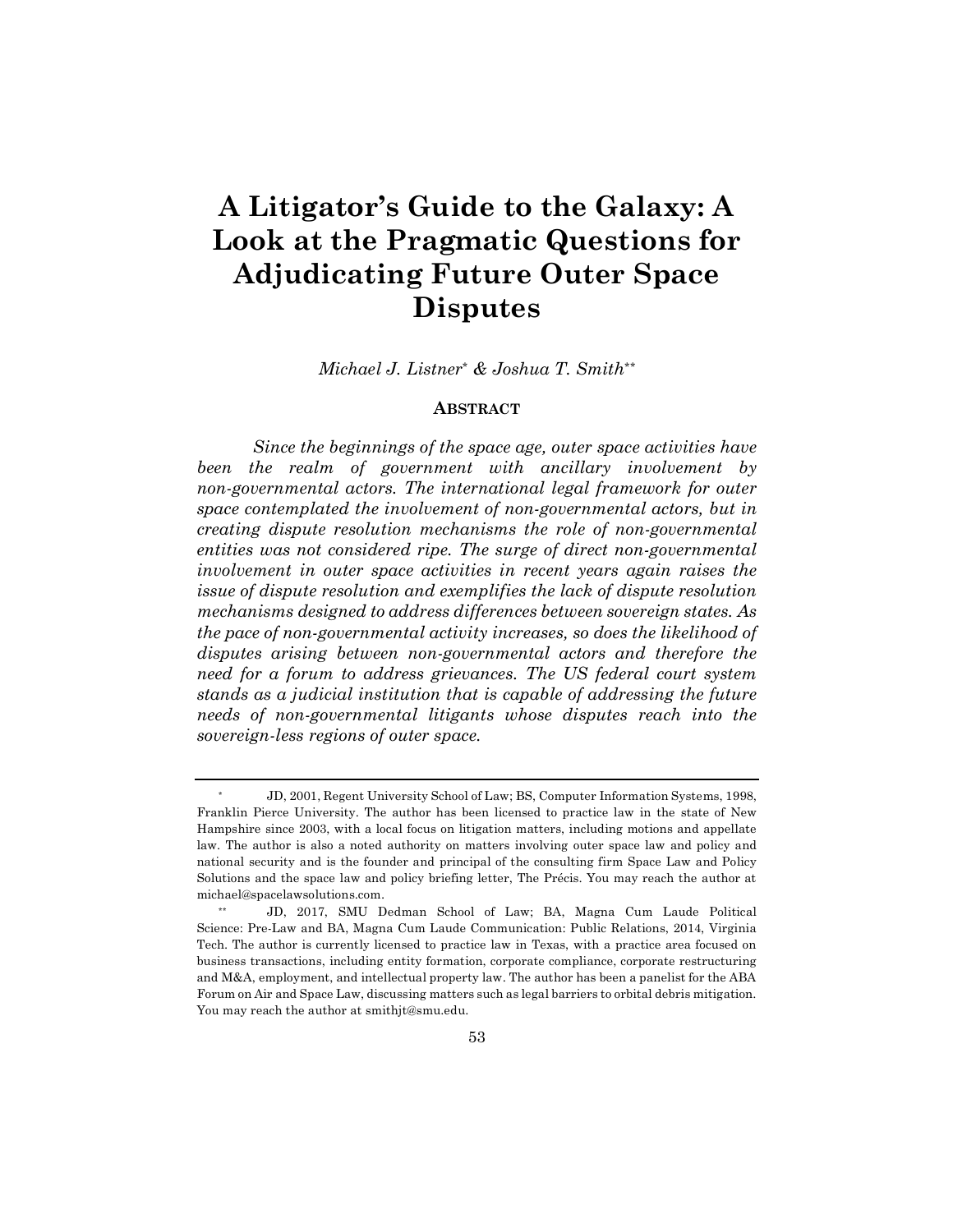## **TABLE OF CONTENTS**

| I.   |                                                           |    |
|------|-----------------------------------------------------------|----|
| II.  | THE FRAMEWORK OF SPACE LAW AND NON-GOVERNMENTAL           |    |
|      |                                                           |    |
| III. |                                                           |    |
|      |                                                           |    |
|      |                                                           |    |
|      |                                                           |    |
|      |                                                           |    |
|      |                                                           |    |
|      |                                                           |    |
|      | 2. United States v. One Lucite Ball Containing Lunar      |    |
|      |                                                           |    |
|      |                                                           |    |
|      | 4. Cicco v. National Aeronautics and Space Administration |    |
|      |                                                           |    |
| IV.  | US JURISDICTION AND VENUE FOR OUTER SPACE ACTIVITIES 68   |    |
|      |                                                           |    |
|      |                                                           |    |
|      |                                                           |    |
|      |                                                           |    |
|      |                                                           |    |
|      |                                                           |    |
|      |                                                           |    |
| V.   | WHAT PROCEDURAL LAW COMES INTO PLAY? WHAT                 |    |
|      |                                                           |    |
|      |                                                           |    |
|      | B. The Role of the US Government, Joinder, and            |    |
|      |                                                           |    |
|      |                                                           |    |
|      |                                                           |    |
|      |                                                           |    |
| VI.  |                                                           |    |
|      |                                                           |    |
|      |                                                           |    |
|      |                                                           | 91 |
|      |                                                           |    |
|      |                                                           |    |
|      |                                                           |    |
|      |                                                           |    |
| VII. | THE ROLE OF THE COURT: ARBITER OR PSEUDO-STATE  97        |    |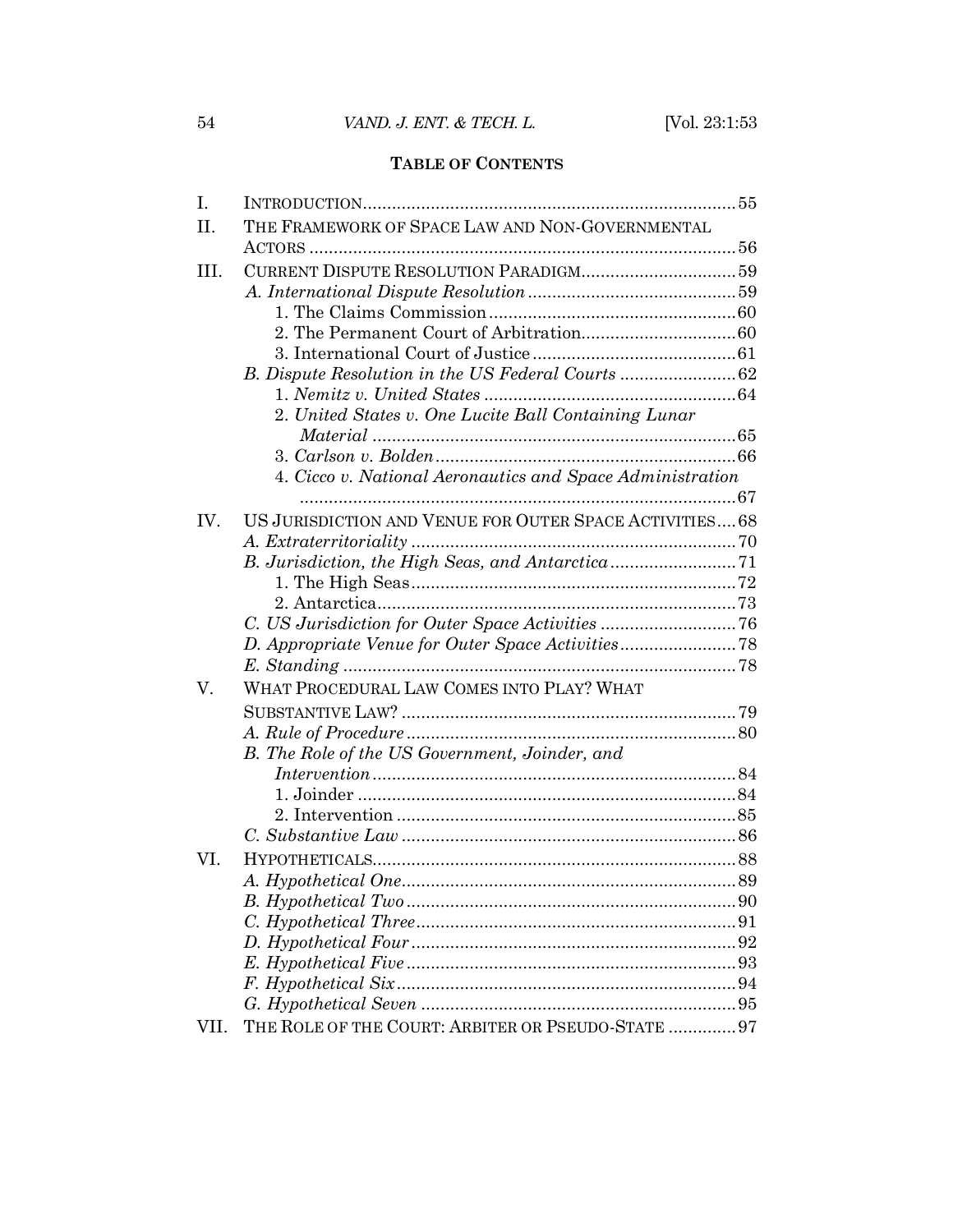| 2020] | FEDERAL LITIGATION OF SPACE DISPUTES | $55\,$ |
|-------|--------------------------------------|--------|
|       |                                      |        |

## I. INTRODUCTION

The outer space environment and the activities that occur within it were historically dominated by national security and civil space activities. These two actors, which operate within the framework of international agreements, have dominated outer space for over fifty years with activities ranging from remote sensing to crewed spaceflight. However, the international framework for outer space activities also includes non-governmental entities that participate in outer space but remain subject to the authorization, supervision, and continuing jurisdiction of the non-governmental entity's host state.

The right of states to permit non-governmental entities to perform space activities imbued by international law has opened a new arena of outer space activities, which makes non-governmental entities the third participant in a triad of outer space actors.<sup>1</sup> In other words, non-governmental space activities are quickly becoming a significant part of outer space activities, and as a result, legal considerations are moving from academic theory to pragmatic fact. An example of this is the idea of non-governmental entities harvesting and possessing space resources and the legal questions of priority rights for these resources.2 The increasing role of non-governmental entities in outer space activities incites debate over how and to what extent regulation is needed. It also raises questions about how disputes between actors will be resolved. Part I briefly discusses the current dispute paradigm that exists within the international community for outer space-related matters. In Part II, this Article delves into a dissertation of how the US federal court system can be employed to adjudicate disputes. This

<sup>1</sup>*. See* J.I. Gabrynowicz, *The "Province" and "Heritage" of Mankind Reconsidered: A New Beginning*, NASA CONF. PUBL'N, Apr. 5–7, 1988, at 691, 694. The view that the Outer Space Treaty permits commercial space activities by non-governmental entities was further developed when the United States adopted the policy position of the "province of all mankind" in Article I of the Outer Space Treaty, and this view is compatible with conducting and developing free enterprise and the rights of nations to determine how they share the benefits and results of their space activities. *See id.*; *see also* Treaty on Principles Governing the Activities of States in the Exploration and Use of Outer Space, Including the Moon and Other Celestial Bodies art. I., *adopted* Dec. 19, 1966, 18 U.S.T. 2410, 610 U.N.T.S. 205 [hereinafter Outer Space Treaty].

<sup>2.</sup> The right of non-governmental entities to harvest, possess, and convert space resources is codified in the United States Code in Title 51, Chapter 513. Subsequently, the Duchy of Luxembourg and the United Arab Emirates have adopted laws similar to the one found in Title 51, Chapter 513. *See UAE Space Agency Signs MoU with Luxembourg*, ARABIAN AEROSPACE ONLINE NEWS SERV. (Oct. 11, 2017), https://www.arabianaerospace.aero/uae-space-agency-signsmou-with-luxembourg.html [https://perma.cc/PDF9-MAF8].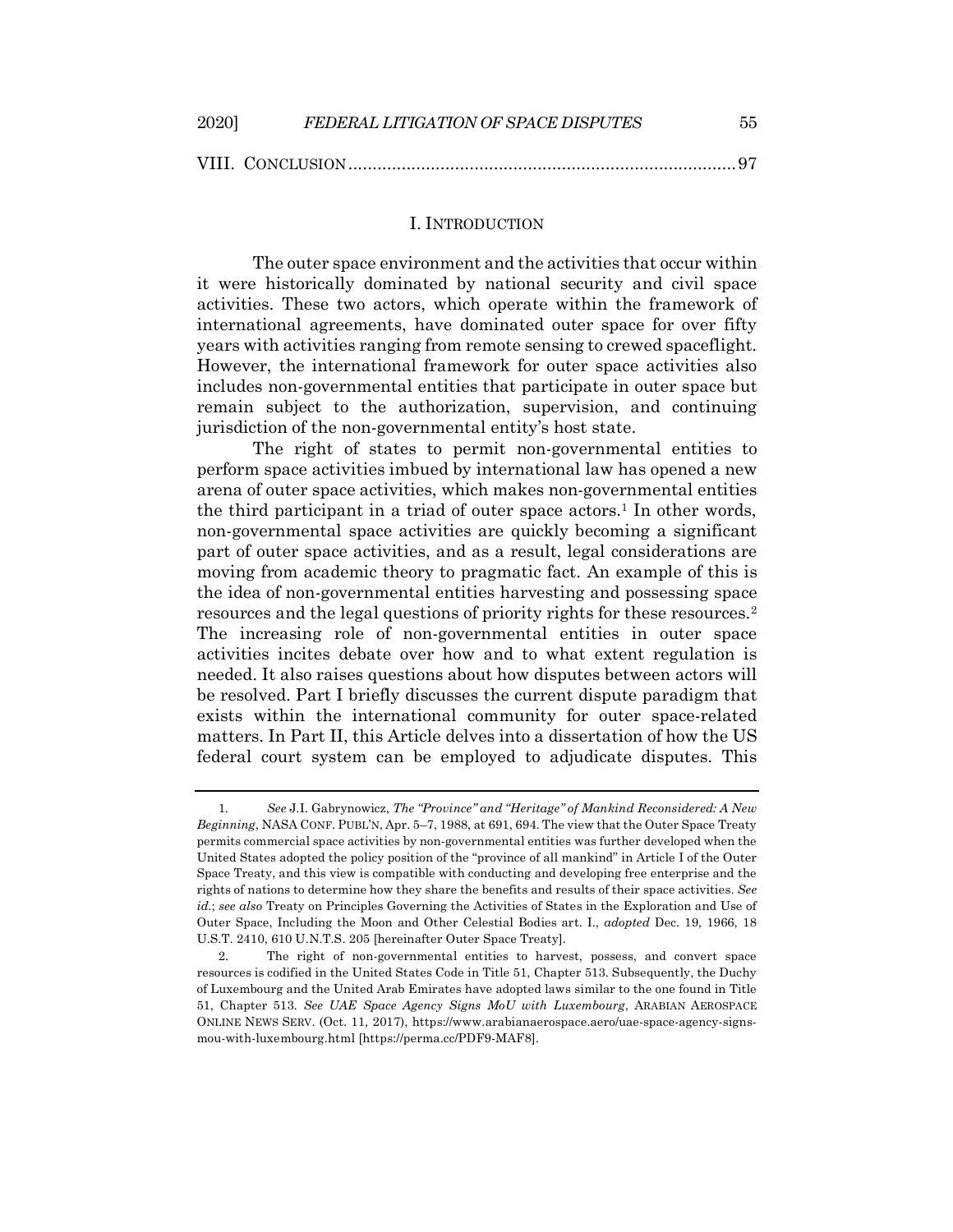Article also presents a road map for litigators in accordance with the Federal Rules of Civil Procedure. Finally, Part III offers hypotheticals to illustrate scenarios that could present themselves in future litigations. This Article does not claim to anticipate how all disputes will play out in US federal courts or how judgments will be enforced, but instead provides a baseline for litigators to introduce and adjudicate outer space-related matters into US federal courts.

## II. THE FRAMEWORK OF SPACE LAW AND NON-GOVERNMENTAL ACTORS

Litigators are in the division of lawyers that infrequently interface with space law as the nature of space law has been for the most part decidedly international and the legal arena of states. However, the advent of non-governmental actors in outer space portends the need for the skills of litigators, which requires a fundamental understanding of this discipline and how it interacts with the other fields of law. Therefore, a discussion of dispute resolution for matters in outer space must begin with the definition of space law. A deep dive into this topic is outside the scope of this Article, but for the sake of foundation, space law is a field of law dealing with activities outside the Earth's atmosphere.3

Space law is often compared to maritime and aviation law.4 The fundamentals of space law were established by the Legal Subcommittee of the United Nations Committee for the Peaceful Uses of Outer Space (UNCOPUOS) and framed in the Declaration of Principles Governing the Activities of States in the Exploration and Use of Outer Space.5 These principles prohibit the national appropriation of outer space and celestial bodies, declare equal rights for all states to freely use outer space throughout its continuity, allow states to freely conduct scientific investigations of outer space, preserve states' sovereign rights over space objects they launch, and facilitate collaboration between states to render assistance to crews of spaceships in emergency situations.6

These principles became the foundation of the four major space law treaties: the Treaty on Principles Governing the Activities of States in the Exploration and Use of Outer Space Including the Moon and

<sup>3</sup>*. See generally* Michael J. Listner, *The Ownership and Exploitation of Outer Space: A Look at Foundational Law and Future Legal Challenges to Current Claims*, 1 REGENT J. INT'L L. 75, 76 (2003) (discussing in depth the treaties encompassing space law).

<sup>4</sup>*. Id.*

<sup>5</sup>*. Id.*; *see also* G.A. Res. 1962 (XVIII), Declaration of Legal Principles Governing the Activities of States in the Exploration and Use of Outer Space (Dec. 13, 1963).

<sup>6.</sup> Listner, *supra* note 3, at 76–77 (citing I.H. PH. DIEDERIKS-VERSCHOOR, AN INTRODUCTION TO SPACE LAW 1 (Kluwer L. Int'l 2d rev. ed. 1999) (1993)).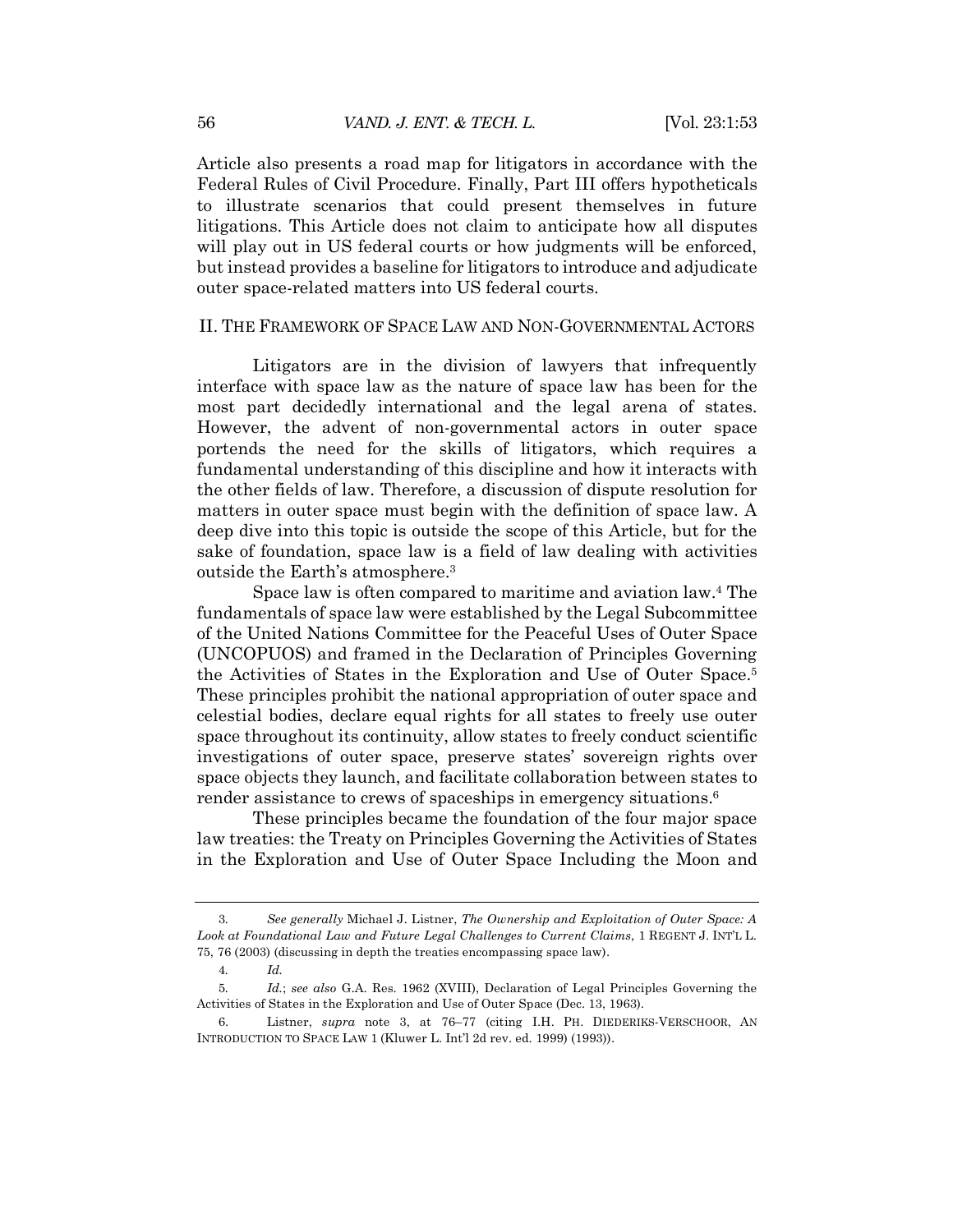Other Celestial Bodies (Outer Space Treaty),<sup>7</sup> the Agreement on the Rescue of Astronauts, the Return of Astronauts and the Return of Space Objects Launched into Outer Space (Rescue Agreement), $8$  the Convention on International Liability for Damage Caused by Space Objects (Liability Convention),9 and the Convention of Registration of Objects Launched into Outer Space (Registration Convention).10 Each will be dealt with briefly in the sections below.<sup>11</sup>

The Outer Space Treaty is currently one, if not the only, major international vehicle for governing outer space acts, and its articles are the basis for many of the other outer space-related treatises created since its inception. The Outer Space Treaty treats outer space as a *res communis* by not allowing ownership of Earth's orbit or the physical celestial bodies, such as the Moon.12 While states may not have the ability to appropriate celestial bodies, they do retain perpetual ownership of and jurisdiction over the items they launch into space (and orbit).13 This includes both functional and defunct satellites launched by that state, and vehicles for the purpose of mining space resources. Complicating this picture is the fact that Articles VI and VIII of the Outer Space Treaty pertain to launching states, which are not necessarily the owners of launched spacecraft.14 After all, the launching

<sup>7</sup>*. See* Outer Space Treaty, *supra* note 1, at pmbl. Ratified in 1967, the Outer Space Treaty was the first international space law treaty. *See* U.N. OFF. FOR OUTER SPACE AFFS., UNITED NATIONS TREATIES AND PRINCIPLES ON OUTER SPACE, at v, U.N. Doc. ST/SPACE/11/Rev.2, U.N. Sales No. E.08.I.10 (2008).

<sup>8</sup>*. See* G.A. Res. 2345 (XXII), annex, Agreement on the Rescue of Astronauts, the Return of Astronauts and the Return of Objects Launched into Outer Space (Dec. 19, 1967) [hereinafter Rescue Agreement] (outlining the duties of states towards the rescue and return of astronauts).

<sup>9</sup>*. See* G.A. Res. 2777 (XXVI), annex, Convention on International Liability for Damage Caused by Space Objects (Nov. 29, 1971) [hereinafter Liability Convention] (imposing a strict liability standard for damage caused by space objects).

<sup>10</sup>*. See* G.A. Res. 3235 (XXIX), annex, Convention on Registration of Objects Launched into Outer Space (Nov. 12, 1974) [hereinafter Registration Convention] (requiring members to register a list of all spacecraft launched and the nature of the spacecraft with the UN Secretary General).

<sup>11.</sup> There are five space law treaties, with the fifth being the Agreement Governing the Activities of States on the Moon and Other Celestial Bodies; however, this treaty has limited participation, with only eighteen states legally committing to it. *See* G.A. Res. 34/68, annex, Agreement Governing the Activities of States on the Moon and Other Celestial Bodies (Dec. 5, 1979) [hereinafter Moon Agreement] (governing the use of the moon and other celestial bodies).

<sup>12</sup>*. See* Outer Space Treaty, *supra* note 1, at art. II; *see also* P.P.C. HAANAPPEL, THE LAW AND POLICY OF AIR SPACE AND OUTER SPACE: A COMPARATIVE APPROACH 11 n.60 (2003) (defining *res communis* as "a thing belonging to all that cannot be appropriated, such as the air itself").

<sup>13</sup>*. See* Outer Space Treaty, *supra* note 1, at art. VIII (establishing the principle that the state "on whose registry an object launched into outer space is carried shall retain jurisdiction and control" of the objects and personnel while both in outer space and on a celestial body).

<sup>14</sup>*. See* Al Anzaldua & Dave Dunlop, *Overcoming Non-Technical Challenges to Cleaning Up Orbital Debris*, THE SPACE REV. (Nov. 9, 2015), http://www.thespacereview.com/article/2863/2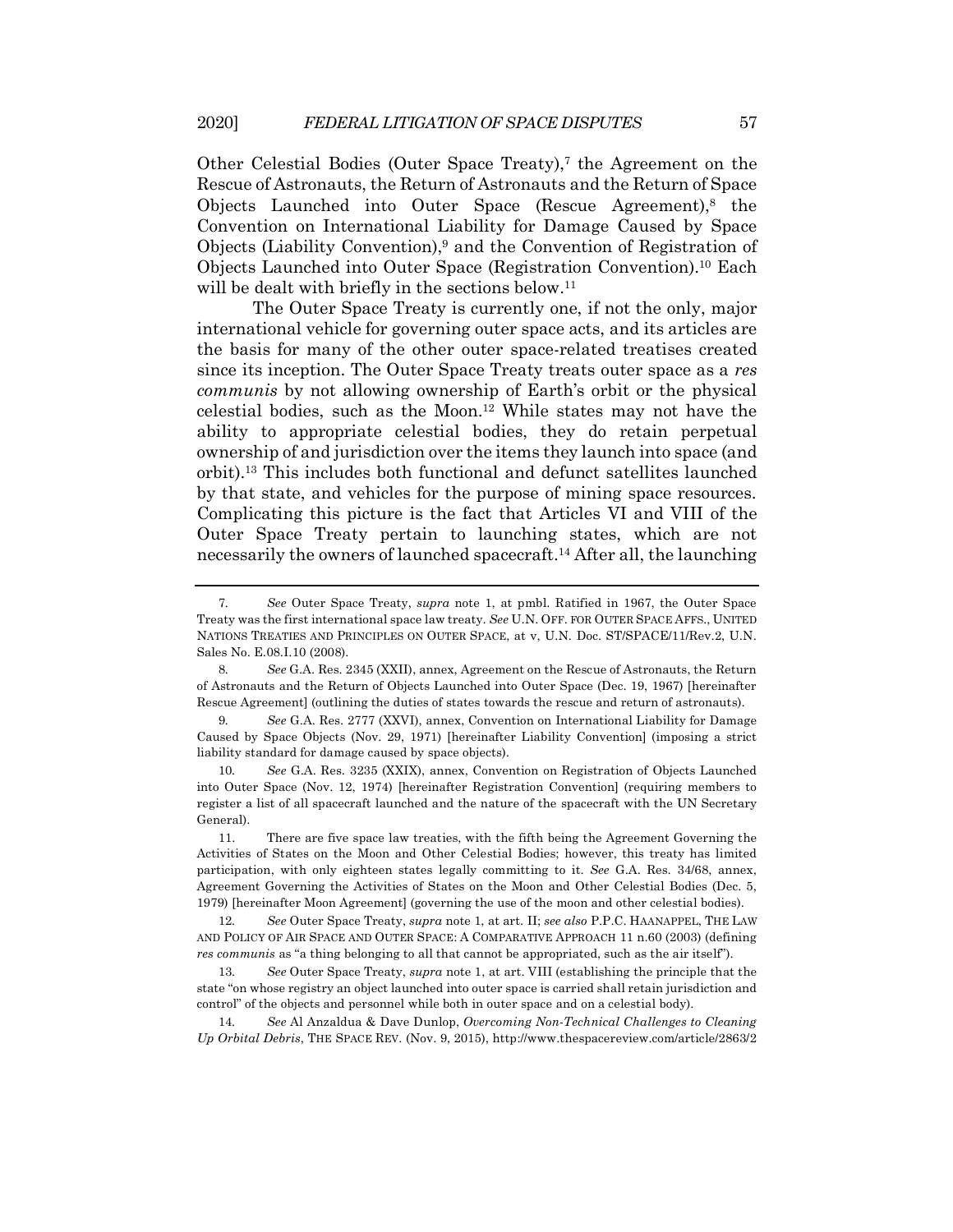state(s) for a rocket and its payload include the country owning the satellite at the time of launch, the country owning the rocket at that time, or the country from where the rocket was launched.15 This means that any commercially launched vehicle will be required to register its launch with the launching state under Article VI of the Outer Space Treaty, and that the launching state will have responsibility over that commercially launched vehicle under Article VIII of the Outer Space Treaty. Moreover, selling and changing the registration of a space object does not transfer launching state liabilities to the new owner or registrant.16 No matter the owner, Articles VI and VIII place full responsibility for supervision, jurisdiction, and control of space objects on the launching state(s) with which the object is registered.<sup>17</sup>

Similar to Article V of the Outer Space Treaty, the Rescue Agreement "calls for the rendering of all possible assistance to astronauts in the event of accident, distress or emergency landing, the prompt and safe return of astronauts, and the return of objects launched into outer space."18 The Liability Convention expands upon the principles of liability for damage caused by a state's space object seen in Article VII of the Outer Space Treaty.19 The Liability Convention defines "damages" as "the loss of life, personal injury or other impairment of health; or loss of or damage to property of States or of persons, natural or juridical, or property of international intergovernmental organizations."20 The convention deals with two scenarios where damage could be caused by a space object.<sup>21</sup> The Registration Convention expanded the scope of the United Nations Register of Objects Launched into Outer Space established by resolution 1721B (XVI).<sup>22</sup> While this register was originally used as a means to facilitate the peaceful uses of outer space, the Registration Convention changed its purpose to aiding in identifying which states

<sup>[</sup>https://perma.cc/E29V-79ZL]. For example, SpaceX owns its rockets, but because it registers its launches with the United States, the United States will have jurisdiction. *See id.*

<sup>15</sup>*. See id.*

<sup>16</sup>*. See id.*

<sup>17</sup>*. See id.*

<sup>18.</sup> Rescue Agreement, *supra* note 8, at pmbl.

<sup>19</sup>*. See* Liability Convention, *supra* note 9, at pmbl.

<sup>20</sup>*. Id.* at art. I(a).

<sup>21.</sup> The first scenario, as seen in Article II, makes a launching state "absolutely liable to pay compensation for damage caused by its space object on the surface of the Earth or to aircraft in flight." The second scenario, as seen in Article III, makes a launching state liable to pay compensation for "damage . . . caused elsewhere than on the surface of the Earth," such as another state's space object in orbit or on a celestial body. *Id.* at art. II, III.

<sup>22</sup>*. See* Registration Convention, *supra* note 10, at pmbl.; *see also* G.A. Res. 1721 (XVI) B, International Co-operation in the Peaceful Uses of Outer Space (Dec. 20, 1961).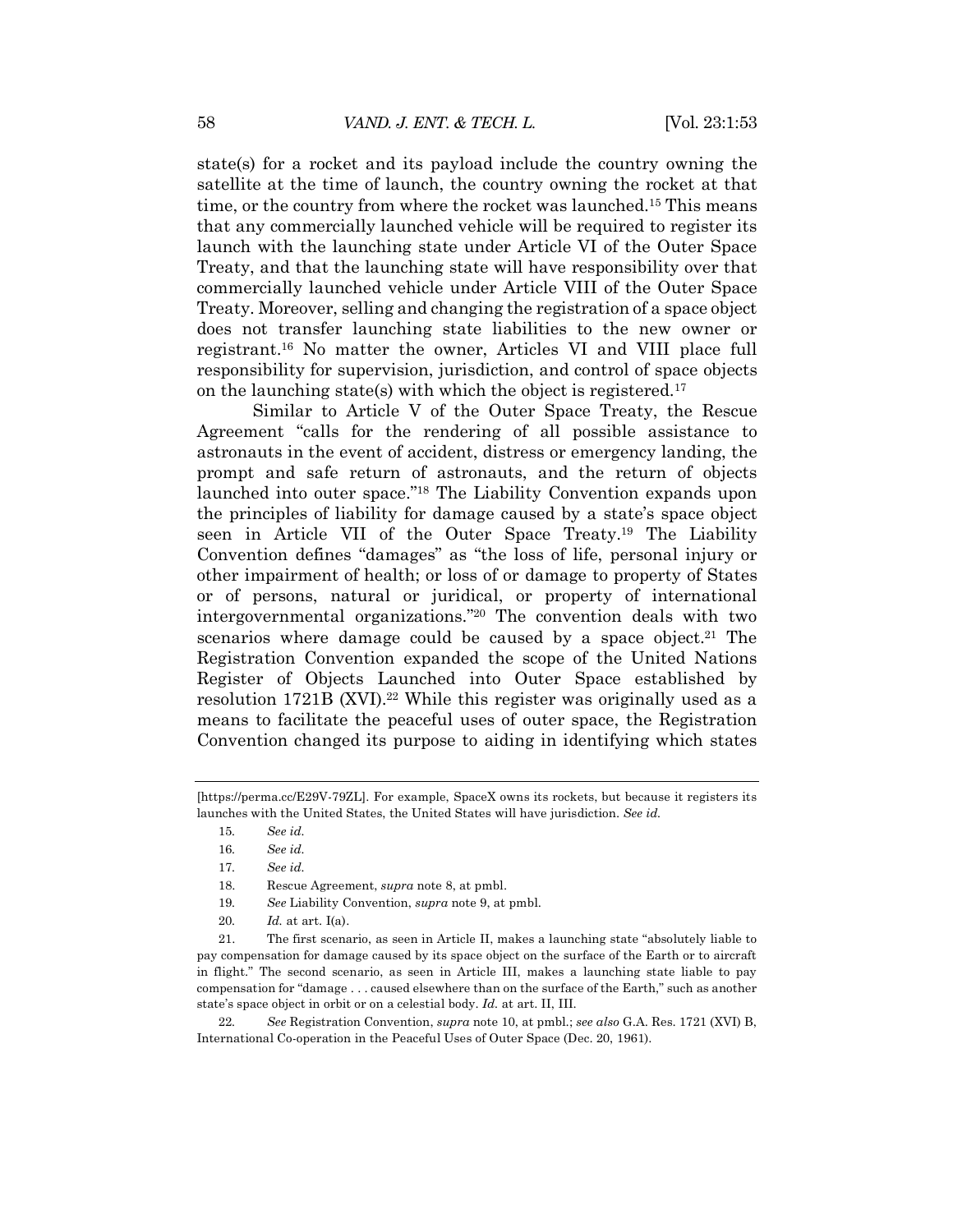bear international responsibility and liability for space objects.23 States are required to establish national registries that provide information on their outer space objects for the Secretary-General to include in the United Nations' register.24

Together, these four treaties have become the scaffold of international space law through which sovereign states develop their own congruent domestic space laws.25 Through these domestic space laws, states perform activities through civil space programs and national security programs. However, the framework of international space through enacted domestic space laws also creates an allowance for non-governmental entities to perform outer space activities.26 It is these activities and others that will occur with greater frequency in the future that raise the potential for disputes and henceforth require a forum to adjudicate those differences.

## III. CURRENT DISPUTE RESOLUTION PARADIGM

The current approach to adjudicating disputes relating to outer space involves two realms: international and domestic federal courts. The international realm consists of mechanisms created by treaties, including quasi-judicial bodies. The other means of dispute resolution is found in the domestic federal courts that find their authority in the existing subject matter jurisdiction of the courts.

## *A. International Dispute Resolution*

The international aspect of the outer space legal framework lends itself to several dispute mechanisms. However, the nature of these mechanisms inherently limits the right (and power) to bring an outer space dispute to states only.27 Strictly speaking, these legal devices do not apply to non-governmental entities. Three of the

<sup>23</sup>*. See* Registration Convention, *supra* note 10, at pmbl.; *Space Object Register*, U.N. OFF. FOR OUTER SPACE AFFS., http://www.unoosa.org/oosa/en/spaceobjectregister/index.html [https://perma.cc/U4FR-GC7P] (last updated Sept. 24, 2020).

<sup>24</sup>*. Space Object Register*, *supra* note 23; *see* Registration Convention, *supra* note 10, at art. II, ¶ 3.

<sup>25</sup>*. See, e.g.*, *infra* note 185; *Loi du 20 juillet 2017 sur l'exploration et l'utilisation des ressources de l'espace*, LUX. SPACE AGENCY (July 20, 2017), https://space-agency.public.lu/en/agency/legal-framework/law\_space\_resources\_english\_translation.html [https://perma.cc/R5MM-49NZ].

<sup>26</sup>*. See* Moon Agreement, *supra* note 11, at art. VI; Outer Space Treaty, *supra* note 1, at art. VIII.

<sup>27</sup>*. See* Michael J. Listner, *Advancing the Jurisdiction of the US Federal Court System to Address Disputes Between Private Space Actors*, THE SPACE REV. (July 22, 2019), https://www.thespacereview.com/article/3760/1 [https://perma.cc/X438-JGNX].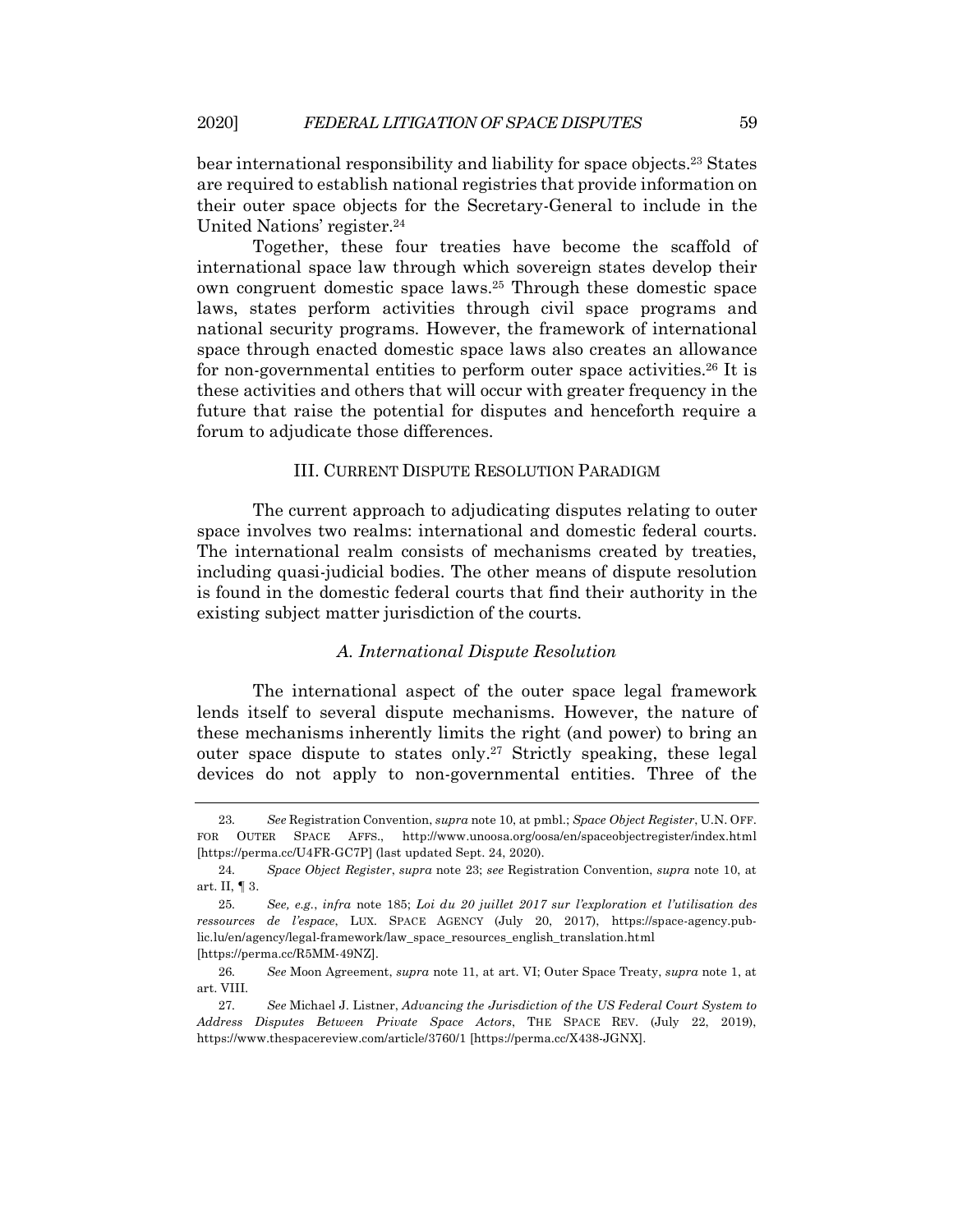prominent methods of international dispute resolution include (1) the Claims Commission, (2) the Permanent Court of Arbitration, and (3) the International Court of Justice.

#### 1. The Claims Commission

The Liability Convention is a treaty that emphasizes Article VII of the Outer Space Treaty.28 The Liability Convention contains a dispute resolution mechanism, which is unique to the body of outer space law, called the Claims Commission. The Claims Commission is a last-ditch attempt for two or more states who have a dispute over liability arising out of damage caused by a space object that has otherwise faced a diplomatic impasse.29 The Commission can be formed upon the request of either party, and it consists of three members: one appointed by the claimant state, one appointed by the state that launched the space object (the launching state),<sup>30</sup> and the third member, the Chairman, who is chosen by both parties jointly.31 If requested, the Claims Commission is tasked with deciding the merits of a claim for compensation, including whether compensation is due and, if so, in what amount.<sup>32</sup> The Claims Commission has never been invoked; however, if it is invoked, it will only apply to disputes between states, as non-governmental entities cannot find relief under the Liability Convention or the Claims Commission. The Liability Convention has only been invoked once and was practically ignored during the incident involving the nuclear-powered Soviet Radar Ocean Reconnaissance satellite (RORSAT) Cosmos 954.33 This incident and the nature of the Claims Commission being restricted to states portend that the Claims Commission will likely never be invoked and make this avenue for dispute resolution for non-governmental actors untenable.

#### 2. The Permanent Court of Arbitration

The Optional Rules for Arbitration of Disputes Relating to Outer Space Activities (the Rules) were promulgated by the Permanent Court

<sup>28</sup>*. Compare* Outer Space Treaty, *supra* note 1, at art. VII, *with* Liability Convention, *supra* note 9, at art. II.

<sup>29</sup>*. See* Liability Convention, *supra* note 9, at art. XIV.

<sup>30.</sup> "The term 'launching State' means: A State which launches or procures the launching of a space object; A State from whose territory or facility a space object is launched." *Id.* at art. I(c).

<sup>31</sup>*. Id.* at art. XV(1).

<sup>32</sup>*. See id.* at art. XVIII.

<sup>33</sup>*. See generally* Alexander F. Cohen, *Cosmos 954 and the International Law of Satellite Accidents*, 10 YALE J. INT'L L. 78, 78 n.3 (1984). For a discussion of Cosmos 954 and the role of the Liability Convention, see *id.* at 79.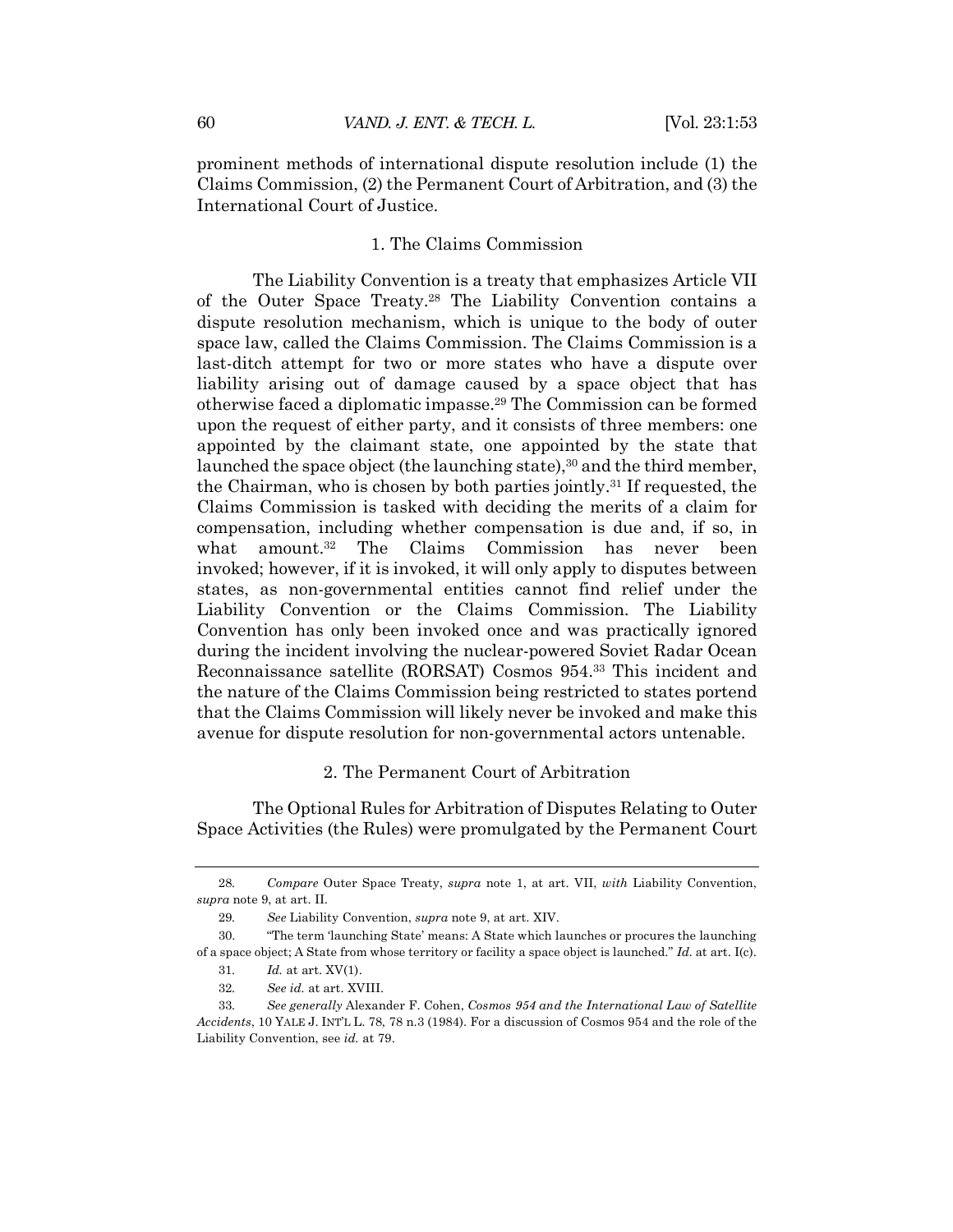of Arbitration (PCA) in 2011.34 The PCA is enunciated in the Convention (I) for the Pacific Settlement of International Disputes (HAGUE I) (29 July 1899) in Articles 20 to 29. Arbitral procedure for the PCA is found in Articles 30 to 57.35 The purpose of the PCA is to create an arena in which international disputes can be arbitrated immediately.36 Arbitrators are called to hear the matter and resolve differences, creating a Tribunal. The Arbiters are chosen from members of the PCA.37 The Rules are an extension of those found in Chapter III of the Convention and symbolize the PCA's recognition of the need for specialized arbitration rules for matters relating to the intricacies of outer space. The Rules recognize that the scope of outer space activities involves not only the potential for disputes among states but also disputes among non-governmental parties whose activities occur wholly or partially in outer space. Thus, non-governmental entities could utilize the PCA for dispute resolution when the other party is a citizen of another state. Whether the binding nature of a ruling by the PCA can be enforced is salient. It is one thing to receive an arbitral award but another to convince a party to abide by the decision and whether the decision can be enforced, especially if a member of the UN Security Council vetoes the arbitral award.38 This is further complicated by states' inherent power under the Outer Space Treaty, which potentially shelters non-governmental entities from adverse rulings as part of a larger policy to protect states' own national interests.<sup>39</sup> As of this writing, the Rules have yet to be tested, which brings into question their efficacy for non-governmental space actors.

#### 3. International Court of Justice

Another mechanism for potentially resolving future disputes between private space actors from differing states is the International

<sup>34</sup>*. See* Michael J. Listner, *A New Paradigm for Arbitrating Disputes in Outer Space*, THE SPACE REV. (Jan. 9, 2012), https://www.thespacereview.com/article/2002/1 [https://perma.cc/JQ7U-HMR2] (discussing the PCA Optional Rules); *see also Optional Rules for Arbitration of Disputes Relating to Outer Space Activities*, PERMANENT CT. OF ARBITRATION (Dec. 6, 2011), https://pca-cpa.org/wp-content/uploads/sites/6/2016/01/Permanent-Court-of-Arbitration-Optional-Rules-for-Arbitration-of-Disputes-Relating-to-Outer-Space-Activities.pdf [https://perma.cc/T6XS-JFYS].

<sup>35</sup>*. See* 1907 Convention for the Pacific Settlement of International Disputes art. 30–57, *enacted* Oct. 18, 1907, 36 Stat. 2199; T.S. 536.

<sup>36</sup>*. See id.* at pmbl.

<sup>37</sup>*. See id.* at art. 44.

<sup>38.</sup> The mandate for the UN Security Council is found in Chapter V of the United Nations Charter. The primary function of the Security Council is to maintain international peace and security. *See* U.N. Charter art. 23, ¶ 1.

<sup>39</sup>*. See* Outer Space Treaty, *supra* note 1, at art. VI, VIII.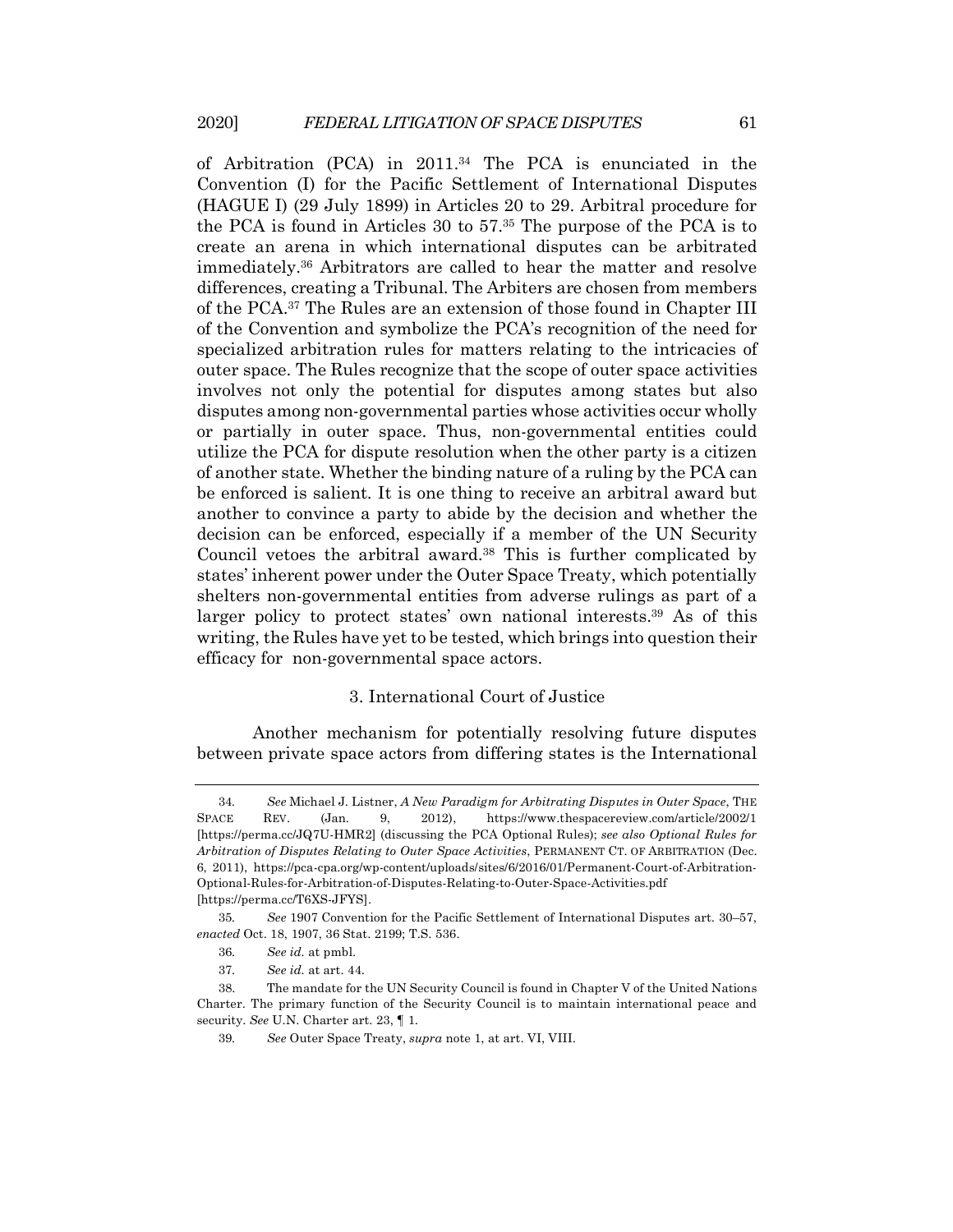Court of Justice (ICJ). The ICJ is a judicial body of the United Nations that receives its mandate from Chapter XIV of the United Nations Charter.40 Similar to the Claims Commission articulated in the Liability Convention, the ICJ's jurisdiction is for disputes between states. In theory, the ICJ could consider disputes between non-governmental space actors from different states through Articles VI and VIII of the Outer Space Treaty. In other words, a dispute between two non-governmental actors from different states would implicate their sponsoring states, which must authorize and supervise the outer space activities of non-governmental actors and retain jurisdiction. This would make the dispute between states and therefore within the jurisdiction of the ICJ.<sup>41</sup> Uncertain jurisdictional questions aside, one shortcoming of using the ICJ to resolve a dispute between non-governmental actors through their sponsoring states is the probability that the court would leverage geopolitical animus to a party's detriment. ICJ rulings cannot be appealed. Moreover, an attempt by the UN Security Council to enforce a judgment could be stymied by a Security Council member that is also a party to the dispute.42 As part of that mandate, a member of the Security Council could also leverage a veto to aggrieve a geopolitical competitor. Considering this and other political complications, the ICJ is an impractical mechanism for outer space disputes involving non-governmental actors.

#### *B. Dispute Resolution in the US Federal Courts*

As the activities of non-governmental actors increase in outer space, legal disputes will inevitably arise. As noted above, international dispute resolution is designed for state-to-state resolution as opposed to addressing non-governmental petitioners. Although the absence of a forum to resolve private disputes is arguably not a present need, it is a foreseeable necessity.

The expectation that outer space disputes will soon be a reality is symbolized by the Commercial Space Launch and Competitiveness Act of 2015.43 In that Act, Congress invokes its Article III constitutional power over the federal courts.44 Specifically, Section 106 of the Act expands the federal district courts' subject matter jurisdiction to claims

<sup>40</sup>*. See* U.N. Charter, art. 92–96.

<sup>41</sup>*. See id.*

<sup>42.</sup> *See* U.N. Charter art. 23, ¶ 1.

<sup>43.</sup> U.S. Commercial Space Launch Competitiveness Act § 102(a), Pub. L. No. 114–90, 129 Stat. 704 (2015) (codified as amended at 51 U.S.C. §§ 50901–50923) [hereinafter CSLCA].

<sup>44</sup>*. See* U.S. CONST. art. III, § 2; *id.* § 106(g).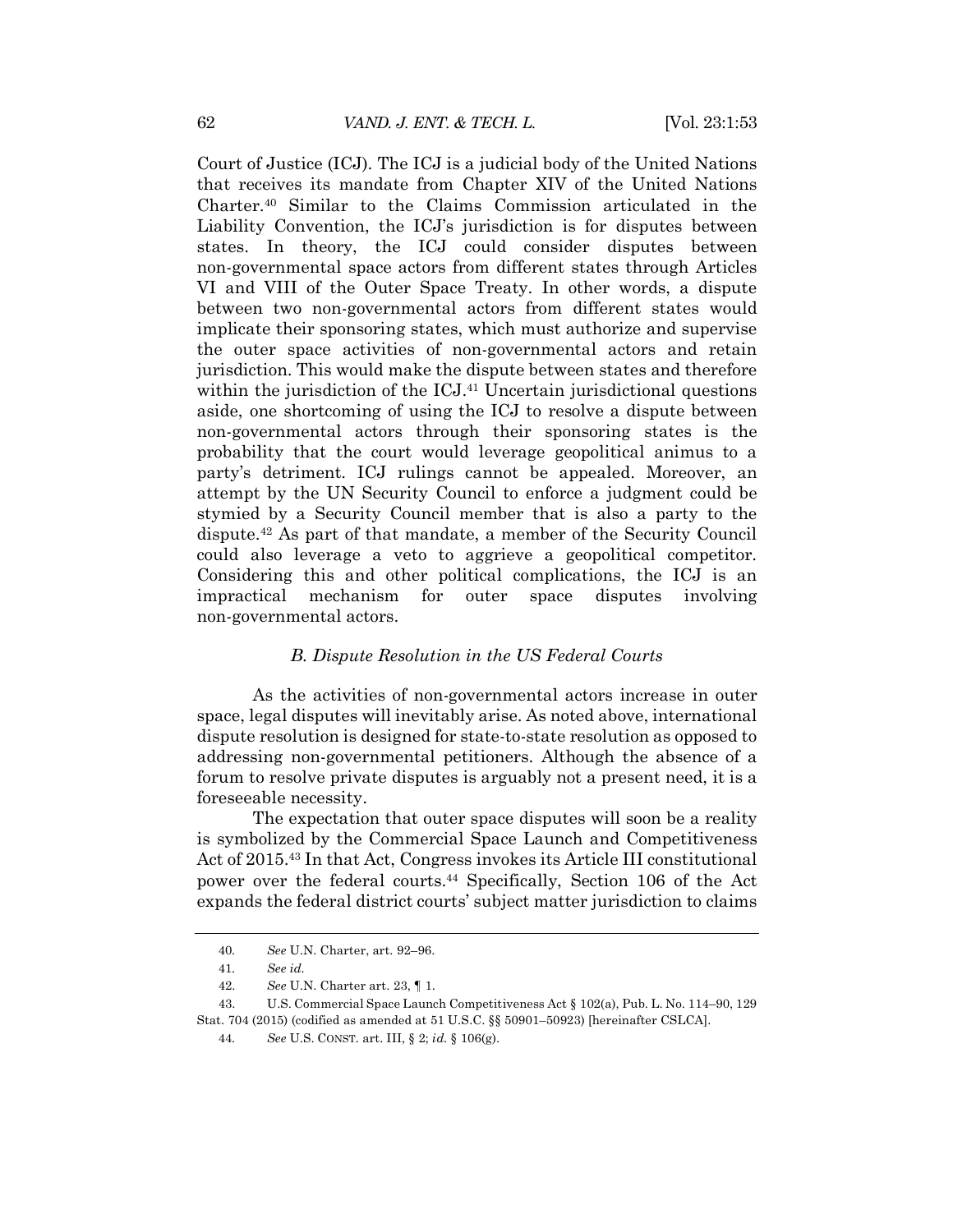by spaceflight participants by amending 51 U.S.C. §§ 50914 and 50914(g): "Any claim by a third party or spaceflight participant for death, bodily injury, or property damage or loss resulting from an activity carried out under the license shall be the exclusive jurisdiction of the Federal courts."<sup>45</sup> 51 U.S.C. § 50914(g) grants the federal courts exclusive subject matter jurisdiction over legal claims arising out of a commercial launch or reentry license issued under Title 51, Chapter 509.46 This means federal courts would utilize the Federal Rules of Civil Procedure to adjudicate the matters, but they would apply state substantive law to reach a decision on the merits, including dispositive motions like a Rule 12 motion to dismiss or a motion for summary judgement under Rule 56.47

This would come into play if state limited liability laws for commercial spaceflight providers and their third-party suppliers are challenged. The scope and legality of these laws will not be adjudicated in a state court nor by a judge appointed or elected by a state but by a federal court and judge sitting on the federal bench. This is noteworthy as plaintiffs who enjoy "home court advantage" in a state court and the ability to choose a jury from a pool from a local geographic population and hence, a limited demographic, lose that advantage in federal court, where the federal courts have exclusive subject matter jurisdiction. This has the effect of leveling the playing field for defendants.<sup>48</sup>

The extension of the federal courts' exclusive subject matter jurisdiction to activities relating to a launch license is Congress's first step in addressing dispute resolution for outer space related matters, but it is not the first time the federal courts have addressed issues related to outer space. Indeed, there are at least four cases in which a court exercised subject matter jurisdiction without the benefit of 51 U.S.C.  $\S 50914(g)$ , which might provide a legal basis for extending subject matter jurisdiction over future matters involving outer space activities.

<sup>45.</sup> CSLCA § 106(g).

<sup>46</sup>*. See* 51 U.S.C. § 50914(g). Title 51, Chapter 509 and related regulations govern the rules for the Federal Aviation Administration to issue a "launch license" to launch a payload into outer space. If a payload is to return to Earth, a reentry must be issued as well. Title 51, Chapter 509 does not cover so-called "on-orbit" activities, which are activities in outer space between launch and reentry, although the necessity for this authority continues to be debated. *See* 14 C.F.R. §§ 413.1–460.53 (2007); 51 U.S.C. § 50914(g); *see generally* Jeff Foust, *The Quest for On-Orbit Authority*, THE SPACE REV. (May 19, 2014), https://thespacereview.com/article/2514/1 [https://perma.cc/3254-4335] (describing and discussing on-orbit authority).

<sup>47</sup>*. See* 28 U.S.C. § 1652; FED. R. CIV. P. 12, 56; *see also* 28 U.S.C. §§ 2201–2202.

<sup>48</sup>*. See* Michael J. Listner, *Jurisdiction of the Federal Courts: An Under-Appreciated Provision of the Commercial Space Launch Competitiveness Act*, THE SPACE REV. (Jan. 4, 2016), https://www.thespacereview.com/article/2892/1 [https://perma.cc/45UG-YZSQ].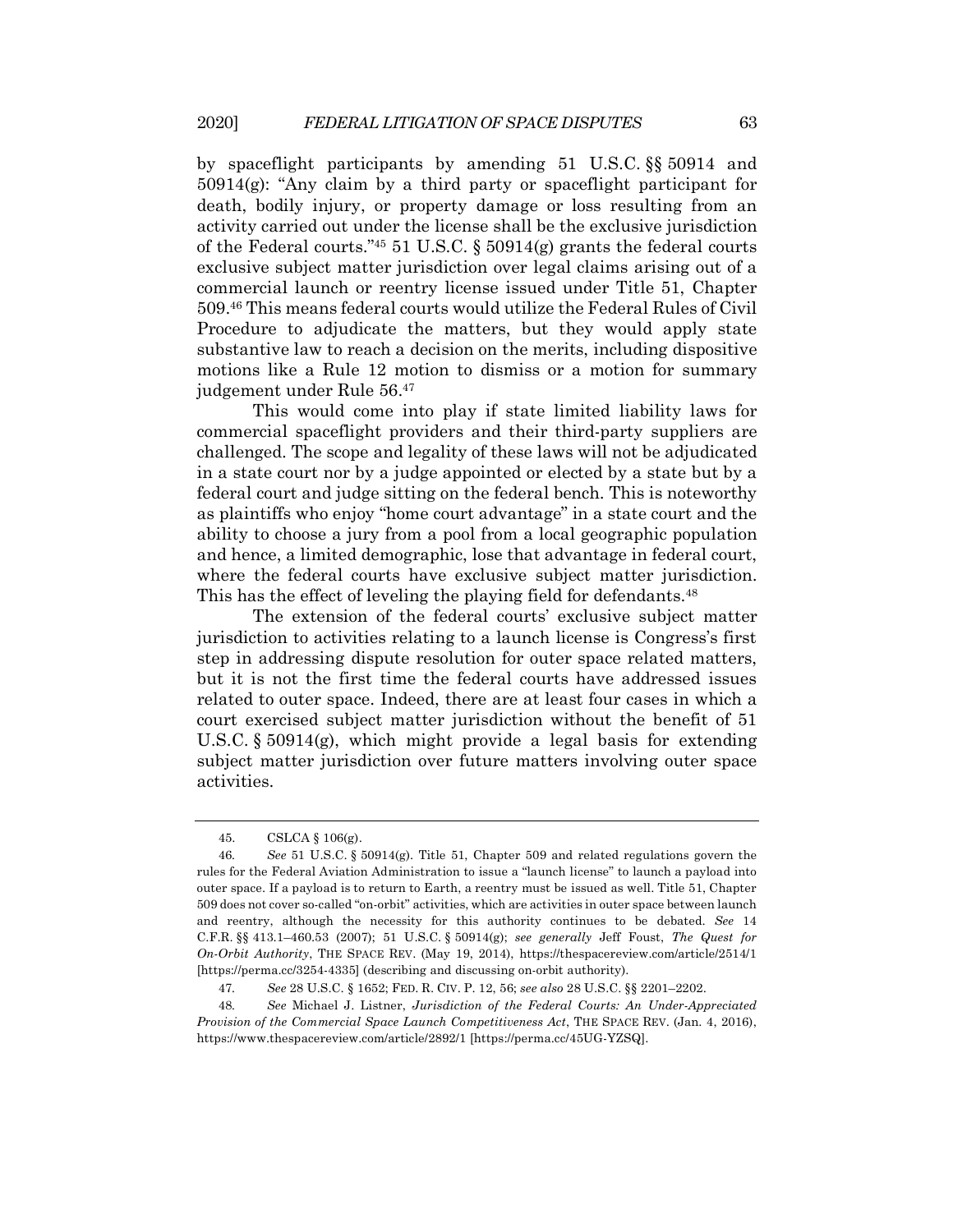## 1. *Nemitz v. United States*<sup>49</sup>

The plaintiff, Gregory Nemitz, brought this matter *pro se* in the US District Court for the District of Nevada on November 3, 2003.50 The plaintiff filed a declaratory judgment $51$  asserting that he was the owner of the asteroid 433 Eros.52 The plaintiff's suit averred five causes of action: violations of the Fifth, Ninth, and Tenth Amendments to the US Constitution, breach of implied contract, and violation of 42 U.S.C.  $\S$  2451(c), (d)(9).<sup>53</sup> The suit revolved around the plaintiff's private ownership of the asteroid 433 Eros and NASA's action of landing the NEAR Shoemaker spacecraft on the surface of the asteroid on February 12, 2001. The plaintiff alleged NASA's action violated his property rights and pursued compensation from NASA. NASA refused, and this action resulted.54 NASA filed a motion to dismiss averring that the plaintiff failed to state a claim upon which relief could be granted.55 The plaintiff conceded all claims in his opposition to the defendant's motion to dismiss except the Fifth Amendment claim of a taking of his property interest in 433 Eros through NASA's landing of the NEAR Shoemaker spacecraft.<sup>56</sup> The court found that the plaintiff's filing of a security interest in 433 Eros under Article 9 of the California Uniform Commercial Code<sup>57</sup> and the filing of his claim on a website from the Archimedes Institute did not create a property interest.58 The court further analyzed that the United States' status as a nonparty to the Agreement Governing the Activities of States on the Moon and Other Celestial Bodies (the Moon Agreement)59 does not by extension permit a private interest in the Moon.<sup>60</sup> The court granted the defendant's motion to dismiss on April 26, 2004. The plaintiff appealed the decision to the US Court of Appeals for the Ninth Circuit, which limited its

<sup>49</sup>*. See generally* Nemitz v. United States, No. CV-N030599, 2004 WL 3167042 (D. Nev. Apr. 26, 2004).

<sup>50</sup>*. Id.* at \*1.

<sup>51</sup>*. Id.*; *see* FED. R. CIV. P. 57; *see also* 28 U.S.C. § 2201.

<sup>52</sup>*. Nemitz*, 2004 WL 3167042, at \*1.

<sup>53</sup>*. Id.*

<sup>54</sup>*. Id.*

<sup>55</sup>*. Id.*; *see* FED. R. CIV. P. 12(b)(6).

<sup>56</sup>*. Nemitz*, 2004 WL 3167042, at \*2.

<sup>57</sup>*. Id.* at \*1. The documentation for this matter is not readily accessible from the court via PACER; however, Mr. Nemitz created a website called the Eros Project for Space Property Law. The court filings from both parties are saved as jpg images, including the UCC filing and other exhibits. Mr. Nemitz asserts copyright over the images of these documents. EROS PROJECT, http://www.erosproject.com/ [https://perma.cc/5DNF-MDMN] (last visited Sept. 16, 2020).

<sup>58</sup>*. Nemitz*, 2004 WL 3167042, at \*1.

<sup>59</sup>*. Id.* at \*2; *see generally* Moon Agreement, *supra* note 11.

<sup>60</sup>*. Nemitz*, 2004 WL 3167042, at \*2.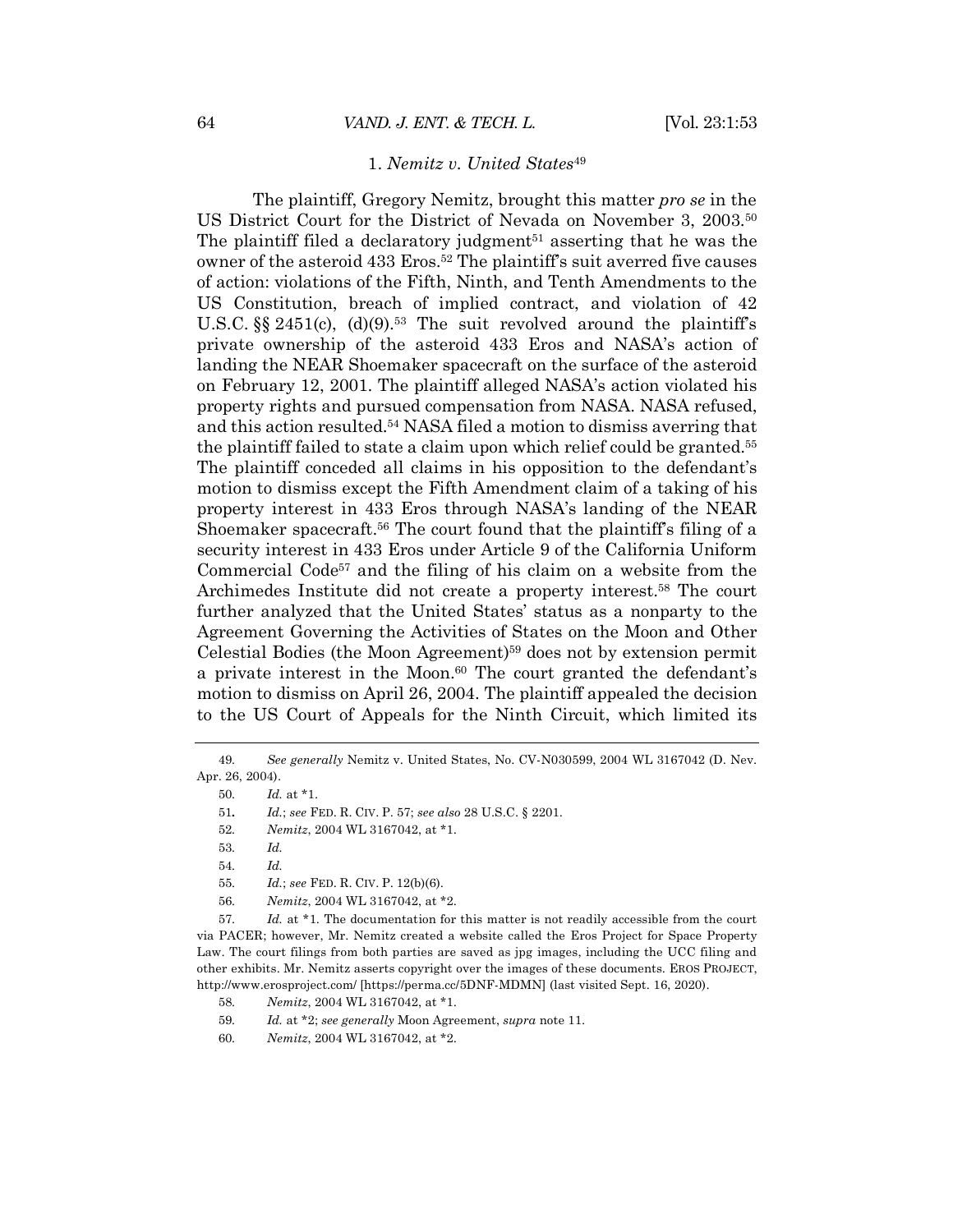ruling to affirming the district court's decision without reiterating or commenting on the legal basis.61

## 2. *United States v. One Lucite Ball Containing Lunar Material*<sup>62</sup>

This *in rem* matter came before the US District Court for the Southern District of Florida in 2003.63 In 1994, a US citizen named Alan Rosen was approached by a Honduran military officer regarding the sale of purported lunar material encased in Lucite and mounted on a plaque, which was gifted to the then president of Honduras in 1973 as part of a program by President Nixon.<sup>64</sup> After lengthy negotiations, Mr. Rosen secured possession of the lunar sample in Miami, Florida.<sup>65</sup> Subsequently, Mr. Rosen confirmed the sample was of lunar origin, and he proceeded to attempt to sell the lunar material.66 NASA's Officer of the Inspector General (IG) became aware of Mr. Rosen's claim about possessing the lunar material and his intent to sell it. A sting operation masked as a potential purchase by the IG's office led to a warrant being issued to seize the encased lunar material and the plaque it was affixed to.67 The Honduran government subsequently requested the lunar material be returned, arguing that the items were stolen from the government and the people of Honduras in violation of several Honduran laws.68 Mr. Rosen challenged the seizure, at which point the federal district court exercised *in rem* jurisdiction over the Lucite-encased lunar material and the plaque to determine whether the United States could indeed exercise civil forfeiture *in rem* of the Lucite-encased lunar material, averring both were stolen property from the Honduran government. The root of the court's analysis applied Honduran law to determine whether the Lucite-encased lunar material continued to be the property of Honduras or whether Mr. Rosen

<sup>61.</sup> Nemitz v. Nat'l Aeronautics & Space Admin., No. 04-16223, 2005 WL 319010, at \*1 (9th Cir. 2005).

<sup>62</sup>*. See* United States v. One Lucite Ball Containing Lunar Material, 252 F. Supp. 2d 1367 (S.D. Fla. 2003).

<sup>63</sup>*. Id.* at 1369. "The essential function of an action in rem is the determination of title to or the status of property located—physically or legally—within the court's jurisdiction. Conceptually, in rem jurisdiction operates directly on the property and the court's judgment is effective against all persons who have an interest in the property." Cont'l Biomass Indus., Inc. v. Env't Mach. Co., 876 A.2d 247, 250 (N.H. 2005).

<sup>64</sup>*. Lucite*, 252 F. Supp. 2d at 1369, 1371. The lunar material gifted to Honduras and other nations were obtained during the lunar excursion of Apollo 17. *Id.* at 1371.

<sup>65</sup>*. Id.* at 1369–70. It was determined the lunar material in question was stolen from the Presidential Palace between 1990–1994. *See id.* at 1373.

<sup>66</sup>*. Id.* at 1370.

<sup>67</sup>*. Id.* at 1370–72.

<sup>68</sup>*. Id.* at 1372.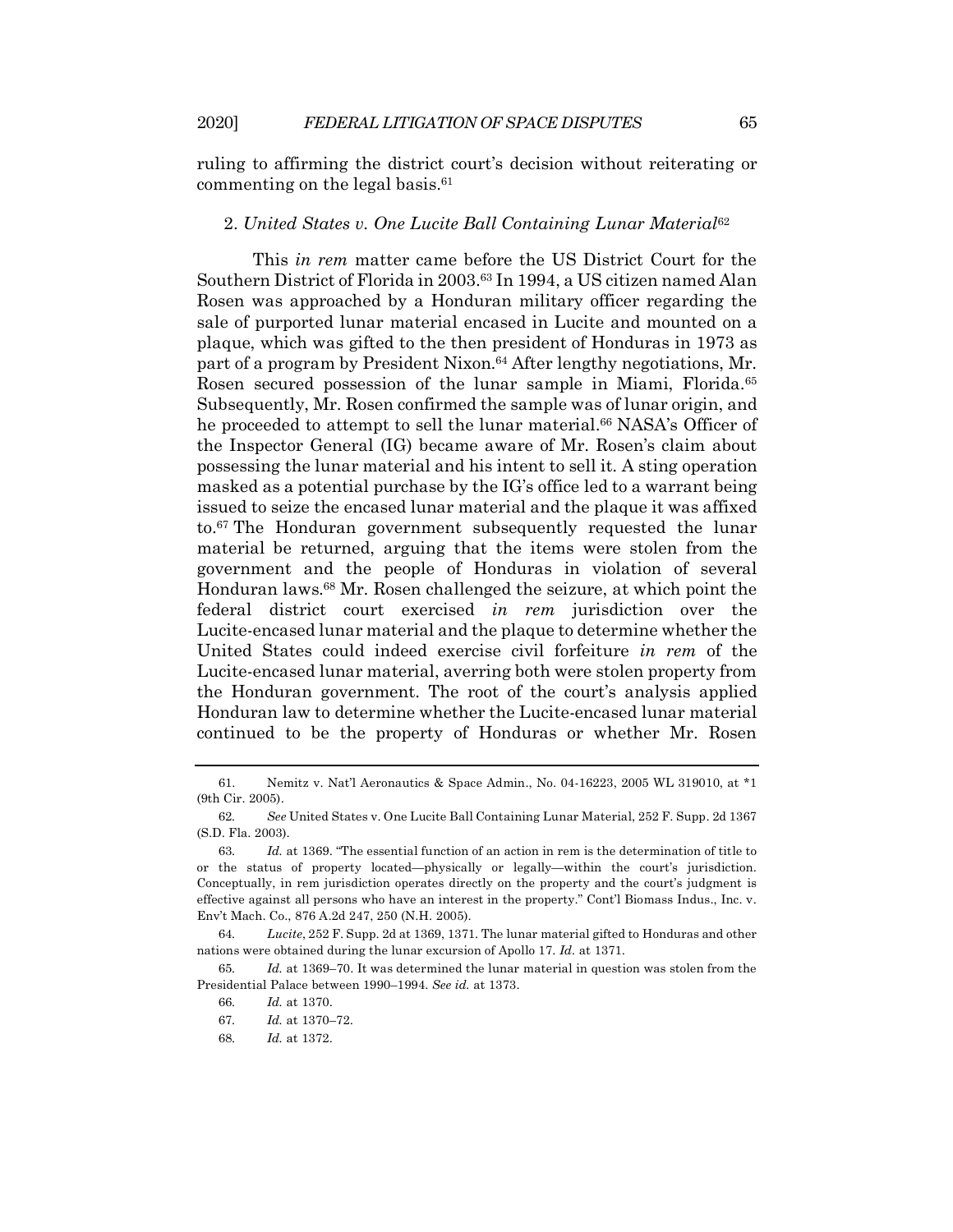obtained the Lucite-encased lunar material through prescription<sup>69</sup> when it was removed from the Presidential Palace during a transition of governments.70 The court enlisted the assistance of Professor Keith S. Rosenn, Esq., an expert in Honduran law and a law professor at the University of Miami School of Law, to conduct research on and analyze the issues of Honduran law as they related to the cultural patrimony of historic artifacts, and particularly as they related to the Lucite-encased lunar material and wooden plaque.<sup>71</sup> Fundamental to the court's analysis was Professor Rosenn's identification of Honduran law, which categorized the legal nature of the Lucite-encased lunar material. Specifically, Professor Rosenn analyzed Article 617 of Honduran Civil Law, which treats the Lucite-encased lunar material as national property of public use.72 The court further determined that since the lunar material was national property of public use, it could not be sold.73

#### 3. *Carlson v. Bolden*

On February 15, 2015, Nancy Carlson won an auction for a sample bag containing lunar dust that had been used during an unspecified Apollo mission. <sup>74</sup> The plaintiff sent the sample bag to NASA to determine whether lunar dust was present. After a substantial period of time, NASA confirmed the presence of lunar dust.75 Through the US Attorney's Office, NASA informed the plaintiff that the bag was being seized.76 NASA offered the plaintiff reimbursement of the price she paid at auction plus \$1,000 as compensation, which the plaintiff refused.77 The plaintiff filed suit in federal court on June 27, 2016, for the return of the sample bag. The matter was voluntarily dismissed by the plaintiff on October 6, 2016.78

<sup>69</sup>*. Id.* Prescription is a preemptory and perpetual bar to every species of action, real or personal, when a creditor has been silent for a certain time without urging his claim. *See* Jones v. Butler, 346 So. 2d 790, 791 (La. Ct. App. 1977).

<sup>70</sup>*. See Lucite*, 252 F. Supp. 2d at 1372.

<sup>71</sup>*. Id.* It is notable Professor Rosenn was not an expert in outer space law. *See id.*

<sup>72</sup>*. Id.* at 1375.

<sup>73</sup>*. Id.* at 1376.

<sup>74</sup>*. See* Complaint ¶¶ 10, 13, 14, Carlson v. Bolden, No. 16-CV-01367 (D. Kan. June 27, 2016).

<sup>75</sup>*. Id.* ¶¶ 17–28.

<sup>76</sup>*. Id.* ¶¶ 35–37.

<sup>77</sup>*. Id.* ¶¶ 38–40.

<sup>78.</sup> Notice of Voluntary Dismissal, Carlson v. Bolden, No. 16-CV-01367 (D. Kan. Oct. 6, 2016). NASA apparently returned the sample bag; however, another suit filed by Carlson alleges that the lunar dust contained within the sample bag was removed. The matter ended when Carlson stipulated to a voluntary dismissal with prejudice. *See* Voluntary Dismissal with Prejudice, Carlson v. United States*,* No. 19-CV-02027 (D. Kan. Aug. 20, 2020).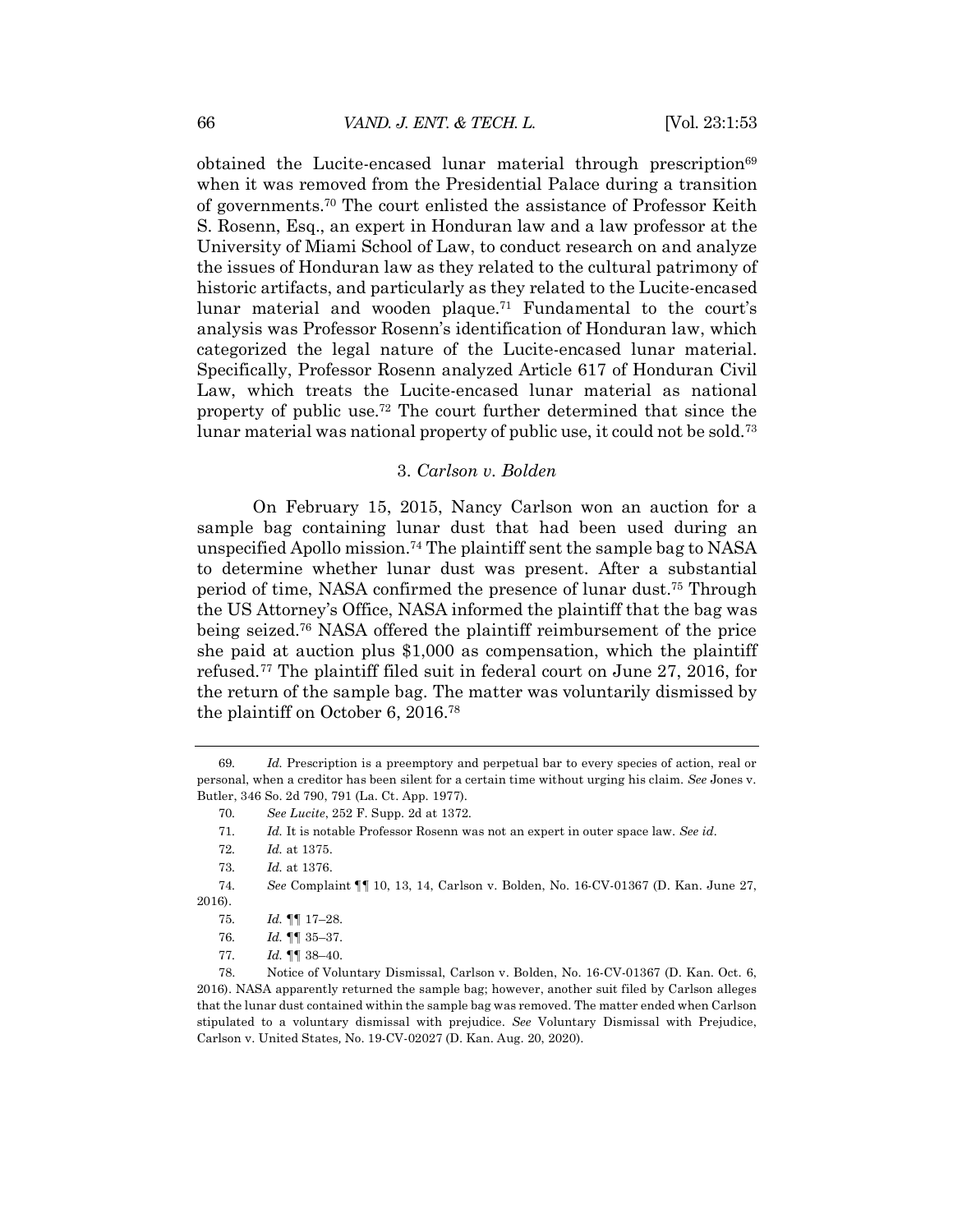#### 4. *Cicco v. National Aeronautics and Space Administration*<sup>79</sup>

This *in rem* matter was filed in the US District Court for the District of Kansas on June 6, 2018, seeking a declaratory judgment.<sup>80</sup> The plaintiff, Laura Murray Cicco, was seeking a judicial declaration that she was the owner of lunar dust that was potentially vacuumed off Neil Armstrong's lunar suit.<sup>81</sup> That dust, Cicco claims, was originally "gifted" to Neil Armstrong and subsequently gifted by Armstrong to Cicco's father, Tom Murry. Murry's mother allegedly gave the plaintiff the vial of lunar material when the plaintiff was ten years old.<sup>82</sup> NASA filed a motion to dismiss asserting a lack of subject matter jurisdiction and improper venue.<sup>83</sup> Specifically, NASA argued, the statutes<sup>84</sup> under which Ms. Cicco brought her action did not constitute waiver of US sovereign immunity. NASA also asserted Ms. Cicco lacked standing to sue under Article III of the Constitution "as she has not alleged any injury, traceable to any conduct by NASA, which is redressable by the Court."85 This matter appears to have settled.

The aforementioned cases illustrate how the federal courts are presently exercising subject matter jurisdiction over outer space matters absent a congressional jurisdictional grant. But can the federal courts exercise jurisdiction over matters that occur in the "sovereign-less" reaches of outer space absent congressional action? Moreover, how will these matters be adjudicated and what are the intricacies involved? These questions are germane to the discussion of outer space activities, such as harvesting space resources, as such activities may soon become a reality. These activities will likely generate an eruption of cases in the federal courts, which may be the most practical forum for addressing these issues.

<sup>79.</sup> Cicco v. Nat'l Aeronautics & Space Admin., No. 18-CV-01164, 2019 WL 1670759 (D. Kan. 2019).

<sup>80.</sup> Complaint ¶¶ 1, 5, *Cicco*, 2019 WL 1670759.

<sup>81</sup>*. Id.* ¶¶ 21, 24.

<sup>82</sup>*. Id.* ¶ 15.

<sup>83</sup>*. See* Memorandum in Support of Defendant NASA's Motion to Dismiss at 2, *Cicco*, 2019 WL 1670759.

<sup>84</sup>*. See* Declaratory Judgment Act, ch. 512, 48 Stat. 955 (1934) (codified as amended at 28 U.S.C. §§ 2201–2202); *see also* Lien Enforcement Statute, ch. 646, 62 Stat. 944 (1948) (codified as amended at 28 U.S.C. § 1655).

<sup>85.</sup> Memorandum in Support of Defendant NASA's Motion to Dismiss at 7, *Cicco*, 2019 WL 1670759.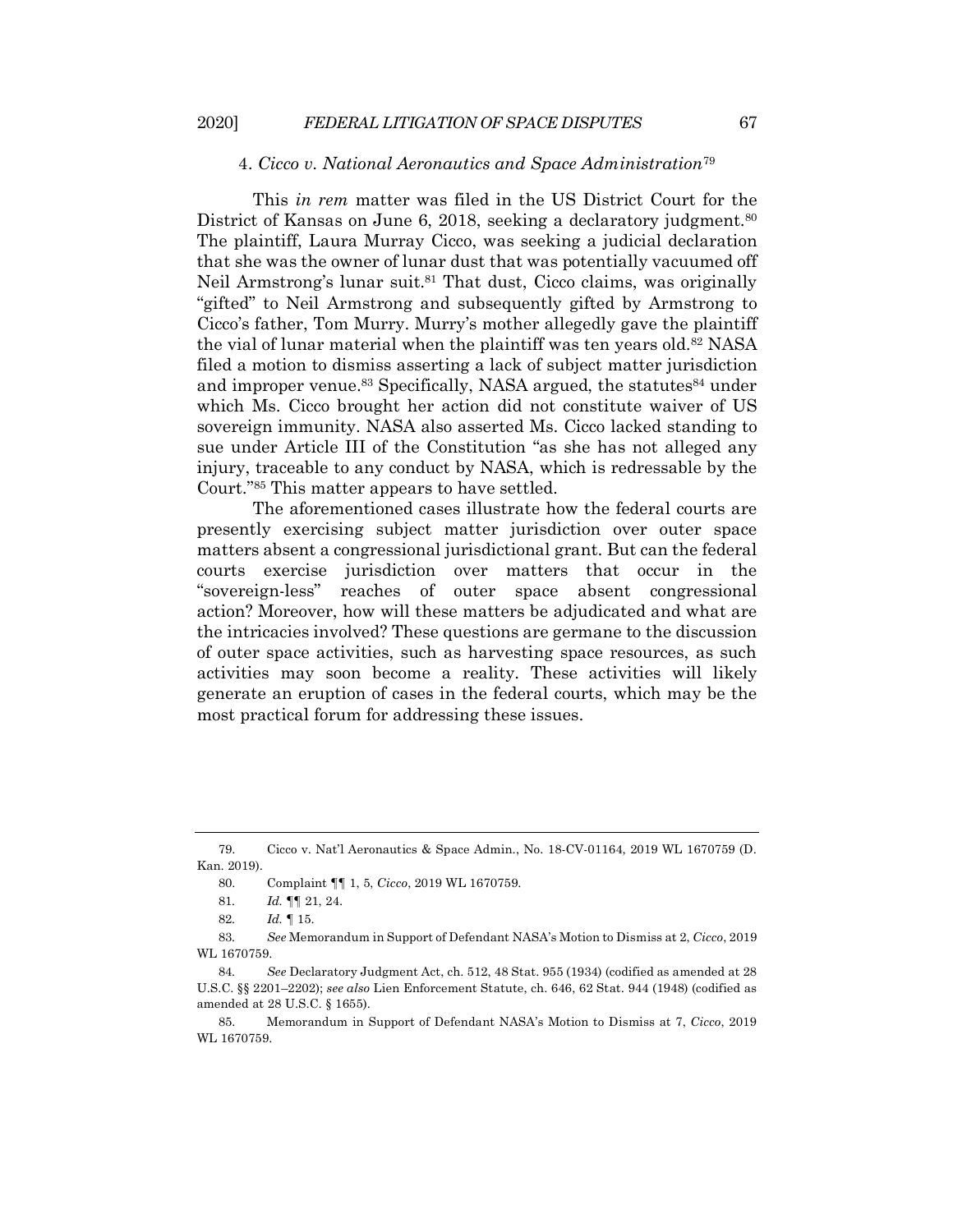#### IV. US JURISDICTION AND VENUE FOR OUTER SPACE ACTIVITIES

Federal courts' jurisdiction is typically broken into three different aspects: (1) prescription jurisdiction, (2) adjudicative jurisdiction, and (3) enforcement jurisdiction.<sup>86</sup> Prescriptive jurisdiction is otherwise imprecisely referred to as "legislative jurisdiction," and it refers to the power to make and apply law to persons or things (i.e., the major power of the legislature).87 Adjudicative jurisdiction is "the power to subject persons or things to judicial process."88 Both personal jurisdiction (the court's power over persons) and subject matter jurisdiction (the court's power over the subject matter of a lawsuit) are examples of how and when the court may assert adjudicative power.<sup>89</sup> Finally, enforcement jurisdiction refers to the court's power "to induce or compel compliance or to punish noncompliance" with the law.90

This Article focuses on the adjudicative and enforcement jurisdictional issues that might arise in a lawsuit involving outer space activities. Under adjudicative jurisdiction, the first step is to determine whether there is personal jurisdiction, which may be asserted over the person<sup>91</sup> if the state's jurisdictional statute is satisfied. State statutes often permit jurisdiction if a case meets the constitutional test, which asks whether the defendant has "such minimum contacts with the forum so jurisdiction does not offend traditional notions of fair play and substantial justice."92 In order to have "substantial contacts" with the forum, the defendant must have "purposefully availed" itself of the forum, or it must be foreseeable that the defendant could be sued in this forum.93 Additionally, the defendant's contact with the forum must be related to the plaintiff's claim.94 Once the relationship between the defendant and the forum state is examined for minimum contacts, courts examine certain factors relating to the "fair play and substantial justice" requirement.<sup>95</sup> These factors function "to illuminate the

<sup>86.</sup> Anthony J. Colangelo, *What is Extraterritorial Jurisdiction?*, 99 CORNELL L. REV. 1303, 1310 (2014) (citing RESTATEMENT (THIRD) OF FOREIGN RELATIONS LAW OF THE UNITED STATES § 401 (AM. LAW INST. 1987)).

<sup>87</sup>*. Id.*

<sup>88</sup>*. Id.* at 1311.

<sup>89</sup>*. Id.*

<sup>90</sup>*. Id.*

<sup>91</sup>*. Id.* "Person" being used broadly in this context to include entities and people. *Id.*

<sup>92</sup>*. See* Int'l Shoe Co. v. Washington, 326 U.S. 310, 316 (1945).

<sup>93</sup>*. See* Burger King Corp. v. Rudzewicz, 471 U.S. 462, 474–75 (1985).

<sup>94</sup>*. See Int'l Shoe Co.*, 326 U.S. at 316*.*

<sup>95.</sup> Such factors, known as "Gestalt Factors," include (1) the forum state's interest in adjudicating the matter; (2) the plaintiff's interest in adjudicating her dispute in a convenient forum and in obtaining effective relief; (3) the defendant's burden of appearing; (4) the judicial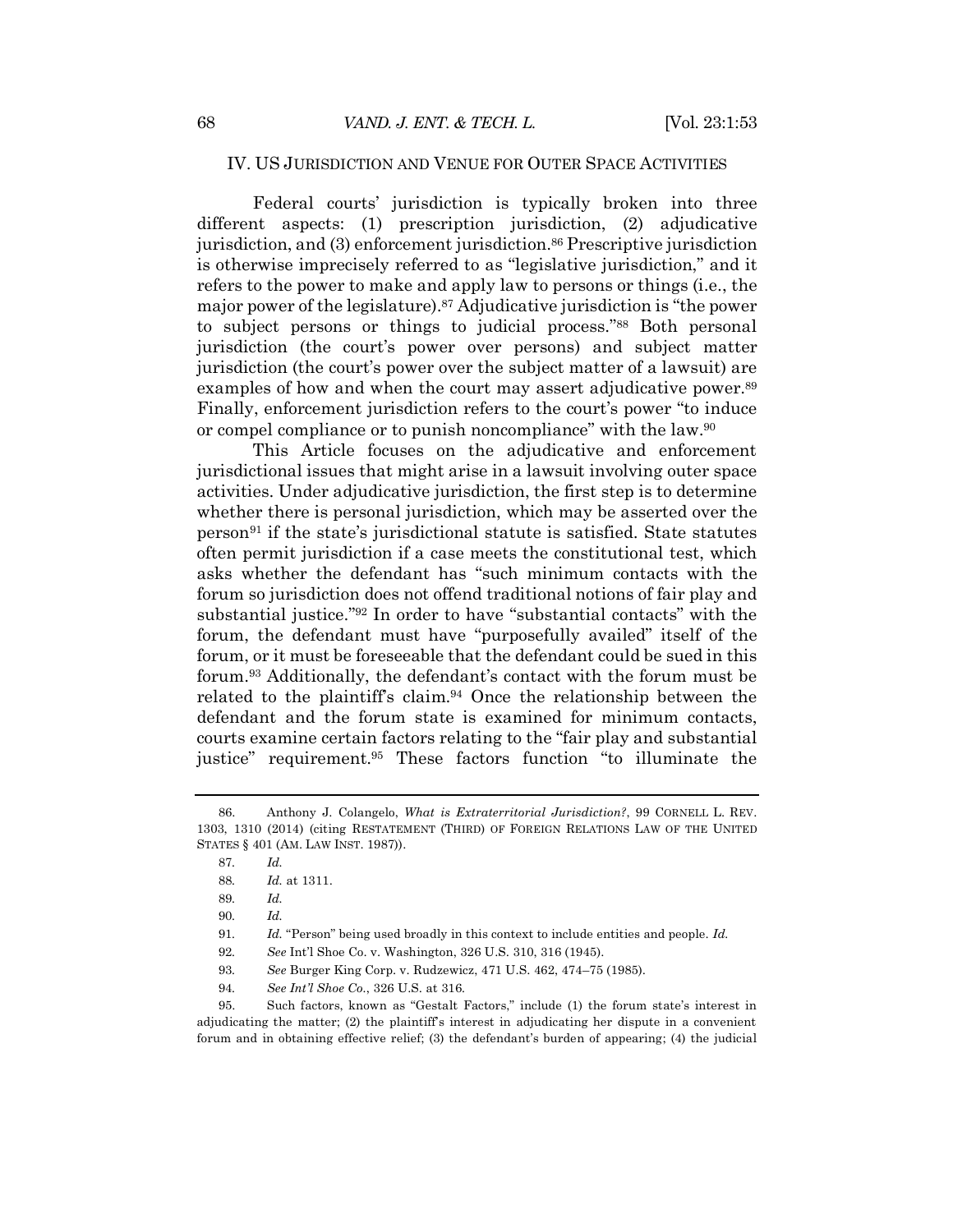equitable dimensions of a specific situation thereby 'putting into sharper perspective the reasonableness and fundamental fairness of exercising jurisdiction' in that situation."96 If the constitutional test is satisfied, then the court is considered to have specific personal jurisdiction. If the constitutional case is not satisfied, then the court is considered to have general personal jurisdiction so long as the defendant is otherwise "essentially at home" in the jurisdiction. <sup>97</sup> The fairness factors of jurisdiction are only relevant when the court has specific personal jurisdiction.<sup>98</sup>

The second step in the adjudicative jurisdiction analysis is determining subject matter jurisdiction. State courts are considered to have "general" subject matter jurisdiction and can hear any type of case except for those cases falling under the exclusive jurisdiction of the federal courts. Thus, federal courts' subject matter jurisdiction is "limited" to two kinds of cases: one where there is a diversity of citizenship, or one where the claim is brought under a federal question. Cases brought to federal court under a diversity of citizenship must satisfy two threshold requirements. The first requirement is that the case is either (a) between "citizens of different states" (i.e., diversity), or (b) between "a citizen of a state and a citizen of a foreign country" (i.e., alienage). The second requirement is that the amount in controversy must exceed \$75,000.99 Where the plaintiff seeks equitable relief rather than monetary damages, federal courts often allow for jurisdiction if an injunction would decrease the plaintiff's property by more than \$75,000, or if it would cost the defendant more than \$75,000 to comply with the injunction.100

Cases brought under federal court that "arise under" federal law meet the federal question aspect.101 Federal question jurisdiction requires that the federal element appears on the face of a well-plead complaint, is a substantial component of the complainant's claim, and

system's interest in the efficient resolution of controversies; and (5) the common interests of the several states in promoting common social policies. United Elec., Radio and Mach. Workers of Am. v. 163 Pleasant St. Corp., 960 F.2d 1080, 1088 (1st Cir. 1992).

<sup>96.</sup> Foster-Miller, Inc. v. Babcock & Wilcox Canada, 46 F.3d 138, 150 (1st Cir. 1995).

<sup>97.</sup> For a corporation or other entity, this is the state in which it is incorporated or the state where it has its principal place of business; for a human, this is the state in which they are domiciled. Daimler AG v. Bauman, 571 U.S. 117, 127 (2014); 28 U.S.C. § 1332(c)(1).

<sup>98.</sup> Such factors include the burden on the defendant and the witnesses to come to the forum, the state's interest in the claim, and the plaintiff's interest in suing in the selected forum. World Wide Volkswagen Corp. v. Woodson, 444 U.S. 286, 292, 294 (1979).

<sup>99.</sup> 28 U.S.C. § 1332.

<sup>100</sup>*. See id.*

<sup>101.</sup> 28 U.S.C. § 1331 ("The district courts shall have original jurisdiction of all civil actions arising under the Constitution, laws, or treaties of the United States.").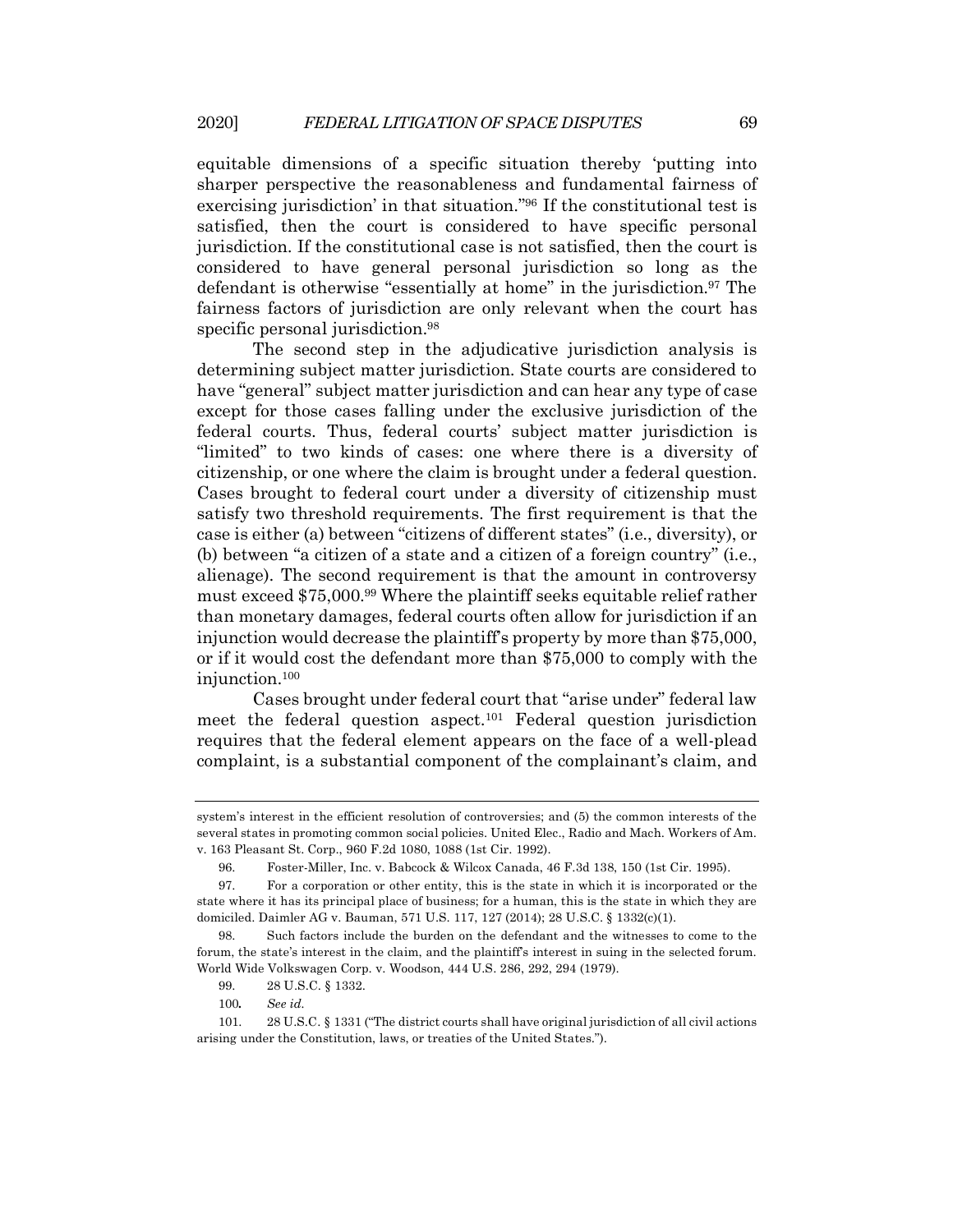is of significant federal interest.102 Unlike diversity jurisdiction, federal question jurisdiction does not require a minimum dollar amount to be in controversy. Furthermore, supplemental jurisdiction allows a federal court to adjudicate a claim over which it does not have independent subject matter jurisdiction, on the basis that the claim is related to a claim over which the federal court *does* have independent jurisdiction.<sup>103</sup>

Although the federal jurisdictional rules are well-established legal doctrine, the question still remains whether those rules can apply to outer space activities. If they do, the federal courts will have the authority to apply US law to private individuals and property, and to subsequently enforce such holdings. The language of the Outer Space Treaty does not fully inform us of the jurisdictional bounds of US courts.104 Although policies that govern outer space have typically been drafted via analogy to international governing structures for the high seas and Antarctica, outer space is different because the United States does not regard it as a "global commons."105 Regardless, US court cases analyzing the jurisdictional bounds of disputes in Antarctica may still provide analogical guidance.106

#### *A. Extraterritoriality*

A litigant in any claim dealing with outer space activities would have to urge the courts to exercise their jurisdiction beyond the terrestrial construction and apply the law to this extraterritorial domain. Extraterritoriality is a:

jurisdictional concept concerning the authority of a nation to adjudicate the rights of particular parties and to establish the norms of conduct applicable to events or persons outside its borders. More specifically, the extraterritoriality principle provides that "[r]ules of the United States statutory law, whether prescribed by

<sup>102.</sup> Louisville & Nashville R.R. Co. v. Mottley, 211 U.S. 149 (1908).

<sup>103.</sup> 28 U.S.C. § 1367.

<sup>104</sup>*. See* Outer Space Treaty, *supra* note 1, at art. VI.

<sup>105.</sup> U.N. System Task Team, *U.N. System Task Team on the Post-2015 U.N. Development Agenda: Global Governance and Governance of the Global Commons in the Global Partnership for Development Beyond 2015*, UNITED NATIONS 3, 5 (Jan. 2013), https://www.un.org/en/development/desa/policy/untaskteam\_undf/thinkpieces/24\_thinkpiece\_global\_governance.pdf

<sup>[</sup>https://perma.cc/3AJL-RANJ] (defining global commons as "those resource domains that do not fall within the jurisdiction of any one particular country, and to which all nations have access" and identifying the four major global commons as "the High Seas, the Atmosphere, the Antarctica and the Outer Space").

<sup>106</sup>*. See* Beattie v. United States, 756 F.2d 92, 93 (D.C. Cir. 1984).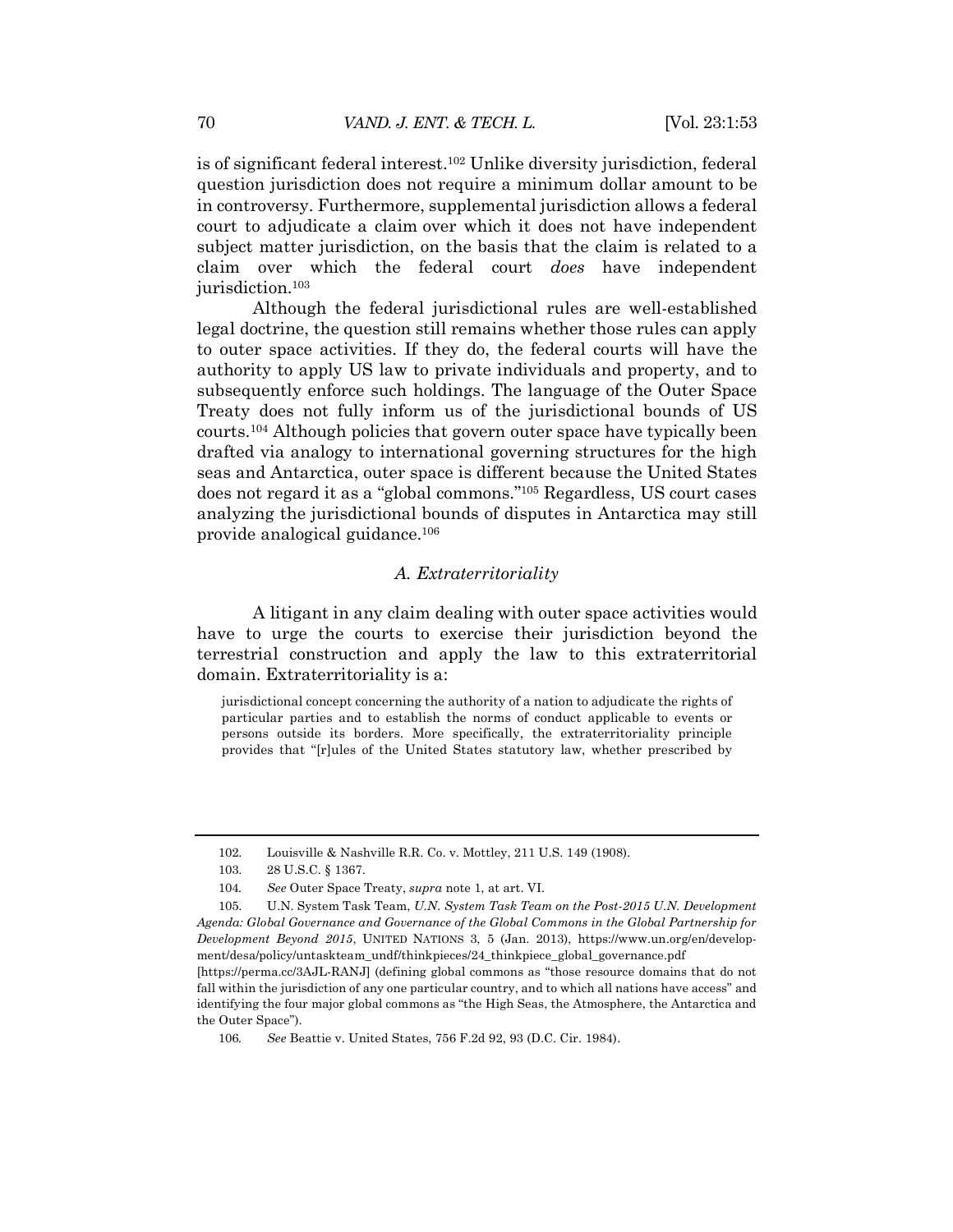federal or state authority, apply only to conduct occurring within, or having effect within, the territory of the United States."107

As a general rule, there is a judicial presumption against exterritoriality, which is meant "to protect against the unintended clashes between our laws and those of other nations which could result in international discord."108 However, the presumption against extraterritoriality does not apply to domains like outer space, especially where treaty law grants a state continuing jurisdiction over its own nationals. The treaty laws mitigate the potential for international discord, which the presumption is intended to avoid.109 This exception to extraterritorially facilitates legislative and regulatory control over outer space, especially in the context of commercial space activities, such as mining outer space resources.

## *B. Jurisdiction, the High Seas, and Antarctica*

The global commons consist of the high seas, the atmosphere, Antarctica, and outer space.<sup>110</sup> Because of their relationship as a "global" commons," the laws and regulations surrounding outer space have typically been analogized to and inspired by the laws and regulations of the high seas and Antarctica.

<sup>107.</sup> Env't Def. Fund v. Massey, 986 F.2d 528, 530 (D.C. Cir. 1993) (citing RESTATEMENT (SECOND) OF FOREIGN RELATIONS LAW OF THE UNITED STATES § 38 (AM. LAW INST. 1965); RESTATEMENT (THIRD) OF FOREIGN RELATIONS LAW OF THE UNITED STATES § 403 cmt. g (AM. LAW INST. 1987)).

<sup>108.</sup> Massey, 986 F.2d at 530 (citing EEOC v. Arabian Am. Oil Co., 499 U.S. 244 (1991)).

<sup>109</sup>*. See* Beattie v. United States, 756 F.2d 91, 113–14 (D.C. Cir. 1984) ("The [Antarctic] Treaty itself acknowledges each treaty country's jurisdiction over its own national."); *see, e.g.*, Outer Space Treaty, *supra* note 1, at art. VIII ("A State Party to the Treaty on whose registry an object launched into outer space is carried shall retain jurisdiction and control over such object, and over any personnel thereof, while in outer space or on a celestial body. Ownership of objects launched into outer space, including objects landed or constructed on a celestial body, and of their component parts, is not affected by their presence in outer space or on a celestial body or by their return to the Earth. Such objects or component parts found beyond the limits of the State Party to the Treaty on whose registry they are carried shall be returned to that State Party, which shall, upon request, furnish identifying data prior to their return."); *see also id.* at art. VI ("The activities of non-governmental entities in outer space, including the Moon and other celestial bodies, shall require authorization and continuing supervision by the appropriate State Party to the Treaty.").

<sup>110.</sup> U.N. System Task Team, *supra* note 105, at 5. *But see* Scott Pace, Exec. Sec'y, Nat'l Space Council, Keynote Address at the IISL Galloway Space Law Symposium: Space Development, Law, and Values (Dec. 13, 2017), https://spacepolicyonline.com/wp-content/uploads/2017/12/Scott-Pace-to-Galloway-FINAL.pdf [https://perma.cc/Y6F8-52N5].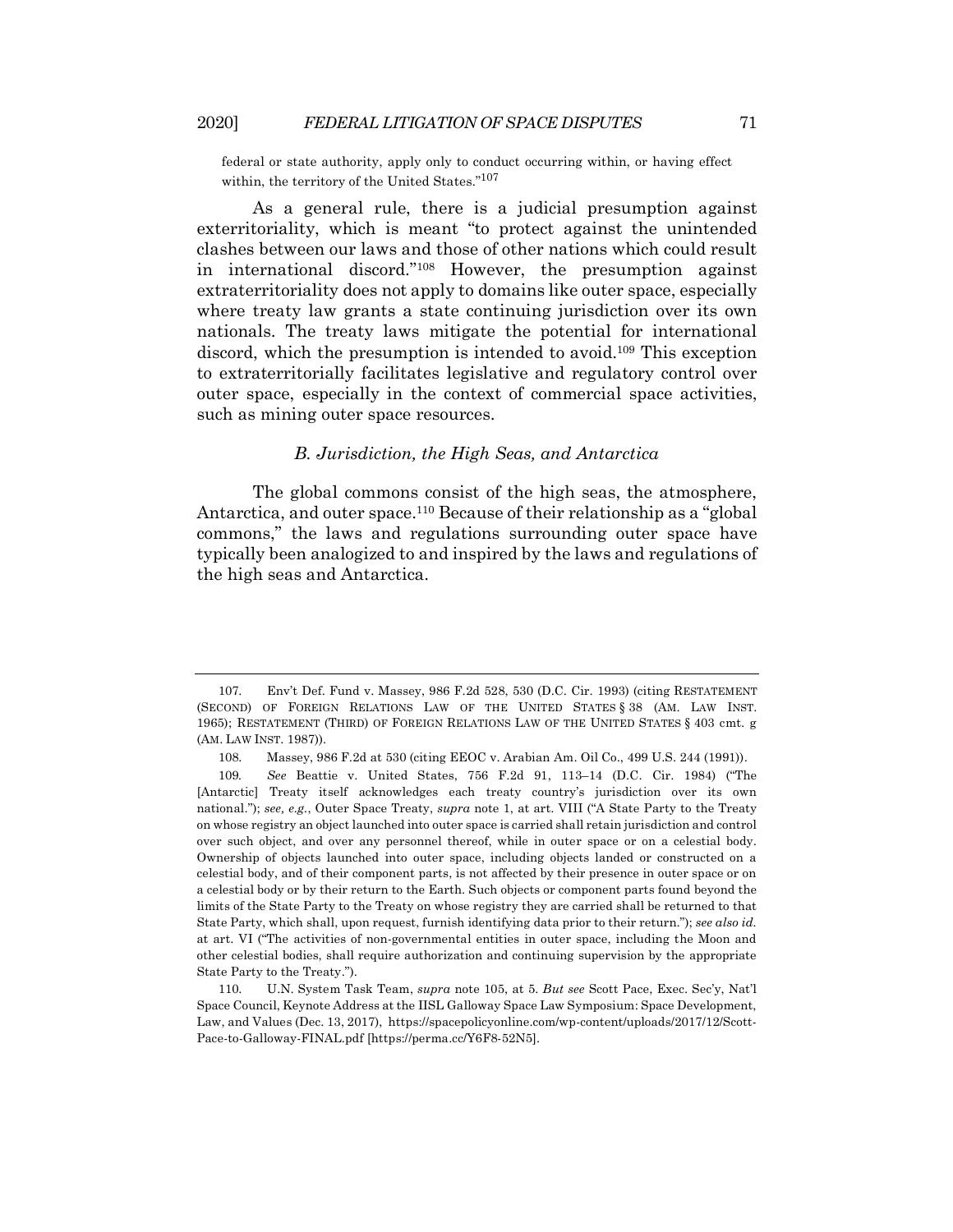#### 1. The High Seas

The high seas are governed by principles and rules by which public entities, especially states, interact in maritime matters, including navigational rights, sea mineral rights, and coastal waters jurisdiction. The United Nations Convention on the Law of the Sea (UNCLOS) is generally accepted as a codification of customary international Law of the Sea.111 Disputes are resolved at the International Tribunal for the Law of the Sea (ITLOS).112 The law of the high seas has a functional similarity to the law of outer space. For instance, the "floating island" principle of the law of the high seas allows countries to extend their laws, including intellectual property laws, to their ships in international waters; in the space context, this would be a country's registered space object.113 This legal principal is specifically described in the Outer Space Treaty, demonstrating that the law of outer space functions similarly to the laws of the sea, making it a natural point of reference.<sup>114</sup> Further, both outer space and the ocean are considered *res communis*.115 The comparison can further be summarized with the following passage:

The version of this analogy with the most uptake in the international community asserts that outer space is like the high seas, and should therefore be treated as an open access area that can be used by everyone, but not appropriated by anyone: a *res communis*. On the high seas, states are "flag states," responsible for enforcing regulations on their own nationals, and especially on ships registered in their state. The view that outer space was like high seas was used to define the political-geographical border between outer space (understood as high seas) and airspace (understood as territorial seas). As a result of this analogy, a significant amount of ocean governance precedent was transferred to the outer space regime, especially obligations associated with ships and crews, such as those regarding rescue, piracy, navigational aids, liability, and registration.<sup>116</sup>

<sup>111</sup>*. See generally* U.N. Convention on the Law of the Sea, *opened for signature* Dec. 10, 1982, 1833 U.N.T.S. 397 (entered into force Nov. 16, 1994).

<sup>112</sup>*. See id.* at art. XXI.

<sup>113</sup>*. See* MATTHEW J. KLEIMAN, THE LITTLE BOOK OF SPACE LAW 97 (2013) (citing FRANCIS LYALL & PAUL B. LARSEN, SPACE LAW: A TREATISE 124–27 (Ashgate Publ'g Ltd. 2009) (proposing that the jurisdictional control that states exert over their own space objects enables them to issue patent rights to inventors whose inventions are created within those space objects)).

<sup>114</sup>*. See* Outer Space Treaty, *supra* note 1, at art. VIII.

<sup>115</sup>*. See* HAANAPPEL, *supra* note 12.

<sup>116</sup>*.* Elizabeth Mendenhall, *Treating Outer Space Like a Place: A Case for Rejecting Other Domain Analogies*, 16 ASTROPOLITICS 97 (June 18, 2018) (citing M.J. PETERSON, INTERNATIONAL REGIMES FOR THE FINAL FRONTIER 67 (2005); Sven Grahn, *Why We Had Better Drop Analogies When Discussing the Role of Humans in Space*, *in* HUMANS IN OUTER SPACE—INTERDISCIPLINARY ODYSSEYS 252 (Luca Codignola & Kai-Uwe Schrogl eds., 2009); PHILIP C. JESSUP & HOWARD J. TAUBENFELD, CONTROLS FOR OUTER SPACE AND THE ANTARCTIC ANALOGY 212 (1959)).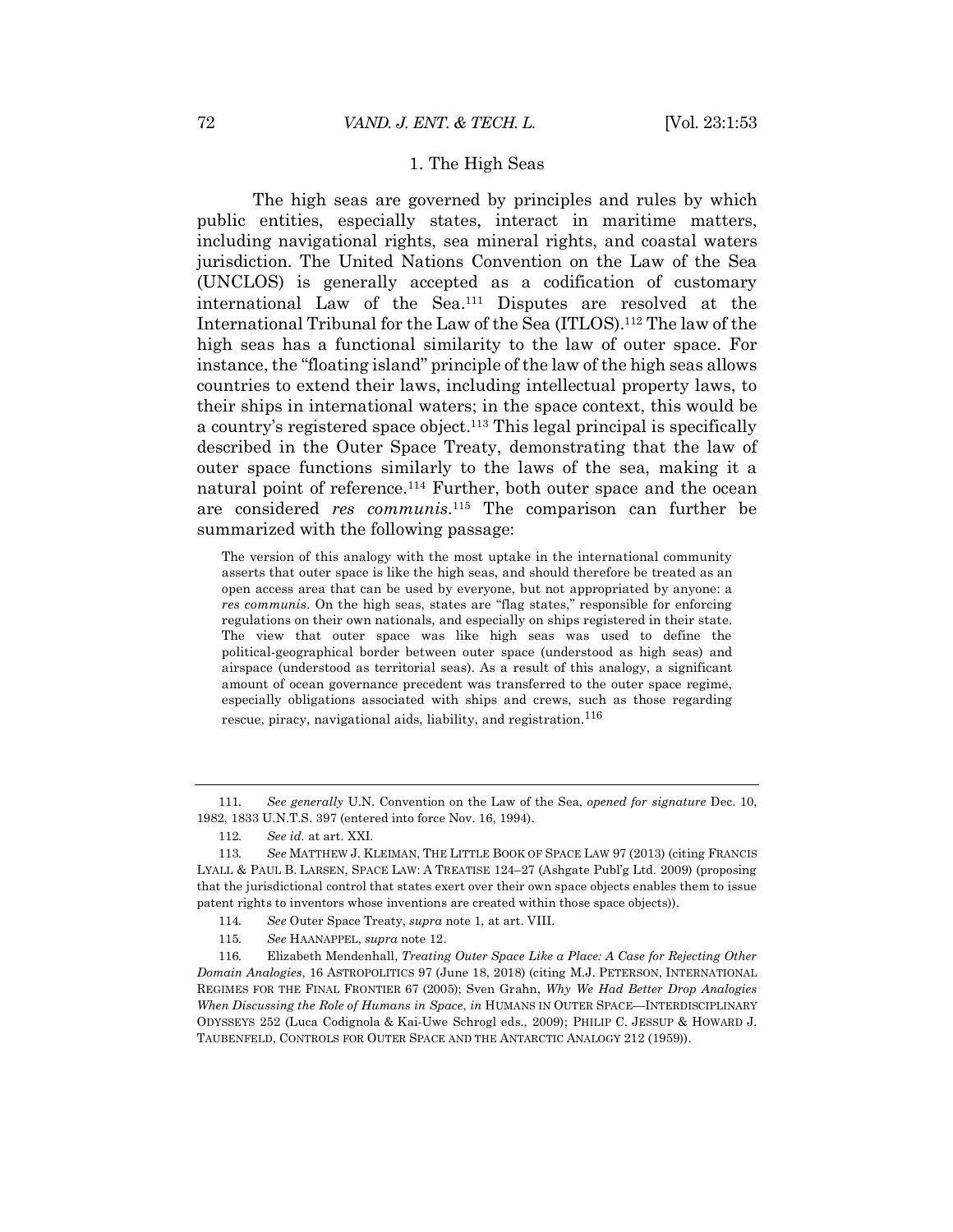The laws and regulations surrounding the high seas have been a good comparison with regard to the inception of many of the ideals governing outer space activities, but the laws governing Antarctica would be most helpful in the outer space litigation context, as US federal courts have adjudicated extraterritorial issues in this territory.

#### 2. Antarctica

Outer space has also been compared to the global system created around Antarctica. Much like Antarctica, outer space is an area of extremes, isolation, and scientific study. Antarctica is a de facto condominium,117 governed by signatories to the Antarctic Treaty. The Antarctic Treaty and related agreements, collectively known as the Antarctic Treaty System (ATS), regulate international relations with respect to Antarctica.118 Much like the Outer Space Treaty, the Antarctic Treaty prohibits military activities, mineral mining, nuclear explosions, and nuclear waste disposal; it supports scientific research and promotes the exchange of scientific information among states; and it prevents state ownership of any part of Antarctica.119 Moreover, the Antarctic Treaty creates jurisdictional boundaries of signatory states that limit state power solely to the acts or omissions of their own nationals.120 In a similar vein, the Outer Space Treaty puts the responsibility onto the signatory state for the actions of national and authorized non-governmental activities in outer space.121 Moreover, US

<sup>117.</sup> Louis de Gouyon Matignon, *The Legal Status of Antarctica*, SPACE LEGAL ISSUES (Jan. 25, 2019), https://www.spacelegalissues.com/space-law-the-legal-status-of-antarctica/ [https://perma.cc/WL93-98VF] ("In international law, a condominium (plural either *condominia*, as in Latin, or condominiums) is a political territory (state or border area) in or over which multiple sovereign powers formally agree to share equal *dominium* (in the sense of sovereignty) and exercise their rights jointly, without dividing it into 'national' zone.").

<sup>118</sup>*. Id.*

<sup>119.</sup> The Antarctic Treaty art. I–V, Dec. 1, 1959, 12 U.S.T. 794, 402 U.N.T.S. 71.

<sup>120.</sup> *Id.* at art. VIII ("In order to facilitate the exercise of their functions under the present Treaty, and without prejudice to the respective positions of the Contracting Parties relating to jurisdiction over all other persons in Antarctica, observers designated under paragraph 1 of Article VII and scientific personnel exchanged under subparagraph 1(b) of Article III of the Treaty, and members of the staffs accompanying any such persons, shall be subject only to the jurisdiction of the Contracting Party of which they are nationals in respect of all acts or omissions occurring while they are in Antarctica for the purpose of exercising their functions. Without prejudice to the provisions of paragraph 1 of this Article, and pending the adoption of measures in pursuance of subparagraph 1(e) of Article IX, the Contracting Parties concerned in any case of dispute with regard to the exercise of jurisdiction in Antarctica shall immediately consult together with a view to reaching a mutually acceptable solution.").

<sup>121.</sup> Outer Space Treaty, *supra* note 1, at art. VI ("States Parties to the Treaty shall bear international responsibility for national activities in outer space, including the Moon and other celestial bodies, whether such activities are carried on by governmental agencies or by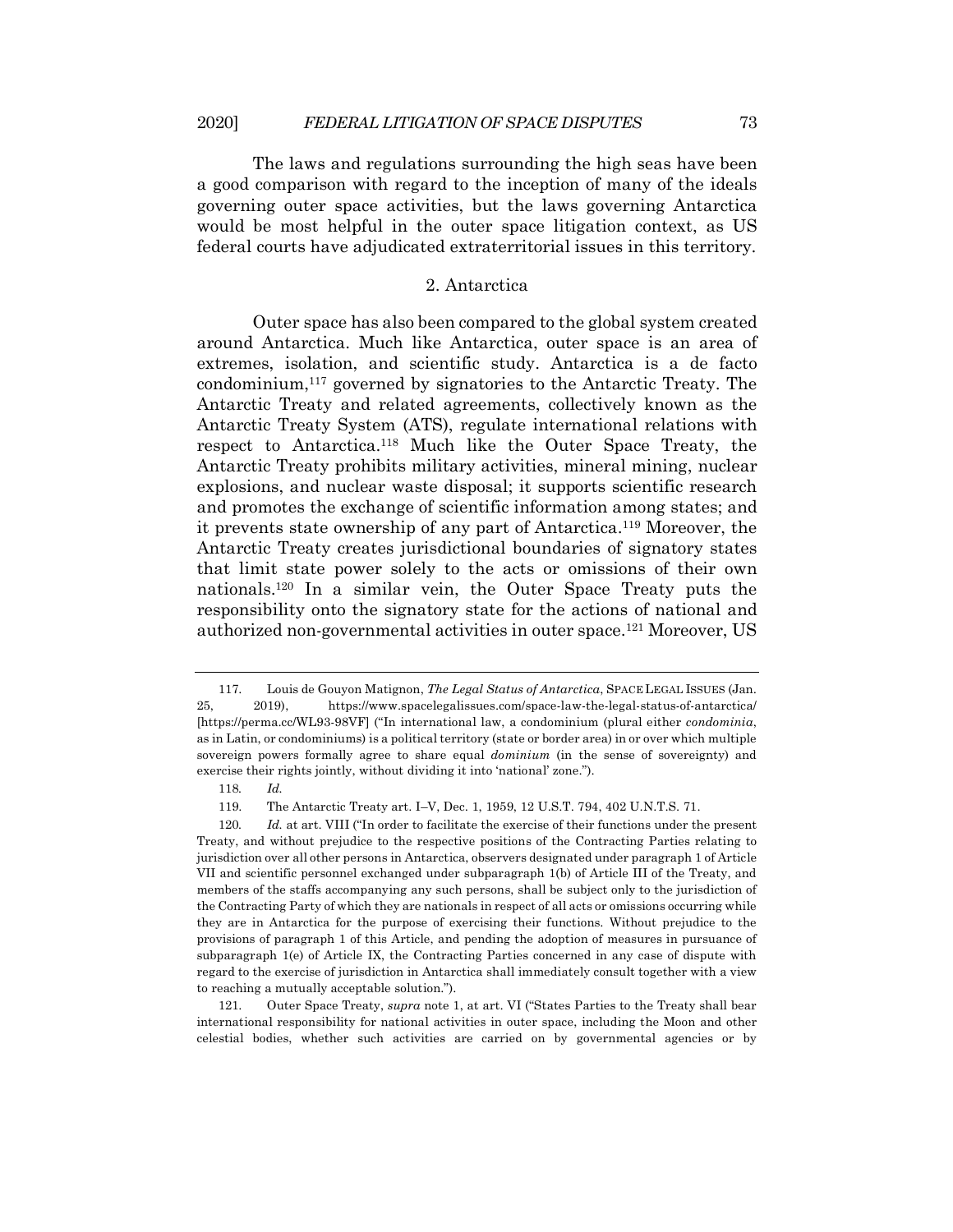spokesmen suggested the 1959 Antarctic Treaty as a possible model for an outer space treaty during initial formulation discussions in 1965 and 1966.122 As such, it is clear that the ATS has provided lessons that are relevant to the governance of other extraterritorial spaces beyond sovereign jurisdictions, including outer space. $123$ 

While both the high seas and Antarctica offer good academic analogies for the creation of future outer space legislation and policy, they are not practically the same. Outer space requires a new context for obtaining jurisdiction in US federal courts. Indeed, the United States considers both the high seas and Antarctica as a "global common," or a *res communis*; but the United States does not consider outer space as such. Additionally, with the lack of federal statutes governing outer space activities, litigation in the outer space context will be ripe for jurisdictional questions, which the courts will hopefully take under their wings to provide guidance in this arena. Until we are provided with this court-made law, analogizing outer space with Antarctica could provide the stepping-stone for finding jurisdiction, as a number of US courts have dealt with Antarctica's jurisdiction and whether US law extends to those on it.

As previously mentioned, the laws governing Antarctica provide the most help in providing guidance for litigation in the outer space context, as US federal courts have adjudicated extraterritorial issues for actions in Antarctica. In *Beattie v. United States*, an Air New Zealand aircraft crashed in Antarctica killing all aboard.124 The plaintiffs, appointed by foreign courts as administrators of the estates of individuals killed, filed suit in the US District Court for the District of Columbia against the United States for wrongful death under the Federal Tort Claims Act (FTCA), claiming negligence by US Navy personnel on duty at two air traffic control facilities located at the McMurdo Naval Station airfield on that continent.125 The issue before the district court was one of first impression: Is Antarctica, a continent

125*. Id.*

non-governmental entities, and for assuring that national activities are carried out in conformity with the provisions set forth in the present Treaty. The activities of non-governmental entities in outer space, including the Moon and other celestial bodies, shall require authorization and continuing supervision by the appropriate State Party to the Treaty. When activities are carried on in outer space, including the Moon and other celestial bodies, by an international organization, responsibility for compliance with this Treaty shall be borne both by the international organization and by the States Parties to the Treaty participating in such organization.").

<sup>122.</sup> S.H. LAY & H.J. TAUBENFELD, THE LAW RELATING TO THE ACTIVITIES OF MAN IN SPACE 59–60 (1970).

<sup>123.</sup> Juan Francisco Salazar, *Antarctica and Outer Space: Relational Trajectories*, 7 POLAR J. 259, 261 (2017).

<sup>124.</sup> Beattie v. United States, 756 F.2d 92, 93 (D.C. Cir. 1984).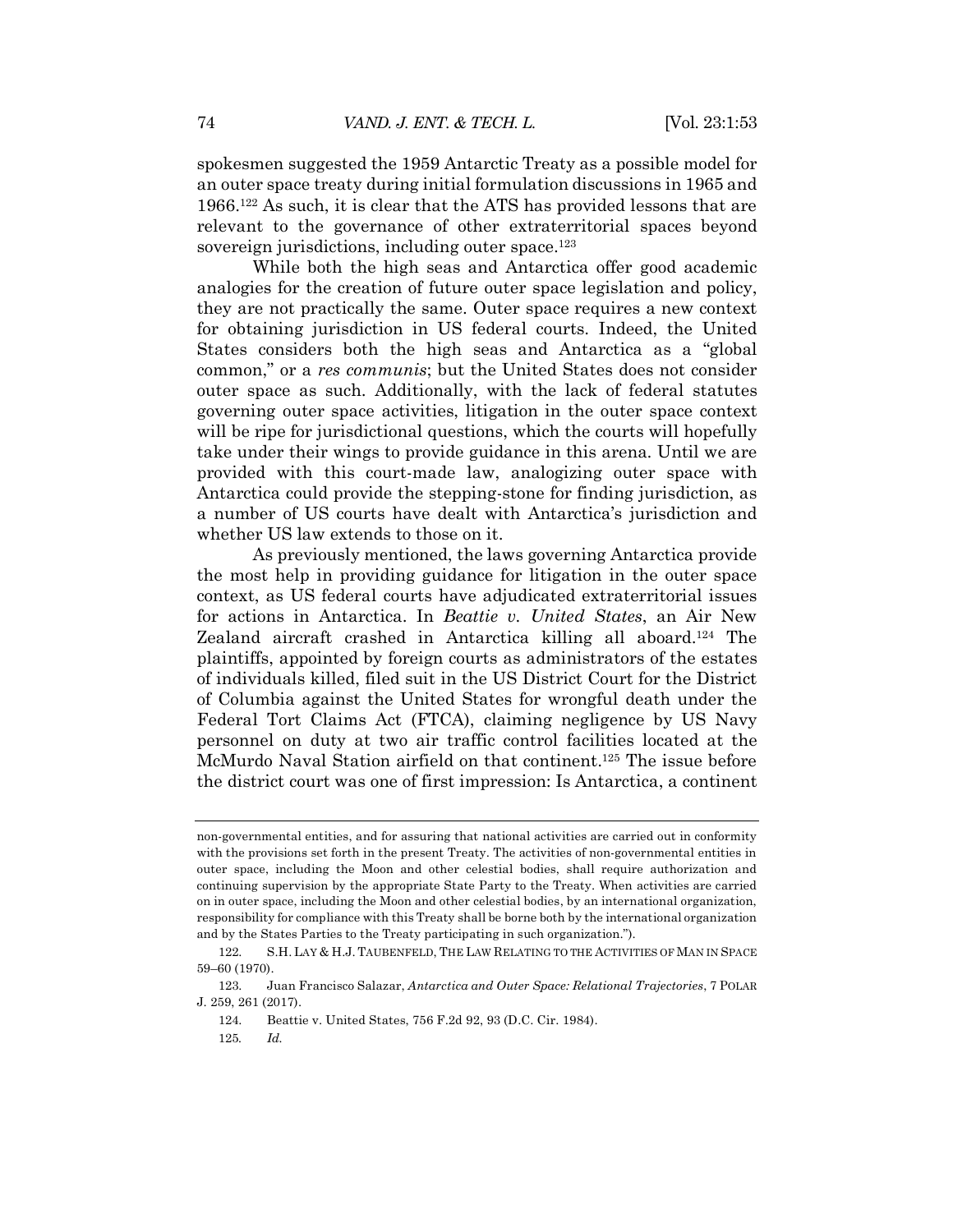which is not now subject to the sovereignty of any nation, a "foreign country" within the meaning of the FTCA?126 The United States sought to dismiss the case, asserting that the claims are not cognizable under the Act, as Antarctica falls within the foreign country exception.127 Section 2680(k) exempts from the coverage of the FTCA "any claim arising in a foreign country."128 By interlocutory order, the US District Court for the District of Columbia denied the government's motion to dismiss and certified this case for consideration by the United States Court of Appeals for the District of Columbia Circuit in conformity with 28 U.S.C. § 1292(b).

The DC Court of Appeals summarized and analyzed the points within the Antarctic Treaty<sup>129</sup> vis-à-vis the activities of the United States in Antarctica. The United States argued that only two areas of the world exist—the United States and foreign countries. However, the court rejected this argument, as US citizens also operate in outer space, the high seas, and, as indicated in this case, Antarctica.130 Because of the United States' influence and presence in Antarctica, "to the extent that there is any assertion of governmental authority in Antarctica, it appears to be predominantly that of the United States."131 The court concluded not only that Antarctica was not a foreign country under the FTCA's "foreign country exception," therefore stating that the current venue was proper, but also that DC law applied to the suit.132 In reaching this conclusion, the court analogized the laws governing Antarctica to those of the Outer Space Treaty.133

A subsequent suit was filed within a decade of *Beattie*. In *Smith v. United States*, a contractor for the National Science Foundation was killed, and his widow filed a wrongful death action against the United States in the District Court for the District of Oregon under the FTCA.134 John Emmett Smith fell through a crevasse while taking a recreational hike from McMurdo Station on Ross Island, Antarctica to Scott Base, a New Zealand outpost not far from McMurdo Station. His widow alleged that the United States was negligent in failing to provide adequate warning of the dangers posed by crevasses in areas beyond

133*. Id.* at 100 ("[T]he basic principle is that in the sovereignless reaches of outer space, each state party to the treaty will retain jurisdiction over its own objects and persons.").

<sup>126</sup>*. Id.*

<sup>127</sup>*. Id.*

<sup>128.</sup> 28 U.S.C. § 2680(k).

<sup>129.</sup> The Antarctic Treaty, *supra* note 119; *Beattie*, 756 F.2d at 96–98.

<sup>130</sup>*. Beattie*, 756 F.2d at 93.

<sup>131</sup>*. Id.* at 99.

<sup>132</sup>*. Id.* at 94, 104.

<sup>134.</sup> Smith v. United States, 507 U.S. 197, 197 (1993).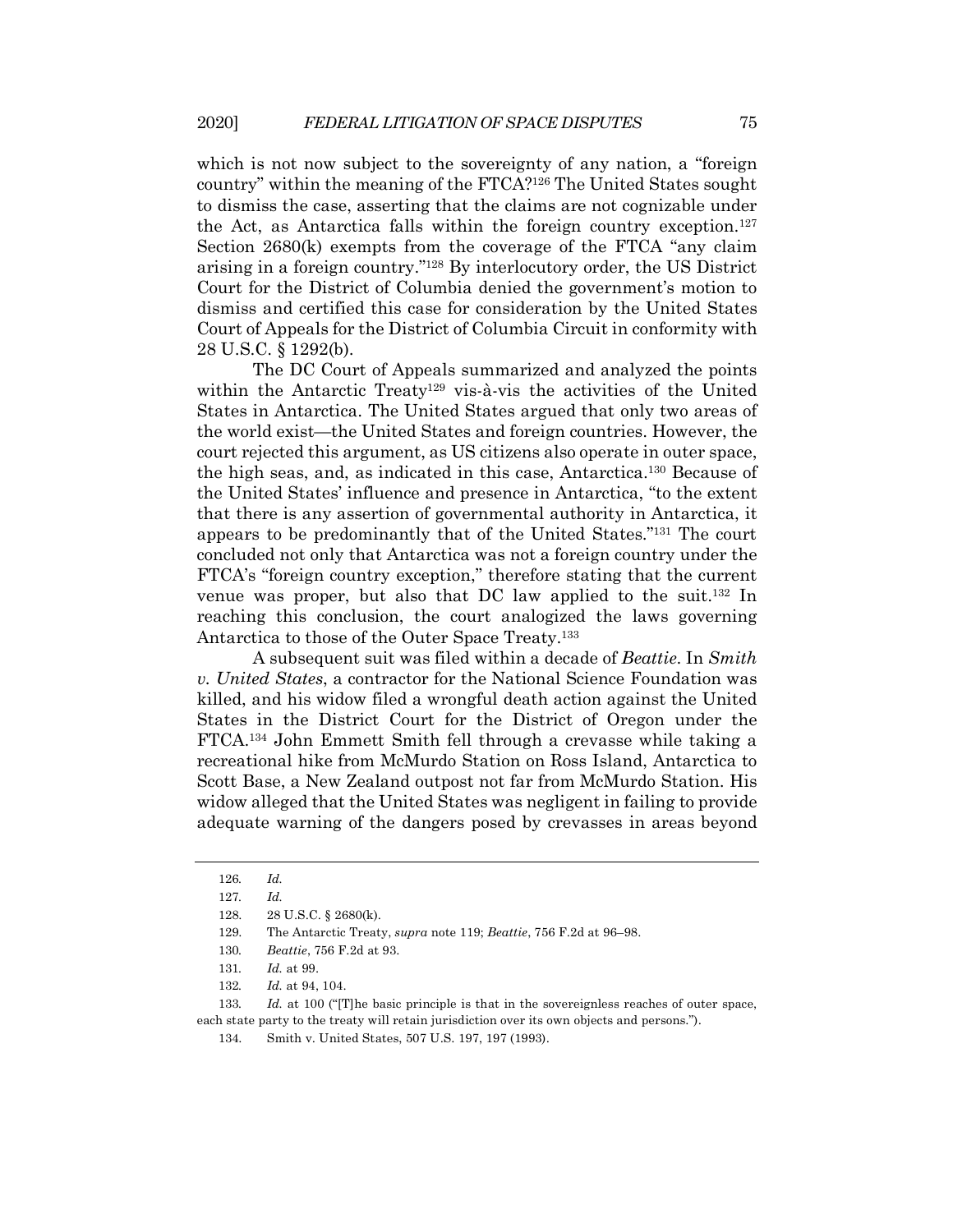the marked paths.135 Upon the motion of the United States, the district court dismissed the petitioner's complaint for lack of subject matter jurisdiction, holding that her claim was barred by 28 U.S.C. § 2680(k), the foreign country exception to the FTCA.136

The US Supreme Court ultimately granted certiorari in this case to decide whether the FTCA applied to tort claims arising in Antarctica in *Smith v. United States*. Writing for the majority, Chief Justice Rehnquist took the opposite approach of the DC Court of Appeals in *Beattie*, holding that the "FTCA's waiver of sovereign immunity does not apply to tort claims arising in Antarctica." In reaching this conclusion, Chief Justice Rehnquist reasoned that the 79th Congress would not have "included a desolate and extraordinarily dangerous land such as Antarctica within the scope of the FTCA."137 However, this did not take away from the underlying jurisdictional analysis in *Beattie*.138

As it presently stands, these Antarctica-related cases are the best resources in paving a path toward the application of US law in the sovereign-less reaches of outer space. Not only have courts made such a comparison, like in *Beattie*, but the legal and historical comparisons between the regions make strong arguments for using these cases as a guidepost moving forward.

## *C. US Jurisdiction for Outer Space Activities*

The federal government has the right to authorize private actors to perform activities in outer space, and it holds continuing jurisdiction over the personnel performing those activities.139 Because of the federal government's right to authorize and, therefore, to maintain its continuing jurisdiction over the authorized launches, the federal court system is the likely forum to adjudicate disputes involving US-registered private launches.

Additional evidence for the federal courts' ability to exercise jurisdiction comes in the form of the International Space Station Intergovernmental Agreement (IGA). The IGA is an international treaty signed on January 29, 1998, by the fifteen governments involved in the Space Station project.140 The IGA establishes "a long term

<sup>135</sup>*. Id.* at 199.

<sup>136</sup>*. Id.*

<sup>137</sup>*. Id.* at 204–05.

<sup>138</sup>*. See* Env't Def. Fund v. Massey, 986 F.2d 528, 529 (D.C. Cir. 1993).

<sup>139</sup>*. See* Outer Space Treaty, *supra* note 1, at art. VI, VIII.

<sup>140.</sup> Agreement Concerning Cooperation on the International Space Station, Jan. 29, 1998, T.I.A.S. No. 12927 [hereinafter IGA]; *see International Space Station Legal Framework*, EUR. SPACE AGENCY, https://www.esa.int/Science\_Exploration/Human\_and\_Robotic\_Exploration/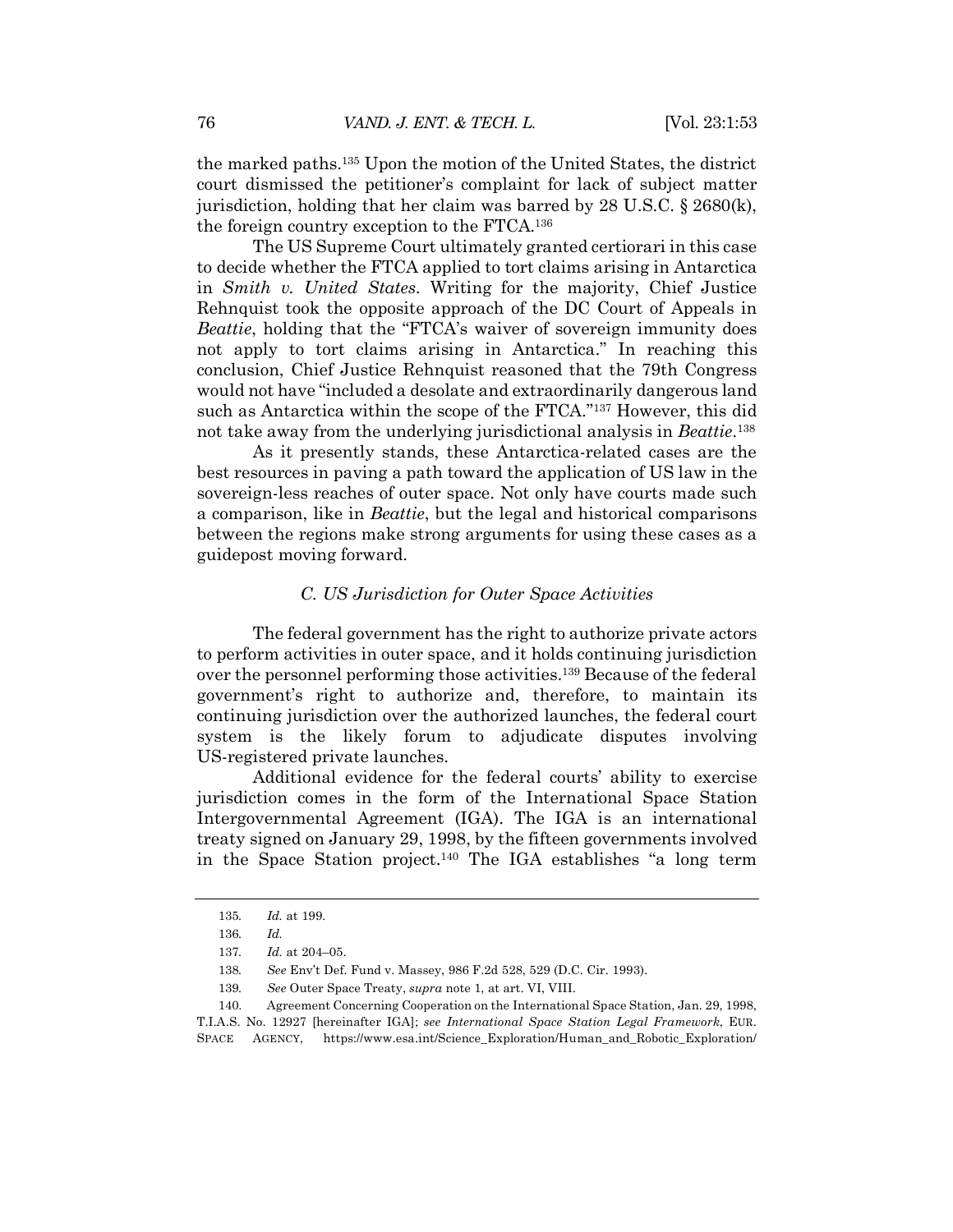international co-operative frame-work [*sic*] on the basis of genuine partnership, for the detailed design, development, operation, and utilization [*sic*] of a permanently inhabited civil Space Station for peaceful purposes, in accordance with international law."141 Among other things, the IGA appoints NASA as the lead agency in coordinating activities on the space station. It also gives each state jurisdiction over its own module.142 Such jurisdiction, however, is granted through the applicable provisions of the Outer Space Treaty and Registration Convention.

Furthermore, the United States takes the position that the Outer Space Treaty does not advocate outer space as a "global commons" or a *res communis*.143 Despite this, and absent specific legislation created by Congress that creates a special court to adjudicate outer space matters, the federal courts can conclude that they have subject matter jurisdiction over these matters as they pose a federal question and domestic states do not have concurrent jurisdiction.144 In that sense, unlike the Antarctic and high seas analogies, litigants will have a new path for arguing that US courts have jurisdiction over these claims.

International\_Space\_Station/International\_Space\_Station\_legal\_framework [https://perma.cc/ Y7KJ-MHCZ] ("The Intergovernmental Agreement, establishing the International Space Station cooperative framework, has been signed by fourteen governments: the United States of America, Canada, Japan, the Russian Federation, and 10 Member States of the European Space Agency (Belgium, Denmark, France, Germany, Italy, The Netherlands, Norway, Spain, Sweden and Switzerland; the UK joined in 2012, with Hungary and Luxembourg committing to the Space Station programme in 2019 as well as ESA cooperating state Slovenia).").

<sup>141.</sup> IGA, *supra* note 140, at art. 1.

<sup>142</sup>*. Id.* at art. 5(2), 7(2); *see* Lawrence S. DeLucas, *International Space Law*, 38 ACTA ASTRONAUTICA 613, 615 (1996) (explaining that each signatory country will be designing, developing, and operating separate pieces of hardware, or modules, to be integrated on-orbit into a single orbital station). Specifically, the United States was and is responsible for its own habitation module, laboratory modules, and attached payload accommodation equipment, among others. *See* IGA, *supra* note 140, at ANNEX. For detailed information on the components and different module descriptions of the International Space Station, see *Reference Guide to the International Space Station*, NASA (Sept. 2015), https://www.nasa.gov/sites/default/files/atoms/files/np-2015-05-022-jsc-iss-guide-2015-update-111015-508c.pdf [https://perma.cc/3YET-JX8G].

<sup>143.</sup> Pace, *supra* note 110 ("Finally, many of you have heard me say this before, but it bears repeating: outer space is not a 'global commons,' not the 'common heritage of mankind,' not '*res communis*,' nor is it a public good. These concepts are not part of the Outer Space Treaty, and the United States has consistently taken the position that these ideas do not describe the legal status of outer space.").

<sup>144</sup>*. See* U.S. CONST. art. 3, § 2; *see also* 51 U.S.C. § 50914(g). *But see* Beattie v. United States, 756 F.2d 92, 94 (D.C. Cir. 1984).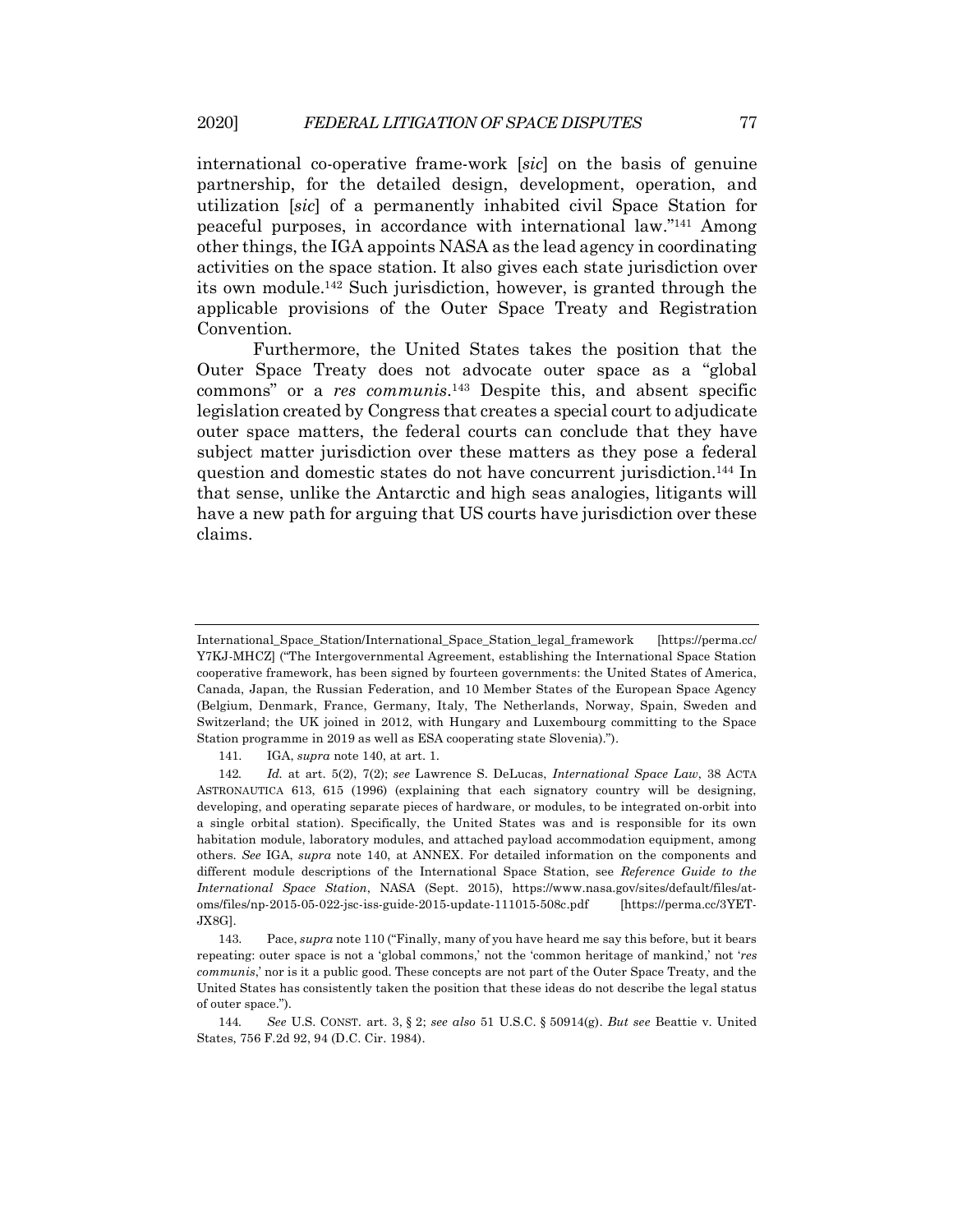## *D. Appropriate Venue for Outer Space Activities*

As previously mentioned, jurisdiction determines whether the court can hear a case over a specific person or claim based on the matter of the case. Conversely, venue helps establish *in which* specific federal court such claims may be brought. A plaintiff may assert venue in any district where (1) all defendants reside (however, if multiple defendants reside in different districts of a forum state, the plaintiff can lay venue in the district where any defendant resides) or (2) a substantial part of the claim arose. As with cases that have arisen in the Antarctic context, and because outer space is analogous to Antarctica, "it would be logical the District Court for the District of Columbia would have venue over a claim arising during the orbital portion of an orbital commercial spaceflight."145

Transfer of venue arguments could be made, however. As seen in *One Lucite Ball*, once the US District Court for the Southern District of Florida established *in rem* jurisdiction, the court applied Honduran law to determine which party had property ownership over the Lucite-encased lunar material and whether it continued to be the property of Honduras or whether Mr. Rosen obtained the Lucite-encased lunar material through prescription when it was removed from the Presidential Palace during a transition of governments. Cases brought in the federal courts will no doubt involve facts occurring outside of the United States, other than the fact these actions take place in outer space. However, defendants may be able to make a *forum non conveniens* argument based on the location of witnesses, relevant evidence and records, undue hardship on the defendant, availability of adequate alternative forums for the plaintiff, expeditious use of judicial resources, choice of law applicable to the dispute, and considerations of public policy. As certain courts become more favorable to either plaintiffs or defendants, *forum non conveniens* may be argued as plaintiffs begin to forum shop.

## *E. Standing*

Contemporaneous with federal courts' subject matter jurisdiction over disputes in outer space is whether the parties to a future litigation have standing in federal court. "Standing to sue" indicates whether a party in a litigation has a sufficient stake in a justiciable controversy to obtain judicial resolution.146 In federal court

<sup>145.</sup> Listner, *supra* note 48.

<sup>146</sup>*. See* Sierra Club v. Morton, 405 U.S. 727, 731–32 (1972).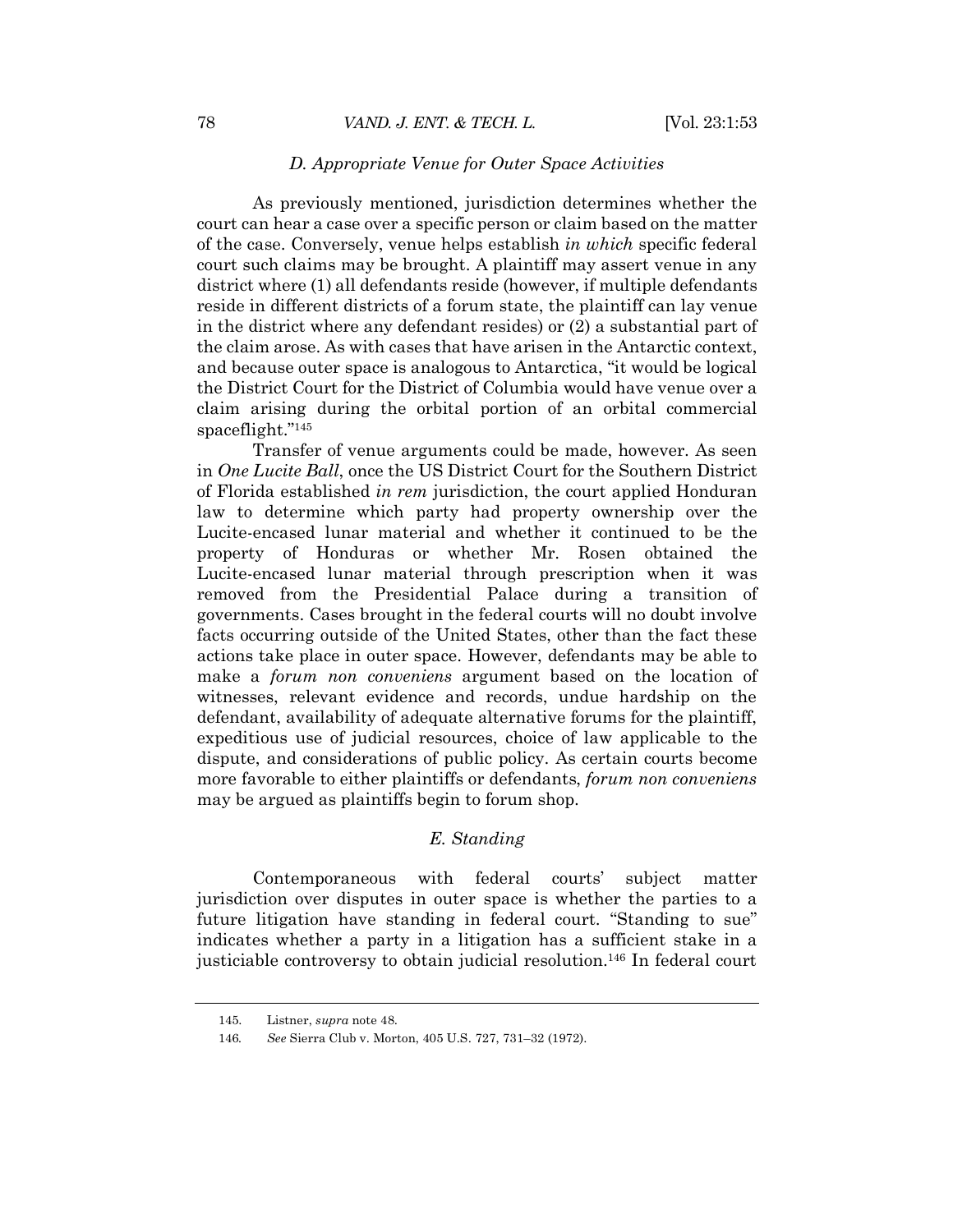a party invoking federal jurisdiction bears the burden to establish standing.147 To establish standing in the federal court, the plaintiff must demonstrate the following:

[T]he plaintiff must have suffered an "injury in fact"—an invasion of a legally protected interest which is (a) concrete and particularized, and (b) "actual or imminent, not 'conjectural' or 'hypothetical.'" Second, there must be a causal connection between the injury and the conduct complained of—the injury has to be "fairly trace[able] to the challenged action of the defendant, and not . . . th[e] result [of] the independent action of some third party not before the court." Third, it must be "likely," as opposed to merely "speculative," that the injury will be "redressed by a favorable decision."<sup>148</sup>

These elements would equally apply to non-governmental entities seeking redress in federal court, but whether a non-governmental entity will have standing depends on whether the non-governmental entity can meet them. For example, a non-governmental entity could show standing for a dispute involving the denial or revocation of a launch license by a federal agency. The non-governmental entity, after going through the required administrative appeals, could articulate an injury in fact, traceable to the action of the federal agency, and have the injury redressed through the grant or restoration of the launch license.149 Conversely, if the non-governmental entity in the above example does not hold a launch license or even applied for one, the non-governmental entity would not have standing to sue. All in all, non-governmental entities have the same burden to show standing in a matter arising from outer space activities as any other potential litigant in federal court.

## V. WHAT PROCEDURAL LAW COMES INTO PLAY? WHAT SUBSTANTIVE L<sub>AW</sub>?

Because most, if not all, claims related to outer space activities are governed by international treaties and, subsequently, federal statutes and regulations, the federal court will have subject matter jurisdiction, which means the next question becomes what law applies.

<sup>147</sup>*. See* Lujan v. Defs. of Wildlife, 504 U.S. 555, 561 (1992) (internal citations omitted).

<sup>148</sup>*. Id.* at 560–61.

<sup>149.</sup> In a matter such as this the non-governmental entity would file suit under the Administrative Procedures Act, which grants the federal court subject matter jurisdiction over the dispute. *See* 5 U.S.C. § 706. The scope of review by the court is to hold unlawful and set aside agency actions that are found to be arbitrary, capricious, an abuse of discretion, or otherwise not in accordance with law; contrary to constitutional right, power, privilege, or immunity; in excess of statutory jurisdiction, authority, or limitations, or short of statutory right; without observance of procedure required by law; unsupported by substantial evidence in a case or unwarranted by the facts to the extent that the facts are subject to trial de novo by the reviewing court. *Id.* § 706(2).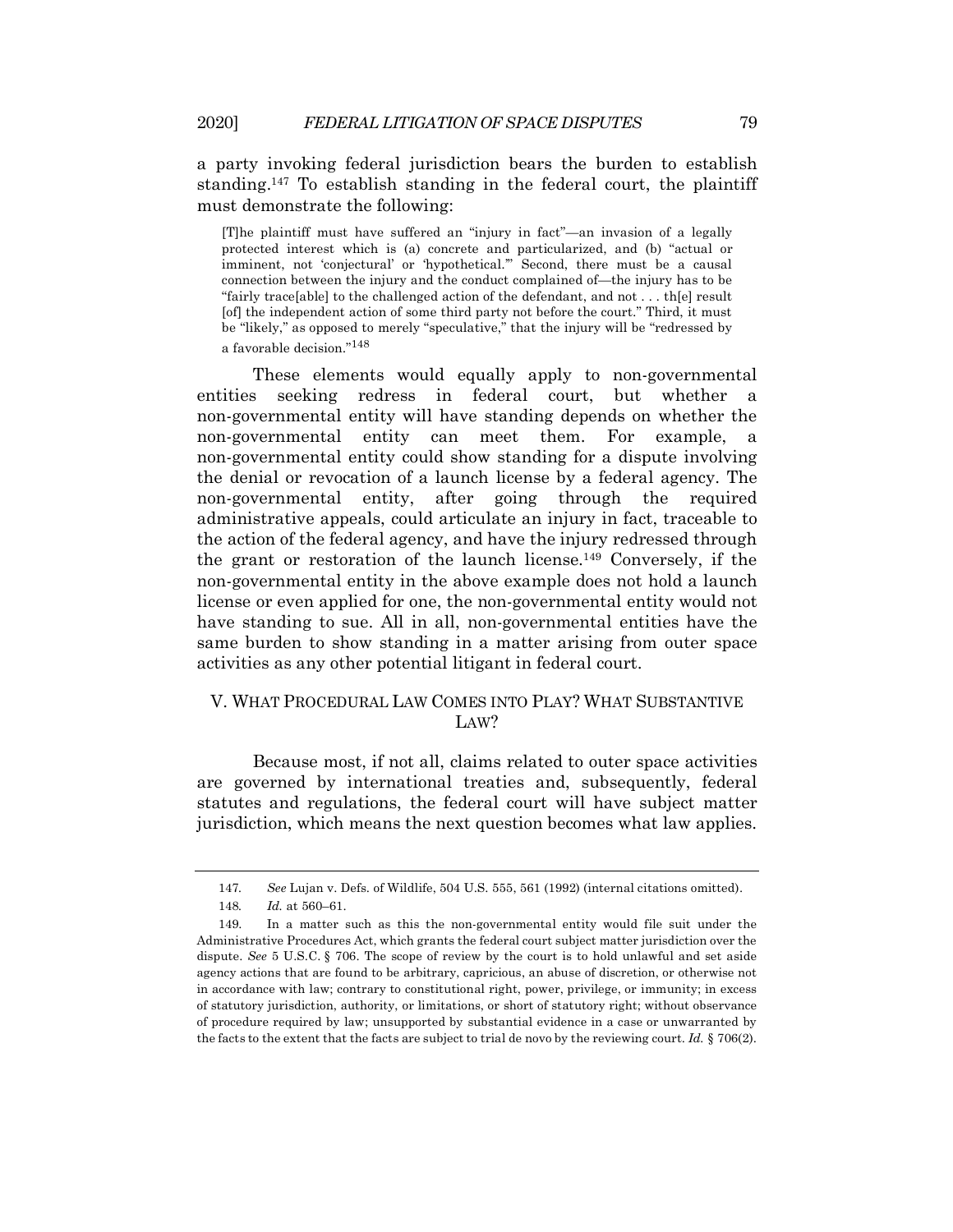Obviously, if a federal question is the reason the court has subject matter jurisdiction, federal law will apply.150 However, there will be cases where the diversity standard grants access to the federal courts. In these diversity cases, courts look to the *Erie* doctrine. In simple terms, the *Erie* doctrine states that the federal courts, when confronted with the issue of whether to apply federal or state law in a lawsuit, must apply state law on issues of substantive law.151 "[I]t is generally agreed that a substantive law creates, defines and regulates rights while a procedural one prescribes the method of enforcing such rights or obtaining redress."152 When the legal question is based on a procedural issue, the federal courts should apply federal law.153

Issues that have been determined to be clearly "substantive" include elements of a claim or defense, statute of limitations, rules for tolling statutes of limitations, and conflict (or choice) of law rules.154 If the issue to be determined is not one of these four above, and there is no applicable federal law, the court must weigh certain factors to determine whether the issue is "substantive."155

## *A. Rule of Procedure*

The Federal Rules of Civil Procedure (FRCP) apply in all cases brought in federal court—state procedural law is eclipsed under the Supremacy Clause.156 Although this Article is intended to provide a roadmap for litigation in the outer space context, it will try to limit motion guidance and relevant arguments to issues the Authors believe will incite a majority of outer space disputes.

<sup>150</sup>*. See* Erie R.R. Co. v. Tompkins*,* 304 U.S. 64, 79 (1938).

<sup>151</sup>*. See id.* at 78.

<sup>152.</sup> Allen v. Fisher, 574 P.2d 1314 (Ariz. Ct. App. 1977).

<sup>153</sup>*. See id.* at 91–92.

<sup>154</sup>*. See, e.g.*, *id.* at 90 (holding that elements of the state negligence statute governed the case); Guar. Tr. Co. v. York, 326 U.S. 99, 112 (1945) (holding that the New York statute of limitations be obeyed); Atkins v. Schmutz Mfg. Co., 401 F.2d 731, 734 (4th Cir. 1968) (holding state tolling of statute of limitations governed the suit); Hardin v. Straub, 490 U.S. 536, 543–44 (1989) (holding state statutes suspending limitations periods for those under legal disability, including prisoners, until one year after disability has been removed was consistent with § 1983); Atl. Marine Const. Co. v. U.S. Dist. Ct., 571 U.S. 49, 66 (2013) (holding that when parties have agreed to a valid forum selection clause, that clause should be given controlling weight in all but the most exceptional cases).

<sup>155.</sup> Such factors include whether applying or ignoring state law would affect the outcome of the case (outcome determinative), whether either federal or state systems would have a strong interest in having its rule applied (balance of interests), and if the federal court ignores state law on the issue, will it cause the parties to flock to federal court (avoid forum shopping). Hanna v. Plumer, 380 U.S. 460, 468 (1965).

<sup>156</sup>*. See* Erie R.R. Co. v. Tompkins*,* 304 U.S. 64, 92 (1964).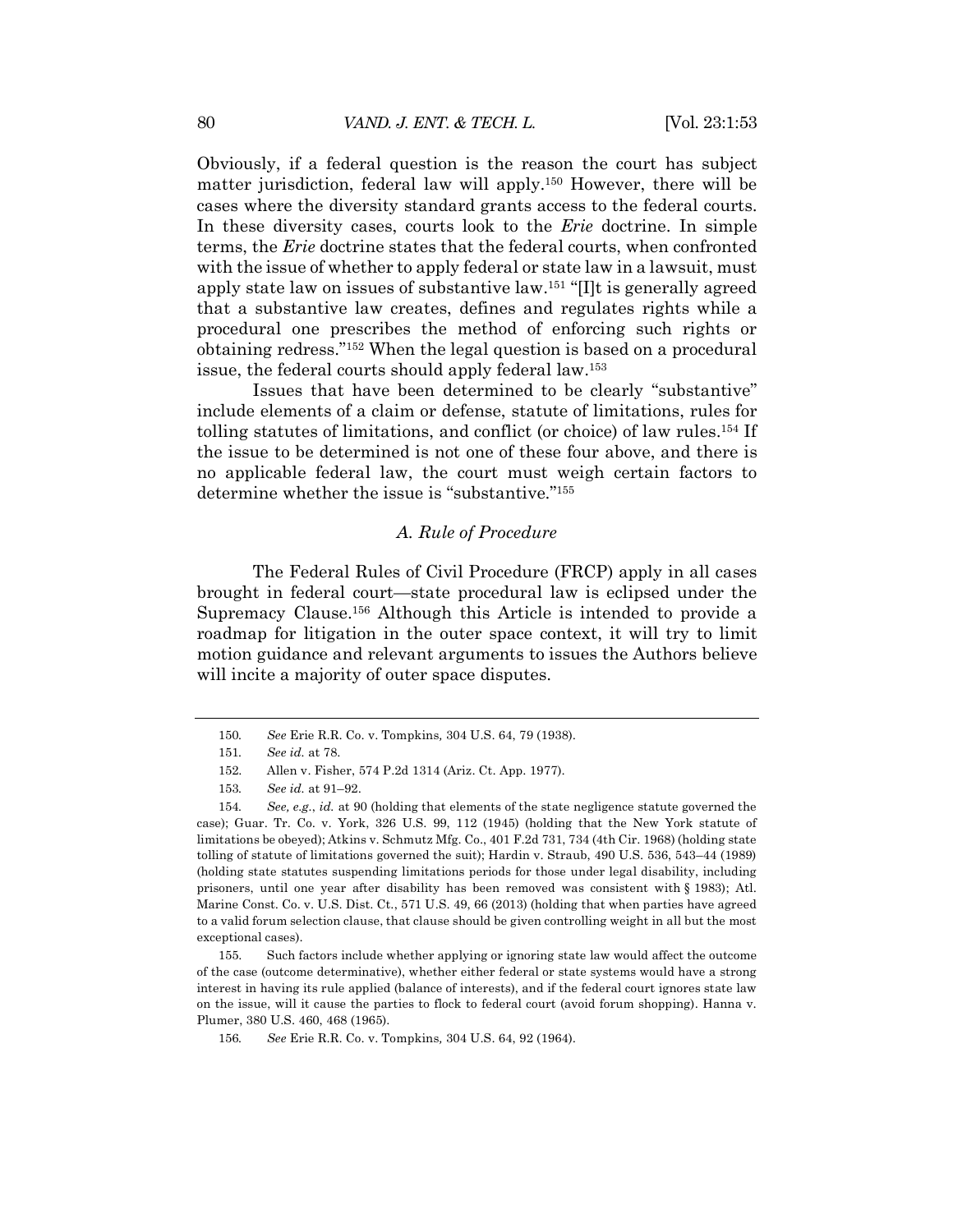One issue is a defendant's response to the plaintiff's original pleadings (i.e., the complaint), or in the initial motion by the defendant. As this Article has previously discussed, subject matter jurisdiction and personal jurisdiction are nebulous in the context of outer space activity. A defendant might make a motion to dismiss under Rule 12(b)(1) and (2) for lack of subject matter jurisdiction and lack of personal jurisdiction in these cases, making such arguments that have been alluded to in the above paragraphs. While subject matter jurisdiction could be acknowledged by a court, until a hearing and an order begin to make this jurisdiction applicable to the US federal courts outside of a federal statute, these motions to dismiss are highly encouraged.157

Another issue could arise when a plaintiff is seeking a motion for summary judgment in a case arising out of damage to property, such as a satellite in orbit.158 In most, if not all cases, damage to a working satellite would be caused by orbital debris.159 This includes debris and particulates created from explosions or collisions, tiny flecks of paint released from thermal stress or small impact particles, and debris intentionally left during a launch separation.160 As of 2011, NASA estimates that the total particulate count exceeds the tens of millions, with more than five hundred thousand particles being between one and ten centimeters and twenty-two thousand objects larger than ten centimeters currently in Earth's orbit.161 Of these objects larger than

159*. See* Holly Zeil, *Frequently Asked Questions: Orbital Debris*, NASA, http://www.nasa.gov/news/debris\_faq.html (last updated Sept. 2, 2011) ("'Orbital debris' connotes 'any man-made object in orbit about Earth [that] no longer serves a useful purpose.'").

160*. See id.*

<sup>157.</sup> Note, however, that under the CSLCA, jurisdiction is granted to the court for claims filed under this statute. *See* CSLCA § 106(g).

<sup>158.</sup> Fed. R. Civ. P. 56 ("A party may move for summary judgment, identifying each claim or defense—or the part of each claim or defense—on which summary judgment is sought. The court shall grant summary judgment if the movant shows that there is no genuine dispute as to any material fact and the movant is entitled to judgment as a matter of law. The court should state on the record the reasons for granting or denying the motion.").

<sup>161</sup>*. See id.*; *see also* Megan Ansdell, *Active Space Debris Removal: Needs, Implications, and Recommendations for Today's Geopolitical Environment*, 21 J. PUB. & INT'L AFFS. 7, 10 (2014) (stating that China is responsible for 42 percent, the United States for 27.5 percent, and Russia for 25.5 percent of the current orbital debris); Alexander William Salter, *Space Debris: A Law and Economics Analysis of the Orbital Commons*, 19 STAN. TECH. L. REV. 221, 224–25 (2016) (In 2007, China deliberately destroyed its Fengyun 1-C satellite in conducting an anti-satellite test; this event marked the largest new creation of debris in history up to that point. In 2009, an old Russian military satellite unintentionally collided with a then-operating Iridium Communication, Inc. satellite.); Joe Pappalardo, *Navy Missile Successful as Spy Satellite Is Shot Down*, POPULAR MECHANICS (Oct. 1, 2009), http://www.popularmechanics.com/military/a2625/4251430/ [https://perma.cc/5E4T-MUZ6] (The United States responded to China's anti-satellite missiles by testing their own anti-satellite missile in 2008, shooting down one of their own defunct spy satellites); Michael W. Taylor, Orbital Debris: Technical and Legal Issues and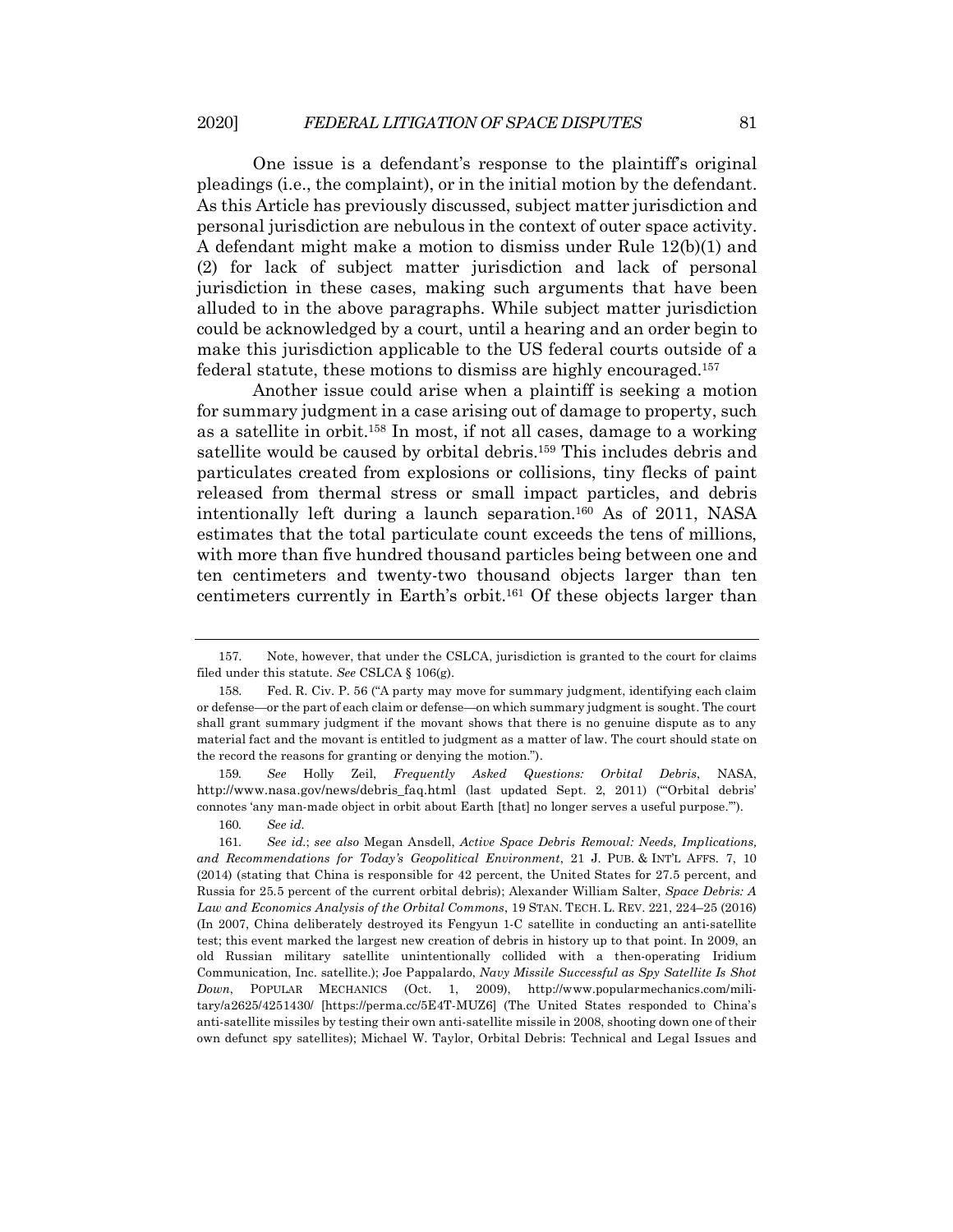ten centimeters, only about one thousand are operational spacecraft.162 While the size of the debris does not seem daunting, their speed—between four and five miles per second in LEO—makes collisions with these operational spacecrafts a concern.163 Outside of anti-satellite missile tests $164$  and several docking issues, $165$  collisions with working satellites are all but guaranteed to occur from orbital

- 162. KLEIMAN, *supra* note 113, at 71.
- 163*. See* Zeil, *supra* note 159.

164*. See* Mark Wade, *IS-A*, ASTRONAUTIX, http://www.astronautix.com/i/is-a.html [https://perma.cc/L5WV-XWUZ] (last visited July 10, 2020); *see also* Anatoly Zak, *IS Anti-Satellite System*, RUSSIANSPACEWEB.COM (July 13, 2017), http://www.russianspaceweb.com/is.html [https://perma.cc/YAY2-RL8E] (several tests conducted as part of the Soviet Union's Istrebitel Sputnik program in the 1970s and '80s, involving IS-A satellites intercepting and destroying IS-P, DS-P1-M, and Lira target satellites launched specifically for the tests); Aviation.com Staff, *How to Down a Satellite: Go Back 22 Years*, LIVESCIENCE (Feb. 20, 2008), https://www.livescience.com/4832-satellite-22-years.html [https://perma.cc/GYA4-79C6] (the 1985 destruction of the USA P78-1 solar research satellite during a USA ASM-135 anti-satellite missile test); Shirley Kan, CRS Report for Congress, *China's Anti-Satellite Weapon Test*, Order Code RS22652 (Apr. 23, 2007), https://fas.org/sgp/crs/row/RS22652.pdf; SHIRLEY KAN, CONG. RSCH. SERV., RS22652, CHINA'S ANTI-SATELLITE WEAPON TEST 1 (2007) (the 2007 destruction of the Chinese Fungyun FY-1C weather satellite during a Chinese anti-satellite missile test); Kristen Roberts, *Pentagon Plans to Shoot Down Disabled Satellite*, REUTERS (Feb. 14, 2008, 2:01 PM), https://www.reuters.com/article/us-usa-satellite-missile/pentagon-plans-to-shoot-down-disabled-satellite-idUSN144720662008 0214?sp=true [https://perma.cc/Y66V-CKBM] (the 2008 destruction of the USA-193 military reconnaissance satellite in a decaying orbit by a USA SM-3 missile); Loren Grush, *India Shows It Can Destroy Satellites in Space, Worrying Experts About Space Debris*, VERGE (Mar. 27, 2019, 11:50 AM), https://www.theverge.com/2019/3/27/18283730/india-anti-satellite-demonstrationasat-test-microsat-r-space-debris [https://perma.cc/6VJV-7PNK] (the 2019 destruction of Microsat-R after Indian military launched an anti-satellite weapon (ASAT) to destroy an Indian telecom satellite in a move called "Mission Shakti").

165*. See* Mark Wade, *Soyuz TM-17*, ASTRONAUTIX, http://www.astronautix.com/s/soyuztm-17.html [https://perma.cc/JKS6-NNLB] (last visited July 10, 2020) (the 1994 collision between the manned Soyuz TM-17 spacecraft and the Russian Mir space station); *Progress Collision with Mir Animation*, NASA, https://history.nasa.gov/SP-4225/multimedia/progress-collision.htm [https://perma.cc/7XQX-M9AA] (last visited July 10, 2020); *see also* Mark Wade, *Soyuz TM-25*, ASTRONAUTIX, http://www.astronautix.com/s/soyuztm-25.html [https://perma.cc/86JP-SJJH] (last visited July 20, 2020) (the 1997 low-speed collision between the Progress M-34 supply ship and the Russian Mir space station during manual docking maneuvers); *Overview of the DART Mishap Investigation Results*, NASA, https://www.nasa.gov/pdf/148072main\_DART\_mishap\_overview.pdf [https://perma.cc/N87T-ND9E] (last visited July 10, 2020) (the 2005 low-speed collision between the USA DART spacecraft and the USA MUBLCOM communications satellite during orbital rendezvous maneuvers).

Solutions 26–27 (Aug. 2006) (unpublished L.L.M. thesis, McGill Univ.), https://fas.org/spp/eprint/taylor.pdf [https://perma.cc/L9W5-F62M] (In 1991, a nonfunctioning Russian satellite in LEO collided with another piece of detached debris from another Russian satellite "creat[ing] many new particulates, only two of which were trackable by the SSN." In 1996, debris from a French rocket stage collided with a functional French satellite. Lastly, in 2005, a US rocket and debris from a previously exploded Chinese rocket collided.).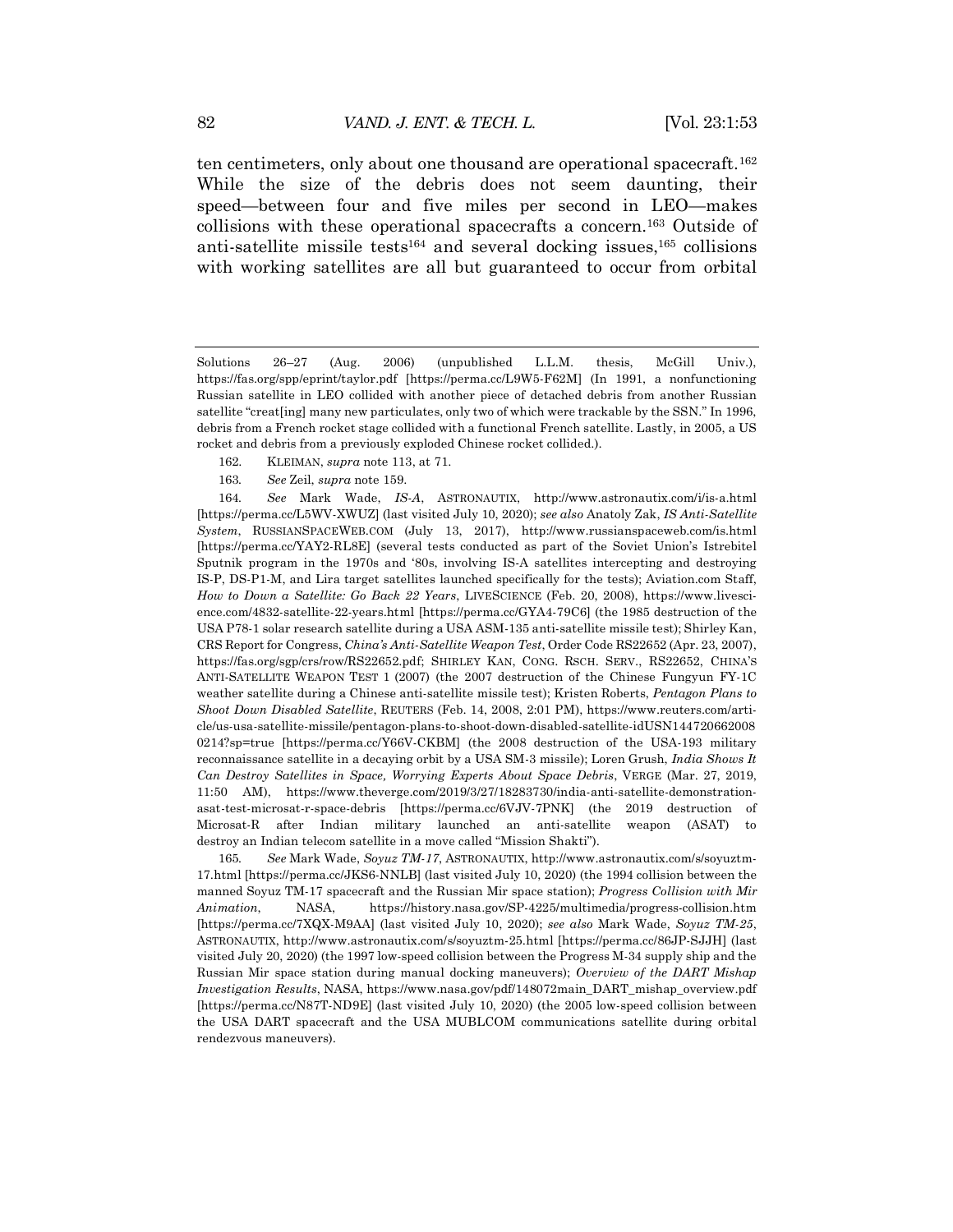debris.166 Coupled with the size and nature of orbital debris, uncertainties in orbital dynamics, and the current tracking system's limitations,<sup>167</sup> pinpointing the owner of such debris could be impossible.

A defendant who is alleged to have caused damage to an operational satellite in orbit can respond to a FRCP Rule 56 motion for summary judgment filed by a plaintiff and assert the evidence is not sufficient to show there is no genuine issue as to a material fact. The defendant should be able to show quite clearly that because of the limitations in tracking such debris, the plaintiff's claims against him cannot be proven by the facts alone. On the flip side, the tracking system could work in the plaintiff's favor if the debris causing such damage is clearly owned by the defendant. Indeed, the complexities of such a matter would preclude a jury trial in lieu of a bench trial and the appointment of a master.168

Noteworthy in this example is the involvement of the state or states that authorize and supervise the non-governmental entities. As will be discussed in the next section, the participation in the suit is obligatory because of their roles under international law.

<sup>166.</sup> *See, e.g.*, Mark Ward, *Satellite Injured in Space Wreck*, NEW SCIENTIST (Aug. 24, 1996), https://www.newscientist.com/article/mg15120440-400-satellite-injured-in-space-wreck/

<sup>[</sup>https://perma.cc/H384-MUJN] (discussing the 1996 collision between the French Cerise military reconnaissance satellite and debris from an Ariane rocket); Becky Iannotta, *U.S. Satellite Destroyed in Space Collision*, SPACE NEWS (Feb. 11, 2009), https://spacenews.com/u-s-satellite-destroyed-in-space-collision/ [https://perma.cc/S5F5-HBRB] (discussing the 2009 collision between the Iridium 33 communications satellite and the derelict Russian Kosmos 2251 spacecraft, which resulted in the destruction of both satellites); Leonard David, *Legal Action Against China Unlikely in Orbital Debris Collision*, SPACE NEWS (Mar. 13, 2013), https://spacenews.com/legal-actionagainst-china-unlikely-in-orbital-debris-collision/ [https://perma.cc/GT6S-5MYP] (discussing the January 22, 2013, collision between debris from the Fengyun FY-1C satellite and the Russian BLITS nano-satellite); Ronnie Nader & T.S. Kelso, The Pegasus Incident: The Loss of the First Ecuadorian Satellite and Its Recovery, Presentation at 65th International Astronautical Congress (Oct. 3, 2014), https://www.academia.edu/8614951/THE\_PEGASUS\_INCIDENT\_THE\_LOSS\_ OF\_THE\_FIRST\_ECUADORIAN\_SATELLITE\_AND\_ITS\_RECOVERY [https://perma.cc/CH38- BZYF] (discussing the May 22, 2013, collision between two CubeSats, Ecuador's NEE-01 Pegaso and Argentina's CubeBug-1, and the particles of a debris cloud around a Tsyklon-3 upper stage (SCN 15890) left over from the launch of Kosmos 1666).

<sup>167.</sup> The only debris monitoring system is the Space Surveillance Network (SSN), which can "collect data about objects' altitude, orbit, size, and composition." Taylor, *supra* note 161 at 19. As of 2003, the SSN's sensitivity allowed for monitoring of particulates as small as five centimeters in LEO; as altitude increases, however, the SSN's sensors' ability to detect particulates decreases. Id. Even still, some particulates remain so small the SSN cannot monitor their locations, requiring the use of "computer models . . . designed to estimate the quantity, type, and location of small orbital debris." *Id.* at 24 (citing OFF. OF SCI. & TECH. POL'Y, INTERAGENCY REPORT ON ORBITAL DEBRIS 16 (1995)).

<sup>168</sup>*. See* FED. R. CIV. P. 53(1).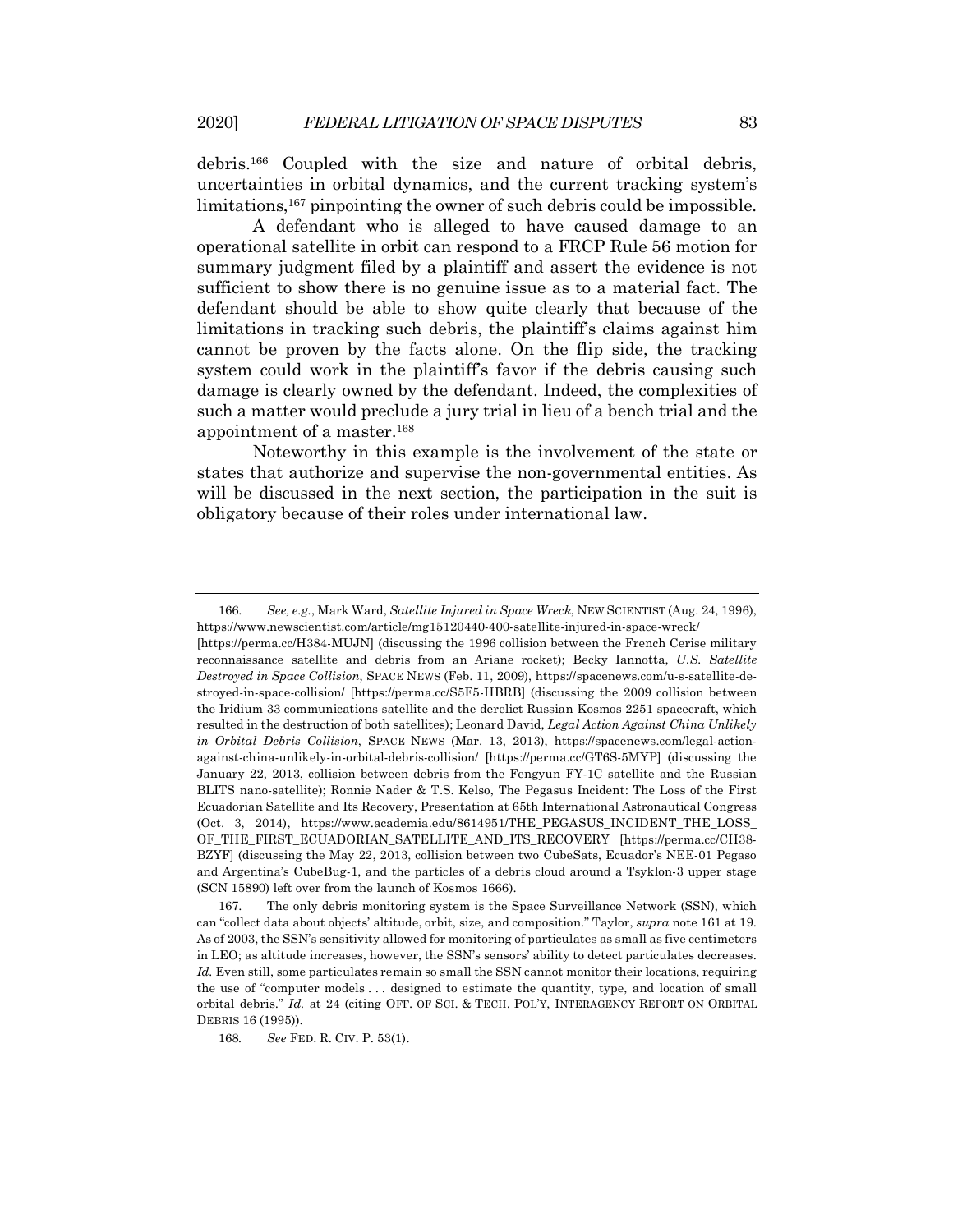#### *B. The Role of the US Government, Joinder, and Intervention*

Another consideration in a litigation between non-governmental parties is the role of the government in judicial proceedings. This is borne out in Articles VI and VIII of the Outer Space Treaty:

States Parties to the Treaty shall bear international responsibility for national activities in outer space, including the Moon and other celestial bodies, whether such activities are carried on by governmental agencies or by non-governmental entities, and for assuring that national activities are carried out in conformity with the provisions set forth in the present Treaty. The activities of non-governmental entities in outer space, including the Moon and other celestial bodies, shall require authorization and continuing supervision by the appropriate State Party to the Treaty.169

A State Party to the Treaty on whose registry an object launched into outer space is carried shall retain jurisdiction and control over such object, and over any personnel thereof, while in outer space or on a celestial body.<sup>170</sup>

These two provisions of the Outer Space Treaty evince the federal government's responsibility to authorize and supervise the activity of the non-governmental entity, as well as its power to maintain jurisdiction. By extension, this allows the federal government to serve as a party of interest in a dispute between non-governmental actors in federal court.

## 1. Joinder

The federal government's role in authorizing and supervising non-governmental space activities insinuates the federal government is required to be joined as a party in a legal action between two non-governmental parties.171 FRCP Rule 19 states,

A person who is subject to service of process and whose joinder will not deprive the court of subject-matter jurisdiction must be joined as a party if:

(A) in that person's absence, the court cannot accord complete relief among existing parties; or

(B) that person claims an interest relating to the subject of the action and is so situated that disposing of the action in the person's absence may:

(i) as a practical matter impair or impede the person's ability to protect the interest; or

<sup>169.</sup> Outer Space Treaty, *supra* note 1, at art. VI.

<sup>170</sup>*. Id.* at art. VIII.

<sup>171.</sup> The current role of the federal government under Title 51, Chapter 509 is to issue a launch license and where applicable a reentry license. Congress has not given further authority to the executive branch to regulate activities in between launch and reentry or so called "on-orbit" authority. This Article presumes that disputes that would be litigated in the federal courts would be operating under "on-orbit" authority granted by Congress.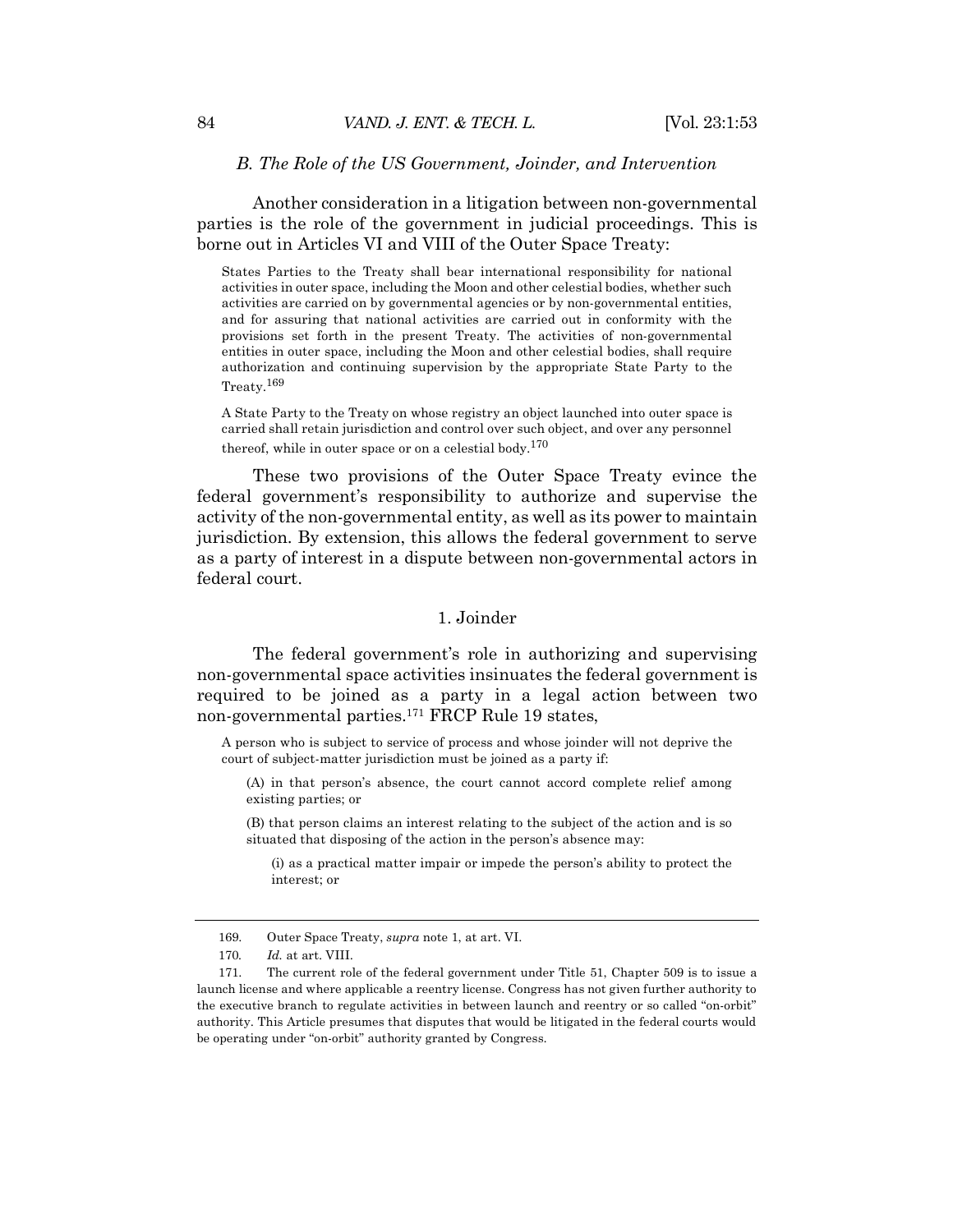(ii) leave an existing party subject to a substantial risk of incurring double, multiple, or otherwise inconsistent obligations because of the interest.<sup>172</sup>

Consider the treaty obligations of the United States in authorizing and supervising outer space activities pursuant to Article VI of the Outer Space Treaty and its continuing jurisdiction and liability under Article VIII.<sup>173</sup> Without the federal government's involvement, the federal courts could arguably not accord relief among the existing parties.174

Furthermore, the rights and duties afforded to the government per the Outer Space Treaty also mean that, as a practical matter, disposing of the action in the absence of the government would inhibit the ability of a non-governmental litigant to protect its interest. This puts a private litigant in the position of potentially incurring inconsistent obligations in terms of liability and responsibility and potentially receiving an adverse judgment if the government is not there to represent its interests as the authorizing and supervising authority.175

The government is a necessary party even in the scenario where non-governmental entities are involved because the government has the right and obligation to authorize and supervise non-governmental entities and maintain jurisdiction over their activities. Therefore, in the orbital space debris example in the prior section, presuming both parties involved are non-governmental entities, the states authorizing and supervising the non-governmental entities would be required to join the litigation.176

## 2. Intervention

Absent required joinder under FRCP Rule 19, the federal government could motion the court to intervene. FRCP Rule 24(B)(2) permits:

On timely motion, the court may permit a federal or state governmental officer or agency to intervene if a party's claim or defense is based on:

(A) a statute or executive order administered by the officer or agency; or

(B) any regulation, order, requirement, or agreement issued or made under the statute or executive order.<sup>177</sup>

<sup>172.</sup> FED. R. CIV. P. 19.

<sup>173</sup>*. See* Outer Space Treaty, *supra* note 1, at art. VI, VIII.

<sup>174</sup>*. See* FED. R. CIV. P. 19(A).

<sup>175</sup>*. See* FED. R. CIV. P. 19(B)(1–4).

<sup>176.</sup> This scenario is further elaborated in Hypothetical Seven.

<sup>177</sup>*. See* FED. R. CIV. P. 24(B)(2).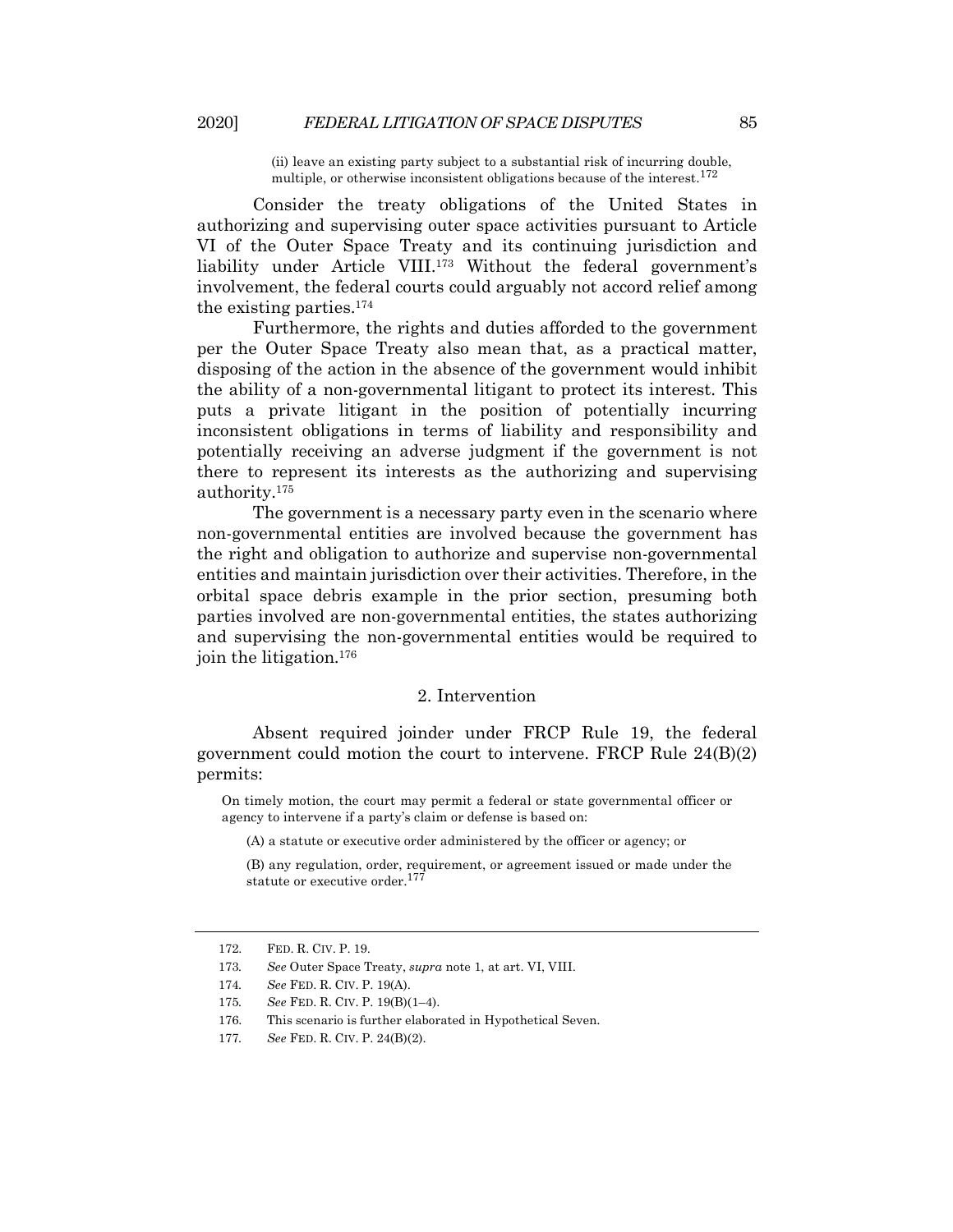Given the federal government's responsibility under the Outer Space Treaty,178 which has standing equal to that of a federal statute, the authorizing and supervising agency179 could make a timely motion to intervene in the matter not only to protect the interests of the non-governmental litigant whose activities it has authorized and supervised but also to ensure the interests of the government are protected, including its national interests and international legal obligations.180

## *C. Substantive Law*

There are several federal (and for that matter, state) substantive laws that could apply to activities in outer space—or, in some cases, that have already been applied.181 One possibility would be filing the suit under the Administrative Procedures Act (APA),<sup>182</sup> which usually involves requesting declaratory judgment to determine whether a federal act has been violated, such as the National Environmental Protection Act (NEPA).<sup>183</sup> Of the many laws that could be applied, this Article seeks to narrow the scope of its analysis strictly to areas of law that will be commonly applied to outer space activities. Because the activity is being performed in outer space, there is almost a guarantee that no state law will be applied, as the claims brought in these circumstances will almost always fall under a federal statute. On the other hand, if the court exercises subject matter jurisdiction under 51 U.S.C.  $\S 50914(g)$ , then the court would apply state limited liability laws.184 Until Congress is able to flesh out the law pertaining to outer space activities, the causes of action for commercial outer space activities under federal statutes will be limited, with the Commercial

<sup>178</sup>*. See* Outer Space Treaty, *supra* note 1, at art. VI, VIII.

<sup>179.</sup> The "supervising agency" could exist as one or multiple agencies depending on the function of the space object being launched. For example, a space object that would use spectrum would need a license from the FCC. A space object incorporating remote-sensing capabilities would need a license from NOAA as well as the FCC. *See* Ian Christensen, Brian Weeden & Josh Wolny, *The FCC Takes a Leadership Role in Combating Orbital Debris*, THE SPACE REV. (Apr. 20, 2020), https://www.thespacereview.com/article/3926/1 [https://perma.cc/5T9M-H38K].

<sup>180.</sup> There is an argument intervention would not be just permissive for the government but rather intervention by right. *See* FED. R. CIV. P. 24(A).

<sup>181</sup>*. See, e.g.*, Cicco v. Nat'l Aeronautics & Space Admin., No: 18-CV-01164, 2019 WL 1670759 (D. Kan. 2019) (suit arising under the Declaratory Judgment Act and Lien Enforcement Statute); *see also* Carlson v. United States, No. 19-CV-02027 (suit arising under the Federal Torts Claims Act); Michael J. Listner, *NGSOS and the National Environmental Protection Act (NEPA)*, THE PRÉCIS (Feb. 21, 2020) (discussing potential claims under NEPA).

<sup>182.</sup> 5 U.S.C. § 706(2)(D).

<sup>183</sup>*. See* Listner, *supra* note 181.

<sup>184</sup>*. See, e.g.*, VA. CODE ANN. § 8.01-227.9 (West 2007).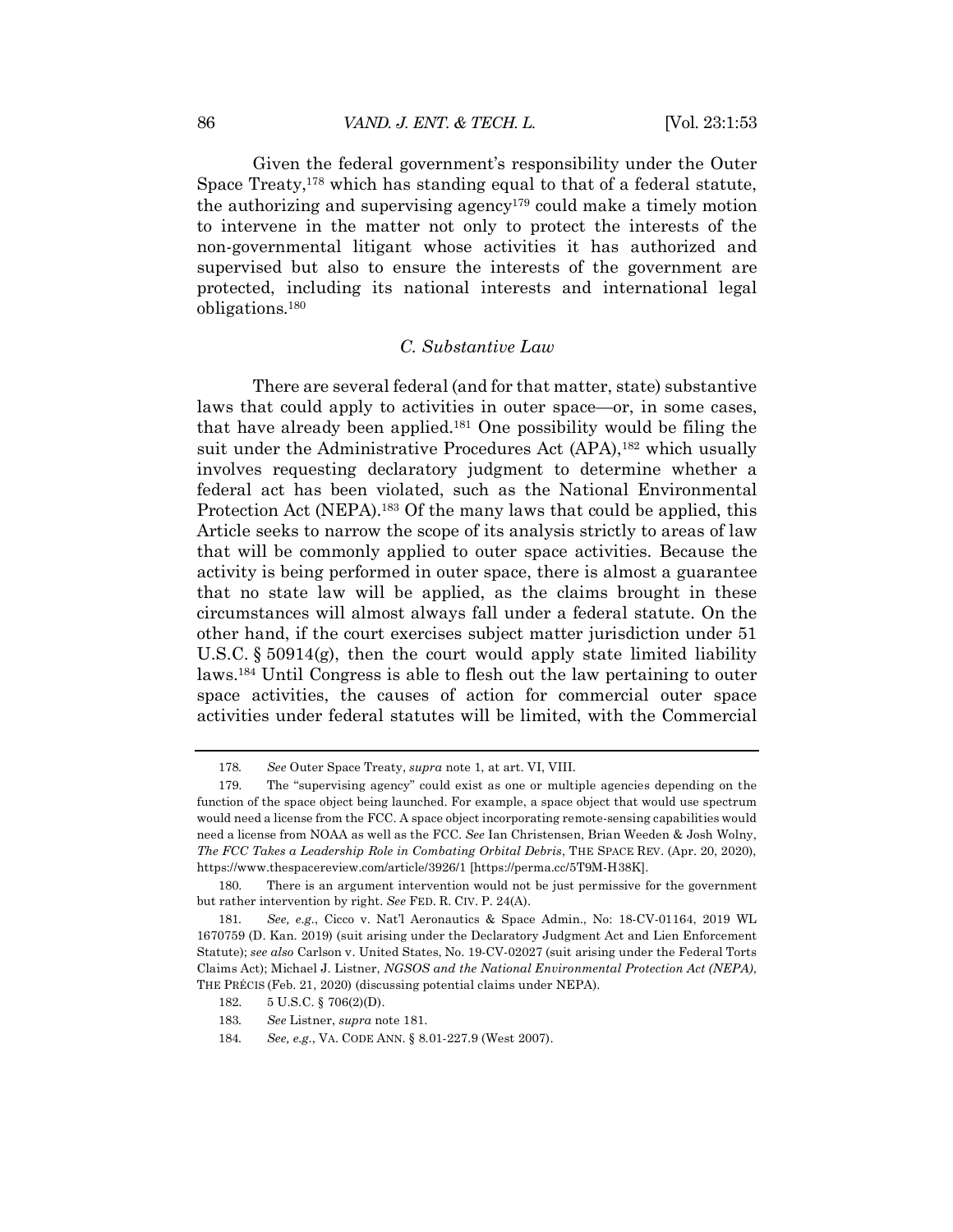Space Launch Competitiveness Act (CSLCA) as the main option at the moment. This serves as an opportunity for the federal courts to begin establishing their own boundaries until applicable legislation is drafted, especially around the outer space resources law.

Most future causes of action in the outer space context will be related to torts and property. In November 2015, the United States passed the CSLCA.185 The CSLCA is unprecedented, as many space law enthusiasts argue it goes against many of the provisions of the Outer Space Treaty, including whether Title IV (explained below) goes beyond the treaty's language in preventing appropriation of outer space resources.186 For now, this is the only statute under which plaintiffs can file a claim for outer space activities related to property.

Sections 103 and 109 of the CSLCA, the Spurring Private Aerospace Competitiveness and Entrepreneurship Act (SPACE Act), set up an insurance and liability paradigm for both spaceflight participants and property launched from the United States formulated through studies on orbital traffic management.187 Further, the CSLCA provides for the indemnification of spaceflight participants188 by the US government for their claims against private space companies operating under a license granted by the CSLCA.189 Most importantly, Section 106 of the CSLCA provides that "[f]ederal courts shall have exclusive jurisdiction of any claim by a third party or spaceflight participant for death, bodily injury, or property damage or loss resulting from an activity carried out under the commercial space launch or reentry license."190 This language seems to indicate that private citizens of the United States or other countries harmed by a US-registered launch vehicle might have standing to assert a cause of action in federal court that could lead to a judgment requiring that third party's debris be removed as a remedial measure.

<sup>185</sup>*. See* CSLCA.

<sup>186</sup>*. See, e.g.*, Jeff Foust, *Mining Issues in Space Law*, THE SPACE REV. (May 9, 2016), http://www.thespacereview.com/article/2981/1 [https://perma.cc/KMW7-ZXTL] ("At issue is Article 2, which states that celestial bodies, including asteroids, are 'not subject to national appropriation by claim of sovereignty, by means of use or occupation, or by any other means.'").

<sup>187</sup>*. See* CSLCA §§ 103, 109.

<sup>188</sup>*. See id.* § 112(c)(4); *see also* 51 U.S.C. § 50902(2) ("'[C]rew' means any employee of a licensee or transferee, or of a contractor or subcontractor of a licensee or transferee, who performs activities in the course of that employment directly relating to the launch, reentry, or other operation of or in a launch vehicle or reentry vehicle that carries human beings."); 51 U.S.C. § 50902(20) ("'[S]pace flight participants' means an individual, who is not crew or a government astronaut, carried within a launch vehicle or reentry vehicle.").

<sup>189</sup>*. See* CSLCA § 103.

<sup>190</sup>*. Id.* § 106.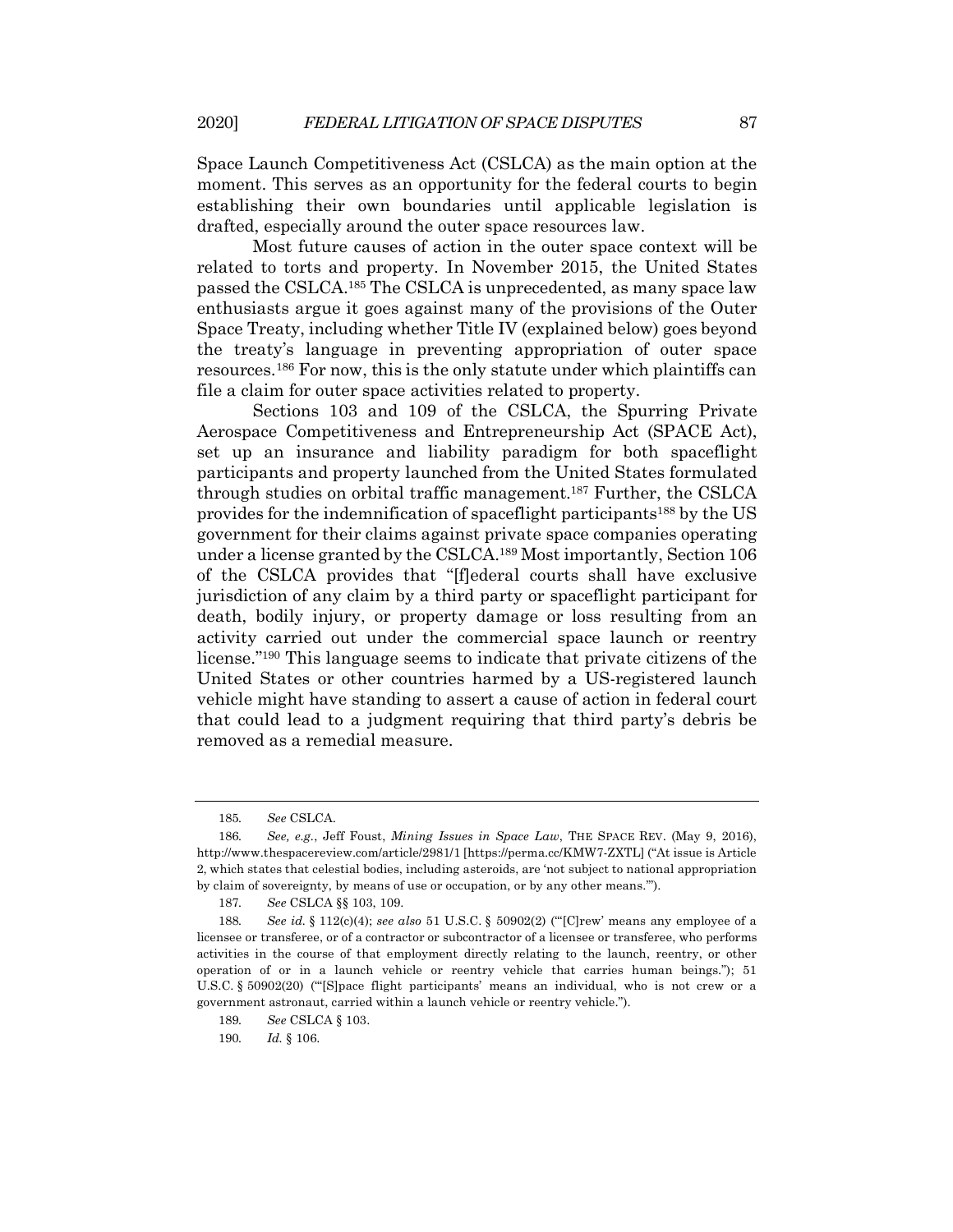Moreover, "[a] United States citizen engaged in commercial recovery of an asteroid resource or a space resource shall be entitled to any asteroid resource or space resource obtained, including to possess, own, transport, use, and sell the asteroid resource or space resource obtained in accordance with applicable law, including the international obligations of the United States."191 This provision of the CSLCA serves two functions for future litigation. First, it permits a federal court to exercise subject matter jurisdiction over a case involving space resources. Second, by granting the right to "possess, own, transport, use, and sell" asteroid or space resources, the CSLCA provides a non-governmental entity the footing necessary to meet the burden of showing standing.192 That is to say, the right to perform space resource activities creates the potential of a dispute that meets the elements of standing in the federal court.<sup>193</sup>

The CSLCA will likely be the most cited statute in bringing causes of action in the outer space context in federal courts as private companies begin mining resources. As these lawsuits begin to be filed, seeing how this act and the numerous outer space treaties interplay in courts will be important to watch as substantive law is created for this arena.

#### VI. HYPOTHETICALS

The principles of subject matter jurisdiction of the federal courts over outer space matters are better understood through illustration. The following hypotheticals portray potential scenarios the federal court could be called upon to adjudicate and apply the Federal Rules of Civil Procedure and the Federal Rules of Evidence. The hypotheticals discussed below assume there is a preexisting authorization or ability for an agency to authorize the actions discussed in the hypotheticals and presume the litigants have standing. The first two hypotheticals involve scenarios where subject matter jurisdiction is asserted through the CSLCA.

These hypotheticals do not account for the supplemental jurisdiction of the federal courts, where disputes brought under 51 U.S.C. § 50914(g) would allow parties to bring non-related matters before the court.194 For example, presume a plaintiff files suit against a non-governmental entity related to a contracted spaceflight activity.

<sup>191</sup>*. Id.* § 402.

<sup>192</sup>*. See supra* Section IV.E; *see also* CSLCA § 402.

<sup>193</sup>*. See* Lujan v. Defs. of Wildlife, 504 U.S. 555, 560–61 (1992).

<sup>194</sup>*. See supra* Section III.B.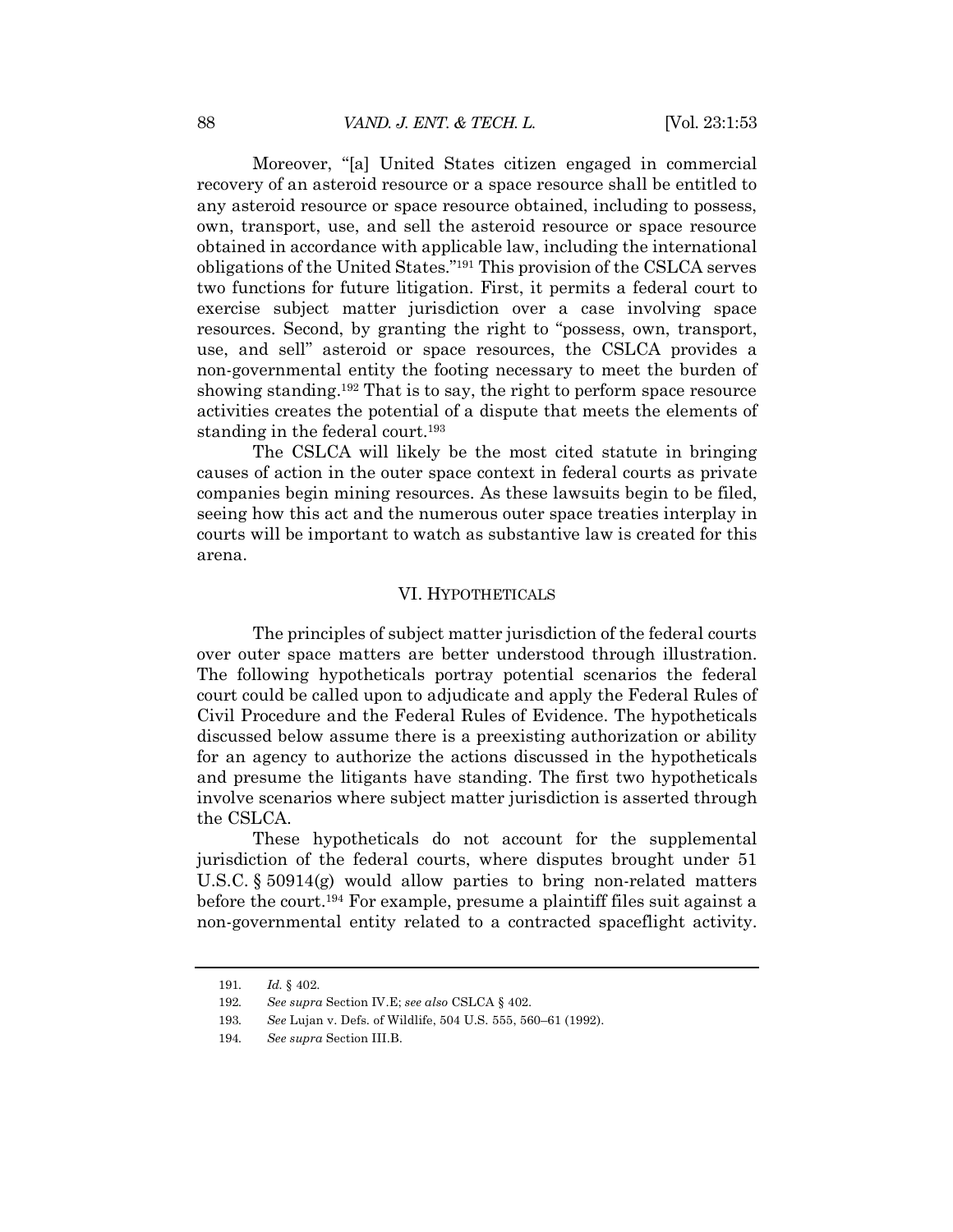During the course of the activity at issue, the plaintiff's vehicle was damaged in an unrelated occurrence on the property belonging to the non-governmental entity (e.g., an employee of the non-governmental entity negligently damaged the plaintiff's vehicle in the course of his duties). The subject matter jurisdiction granted under 51 U.S.C.  $\S 50914(g)$  would not permit the court to hear the matter separately; however, the court could exercise supplemental jurisdiction over the plaintiff's claim for damage to the vehicle.195

## *A. Hypothetical One*<sup>196</sup>

State A hosts commercial suborbital flights under its jurisdiction and has a limited liability law covering these flights.197 A contract dispute between the spaceflight provider and a spaceflight participant is initiated by the plaintiff because the spaceflight provider failed to reach an altitude of one hundred kilometers, which could be actionable as a breach of contract.198 The plaintiff files a lawsuit in a superior court in State A, seeking damages for breach of contract, including damages related to the plaintiff's expectation interest.199 However, the spaceflight provider (the defendant) files a motion to dismiss, asserting the superior court in State A lacks subject matter jurisdiction because 51 U.S.C. § 50914(g) grants the federal district court exclusive jurisdiction over any action or tort arising from a launch or license under Title 51, Chapter 509. The superior court in State A would have no choice but to dismiss the case without prejudice because it does not have the authority to adjudicate the matter under 51 U.S.C. § 50914(g). At this point, the aggrieved plaintiff could choose to drop the matter entirely or file the complaint in the federal district court for State A.

If the plaintiff decides to file in the federal district court, the complaint would include a statement that the federal district court of State A has exclusive subject matter jurisdiction over this matter per 51 U.S.C. § 50914(g). This would allow the federal district court to accept the matter, and litigation would ensue. The matter would be subject to the Federal Rules of Civil Procedure and the Federal Rules of

<sup>195</sup>*. See* 28 U.S.C. § 1367.

<sup>196.</sup> Listner, *supra* note 48.

<sup>197</sup>*. See, e.g.*, COLO. REV. STAT. ANN. § 41-6-101 (West 2012); N.M. STAT. ANN. § 41-14-3 (West 2013); TEX. CIV. PRAC. & REM. CODE ANN. § 100A.002 (West 2013).

<sup>198.</sup> There is a growing consensus that the boundary between the atmosphere and outer space is actually 80 km (43.19 nautical miles). *See generally* Jonathan C. McDowell, *The Edge of Space: Revisiting the Karman Line*, 151 ACTA ASTRONAUTICA 668, 668 (2018) (discussing a reconsideration of the Karman Line boundary).

<sup>199</sup>*. See* RESTATEMENT (SECOND) OF CONTRACTS § 347 (AM. LAW INST. 1979).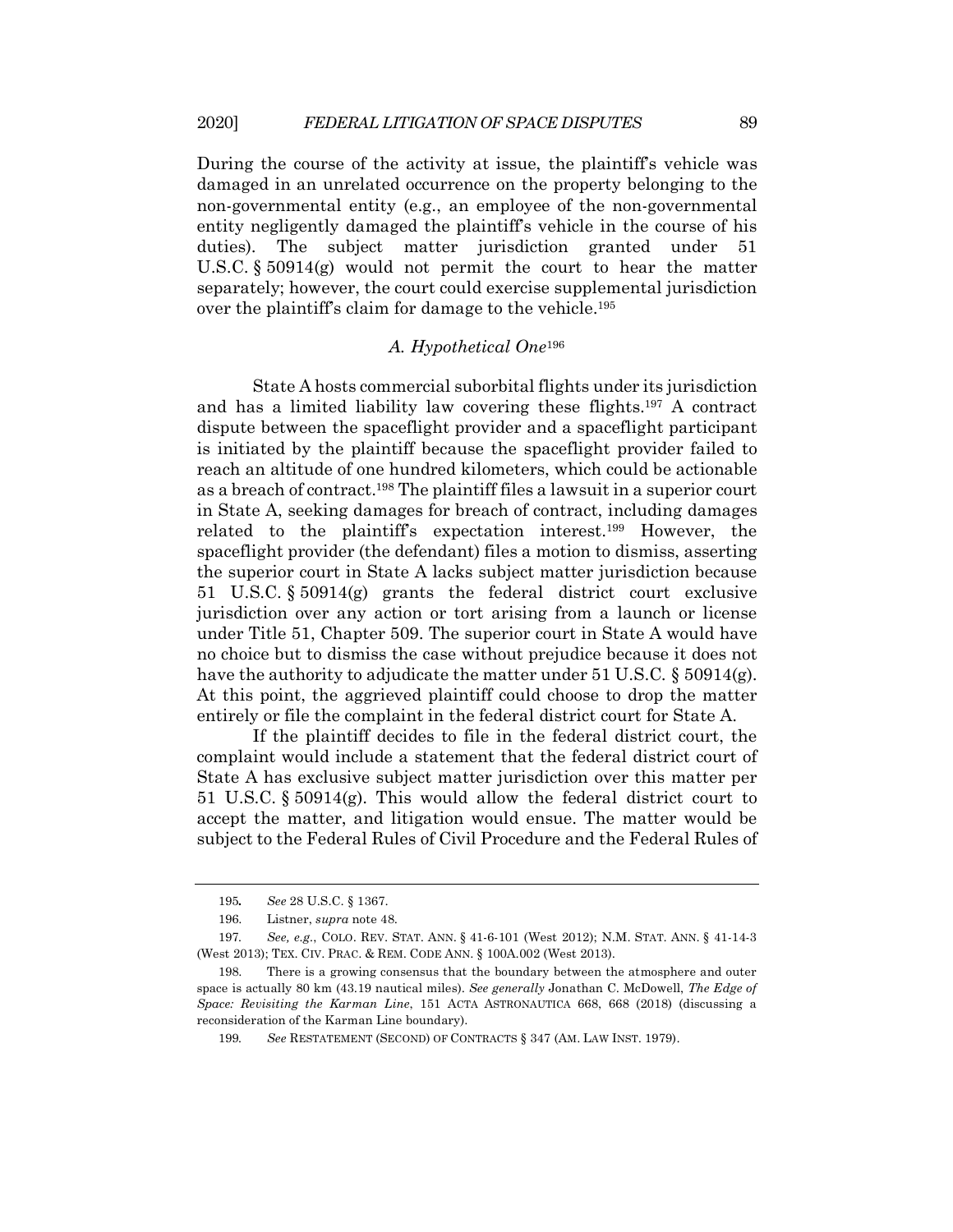Evidence. However, because there is no federal law equivalent to the state law governing the contract made between the plaintiff and the defendant for the suborbital flight, the federal district court would be required to apply the substantive contract laws of State A in order to adjudicate the matter. Similarly, if this case involved a personal injury or a tort, State A's substantive tort laws would be applied by the federal court. In other words, a case or controversy subject to the jurisdictional requirements of 51 U.S.C. § 50914(g) signifies that the federal district court would apply federal procedural and evidence rules, but it would be required to apply state substantive law.

Furthermore, if the plaintiff spaceflight participant initially brought suit in the federal district court, the defendant spaceflight provider might seek to remove the matter to the state court because it could give the defendant a more favorable venue to defend against the lawsuit.200 However, because 51 U.S.C. § 50914(g) grants exclusive subject matter jurisdiction over the matter to the district court, removal would fail.

## *B. Hypothetical Two*<sup>201</sup>

Presume State A has a law that limits the liability of spaceflight providers and their vendors, meaning spaceflight participants and their heirs would have little or no recourse for injuries or death sustained during a commercial spaceflight. A spaceflight participant in State A is then injured during the course of a commercial spaceflight pursuant to a launch license issued per Title 51, Chapter 509. That participant decides to test the scope and legality of State A's limited liability law. The spaceflight participant, who is the plaintiff, proceeds to file a personal injury suit in the superior court of State A, alleging the spaceflight provider's negligence was wanton and reckless and resulted in injury. The spaceflight provider, who is the defendant, responds by filing a motion to dismiss, asserting that State A's limited liability law prevents the plaintiff from recovering for the injuries sustained during the commercial spaceflight. However, in this hypothetical the defendant does not challenge the subject matter jurisdiction of the state court.

Two possible scenarios transpire. First, the superior court may *sua sponte* recognize it does not have subject matter jurisdiction over this case because of 51 U.S.C. § 50914(g). As a result, the superior court would dismiss the case without prejudice, permitting the plaintiff to file

<sup>200</sup>*. See* 28 U.S.C. § 1446.

<sup>201.</sup> Listner, *supra* note 48.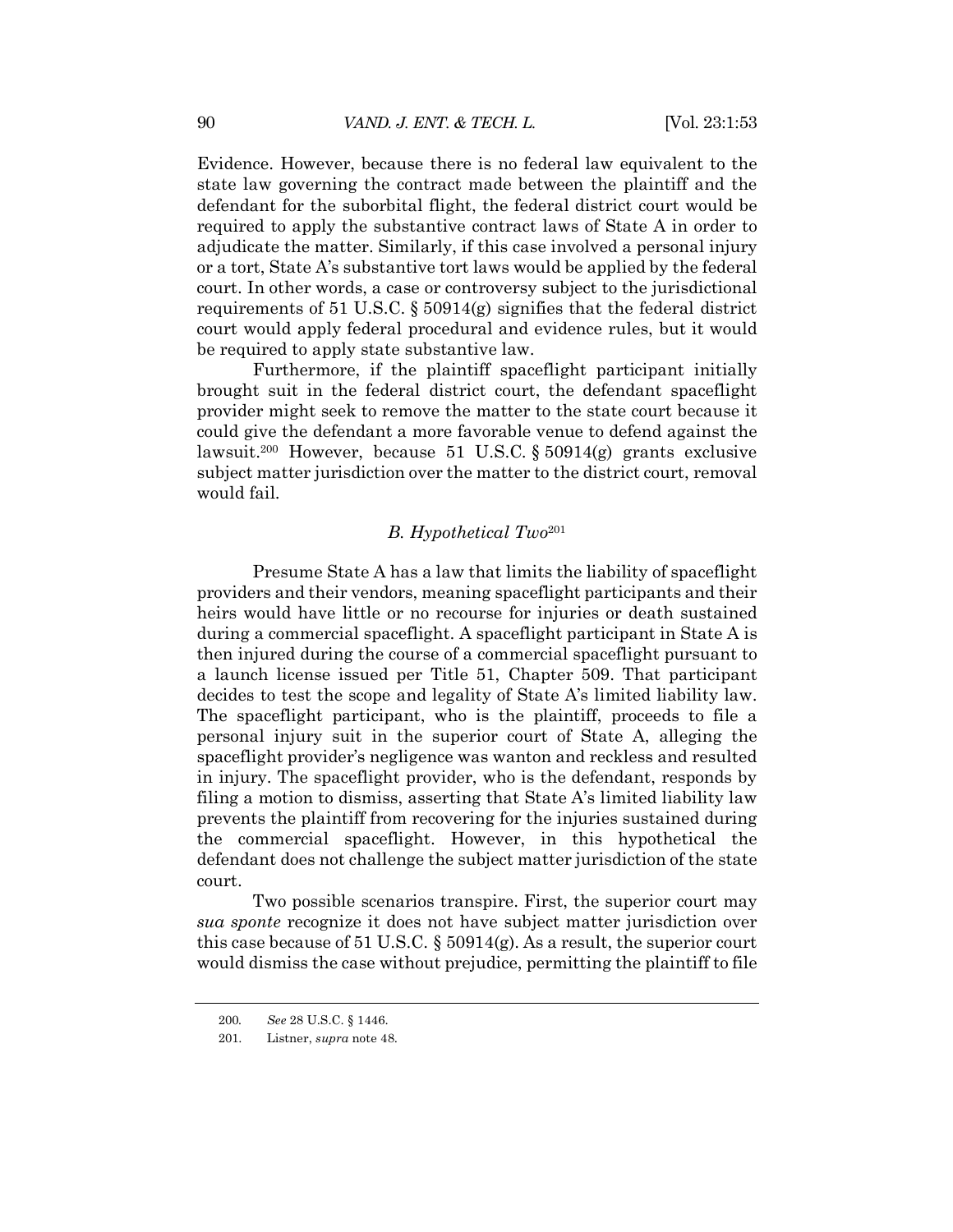the case in the respective federal district court. Conversely, the lack of the court's subject matter jurisdiction may not come up and the court could reject the defendant's motion to dismiss and proceed to consider whether the limited liability law prevents the plaintiff from recovering.

As the trial progresses, the defendant may realize the court is either going to find: (1) the defendant's conduct, which resulted in the plaintiff's injury, was done with "wanton abandonment," or (2) State A's limited liability law is invalid, thereby ruling in favor of the plaintiff. The defendant, understanding the issue of subject matter jurisdiction can be raised at any point during the proceedings, asserts that the trial court does not have subject matter jurisdiction because 51 U.S.C. § 50914(g) grants exclusive jurisdiction of this matter to the federal court. The superior court would be obligated to rule on the defendant's assertion of lack of subject matter jurisdiction and dismiss or vacate the case depending on whether subject matter jurisdiction is raised before or after the court has ruled on the substantive law claims. If the superior court rejects the defendant's assertion that it lacks subject matter jurisdiction, the defendant, presuming a timely objection is made, could appeal the superior court's ruling to the appellate court in State A. In this appeal, the defendant could bring his claim that the superior court lacked subject matter jurisdiction, at which point the appellate court would likely vacate the lower court's decision. Markedly, the preclusive effect of *res judicata*<sup>202</sup> or collateral estoppel<sup>203</sup> would not bar the plaintiff from filing his case again in the appropriate federal district court because the state court never had the authority to hear the case to begin with.

## *C. Hypothetical Three*

The four cases highlighted in Sections I.B.1–4 illustrate when the federal court has exercised subject matter jurisdiction over issues

<sup>202.</sup> "'Res judicata precludes the litigation in a later case of matters actually decided, and matters that could have been litigated, in an earlier action between the same parties for the same cause of action.' The doctrine applies when three elements are met: '(1) the parties must be the same or in privity with one another; (2) the same cause of action must be before the court in both instances; and (3) a final judgment on the merits must have been rendered in the first action.'" Kalil v. Town of Dummer Zoning Bd. of Adjustment, 992 A.2d 725, 730 (N.H. 2010) (internal citations omitted).

<sup>203.</sup> "At its core, the doctrine of collateral estoppel bars a party to a prior action, or a person in privity with such a party, from relitigating any issue or fact actually litigated and determined in the prior action. Three basic conditions must, then, be satisfied before collateral estoppel will arise: the issue subject to estoppel must be identical in each action, the first action must have resolved the issue finally on the merits, and the party to be estopped must have appeared as a party in the first action, or have been in privity with someone who did so." Daigle v. City of Portsmouth, 534 A.2d 689, 798 (N.H. 1987) (internal citations omitted).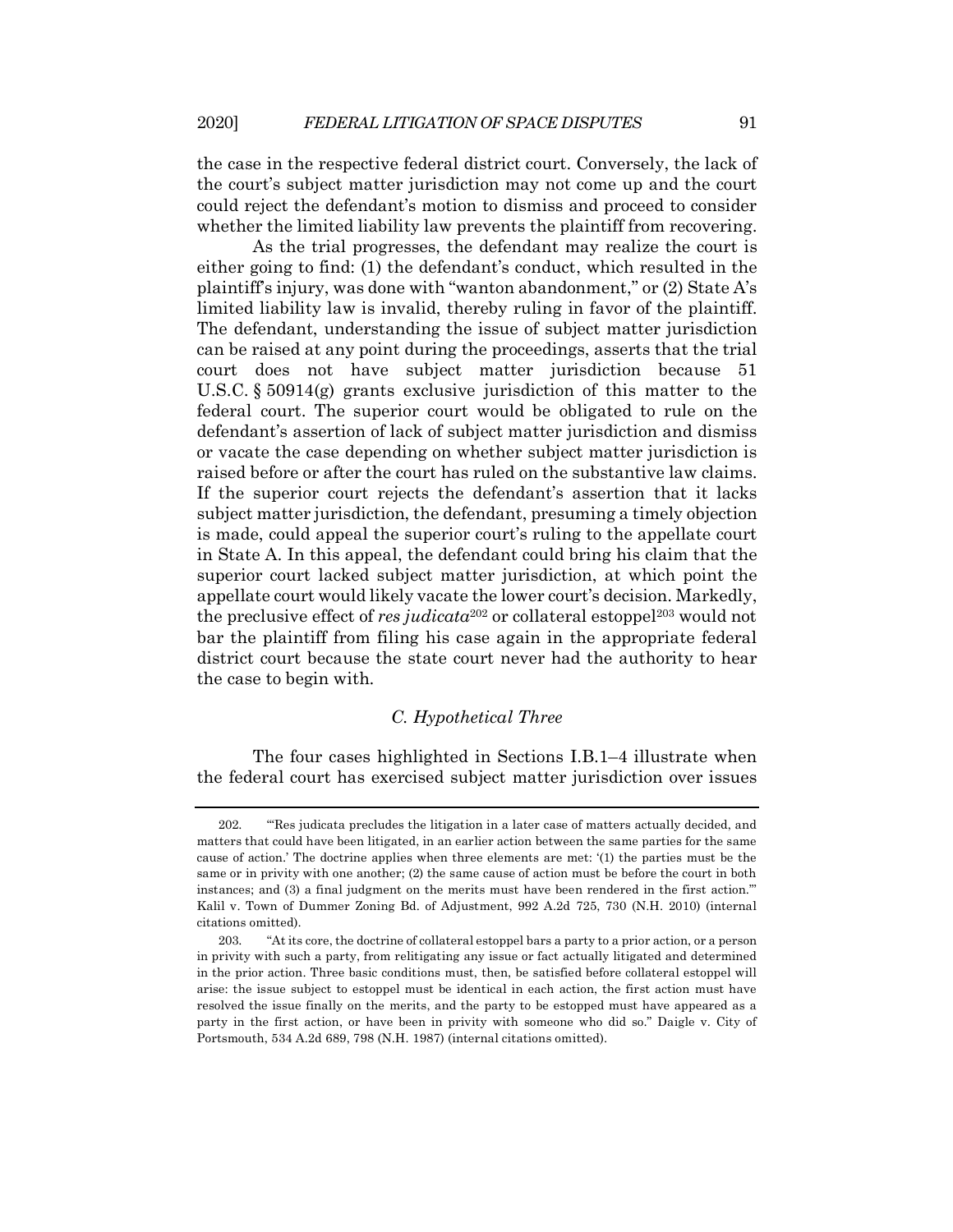relating to outer space without the benefit of 51 U.S.C.  $\S 50914(g)$ . While these cases are outliers, they reflect the possible trend of federal courts exercising subject matter jurisdiction in situations that fall outside of 51 U.S.C. § 50914(g). For example, one of the hot topic issues in outer space law is whether Article VI of the Outer Space Treaty applies to non-governmental individuals (i.e., whether the federal government has the authority to authorize and supervise non-governmental space activities).204 This viewpoint could theoretically be challenged in federal court. Consider the following hypothetical.

A plaintiff from the commercial space industry files for a declaratory judgment in the federal district court to answer the following question: Do the treaty obligations in the Outer Space Treaty, including Article VI, affect private individuals seeking to perform non-governmental space activities?205 Ancillary to that question is what are the rights and duties of the federal government under Article VI (i.e., what rights and duties does the Outer Space Treaty create in a state, in this case the US federal government). The federal court could address this issue without the benefit of 51 U.S.C. § 50914(g) as it involves a federal question.206 Specifically, it involves a question of interpretation of a ratified treaty.

This hypothetical illustrates where a state is a party to the litigation not because of its obligations to authorize and supervise under Article VI of the Outer Space Treaty, but because it is a party that has caused an alleged harm. This hypothetical helps to illustrate that federal courts have presently exercised subject matter jurisdiction over matters involving outer space issues outside of congressional action and even more so with Congress's action with 51 U.S.C. § 50914(g).

## *D. Hypothetical Four*

Similar to Hypothetical Three, Hypothetical Four illustrates where a state is a party to the litigation not because of its obligations to authorize and supervise under Article VI of the Outer Space Treaty.

Party A is a citizen of the United States and a non-governmental operator of a constellation of satellites providing phone service. The US government through an authorizing agency, Party B, advises Party A that one of its satellites could collide with a satellite registered to

<sup>204</sup>*. See* Outer Space Treaty, *supra* note 1, at art. VI, VIII.

<sup>205</sup>*. Id.*

<sup>206</sup>*. See* U.S. CONST. art. 3, § 2.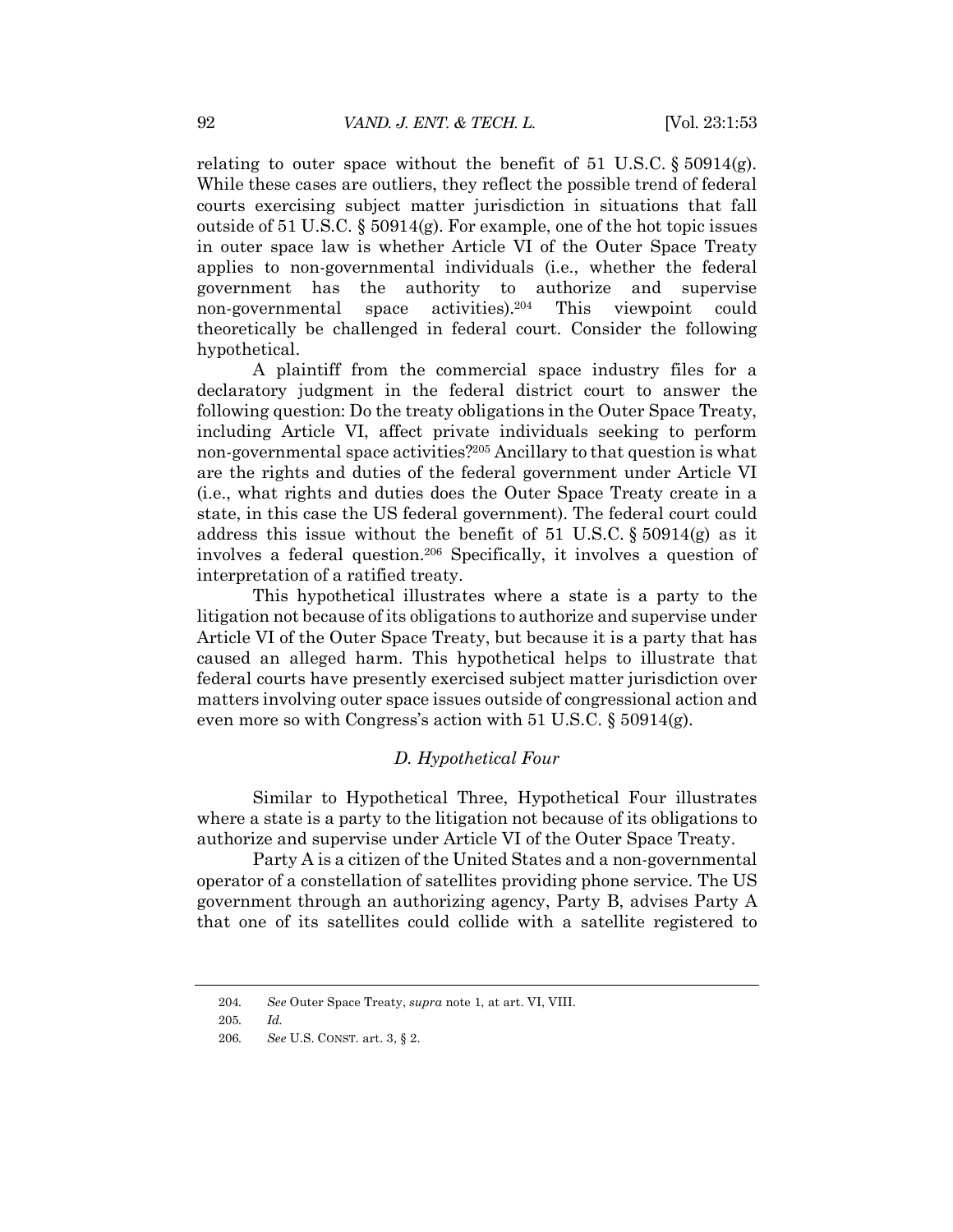another nation.207 Party B is concerned a collision could cause geopolitical fallout and potential liability under international law.208 At this point Congress has not granted Party B "on-orbit authority" over non-governmental space activities.209 Regardless of this lack of "on-orbit authority," Party B orders Party A to perform a maneuver to avoid the potential collision or else Party B will revoke the non-governmental entity's license.

Party A complies with Party B's order. Subsequently, Party A learns Party B's analysis that predicted a collision was flawed, and because of that Party A was forced to expend maneuvering fuel, which decreased the operational life of Party A's satellite. Party A files suit against Party B in federal court on two counts. First, Party A seeks a declaratory judgment as to whether Party B had the authority to order Party A to maneuver its satellite.210 Second, Party A alleges Party B was negligent in its analysis, and Party B's order for Party A to maneuver its satellite or else have its license revoked without due process constitutes a taking.211

In this matter, the federal court has subject matter jurisdiction because it involves two federal questions: whether Party B had the authority to order Party A to maneuver its satellite, and the constitutional question of whether Party B's flawed analysis, upon which it based its order, is a taking under the Fifth Amendment.<sup>212</sup>

## *E. Hypothetical Five*<sup>213</sup>

Party A and Party B are both citizens of the United States. Both parties are performing space resource activities, such as mining, on the same celestial body and have a dispute over the space resources extracted at this point as well as who has rights to the resources remaining within or upon the celestial body*.* Two things could happen. One possibility is that Party A or Party B could file suit as the plaintiff

<sup>207.</sup> The agency responsible would depend on the function of the satellite. In this hypothetical, since the satellite's function involves spectrum, the responsible agency would likely be the FCC. *See* DANIEL MORGAN, CONG. RSCH. SERV., R45416, COMMERCIAL SPACE: FEDERAL REGULATION, OVERSIGHT, AND UTILIZATION 11–12 (2018).

<sup>208</sup>*. See* Liability Convention, *supra* note 9, at art. III.

<sup>209</sup>*. See* Nemitz v. United States, No. CV-N030599, 2004 WL 3167042, at \*1 (D. Nev. Apr. 26, 2004).

<sup>210</sup>*. See* Int'l Shoe Co v. Washington, 326 U.S. 310, 316 (1945).

<sup>211.</sup> The argument is that the order by the agency to maneuver the satellite or face revocation of its license, which would expend fuel and shorten the operational life of the satellite, is a taking under the Constitution. *See* U.S. CONST. amend. V.

<sup>212</sup>*. See* 28 U.S.C. § 1331.

<sup>213.</sup> Listner, *supra* note 27.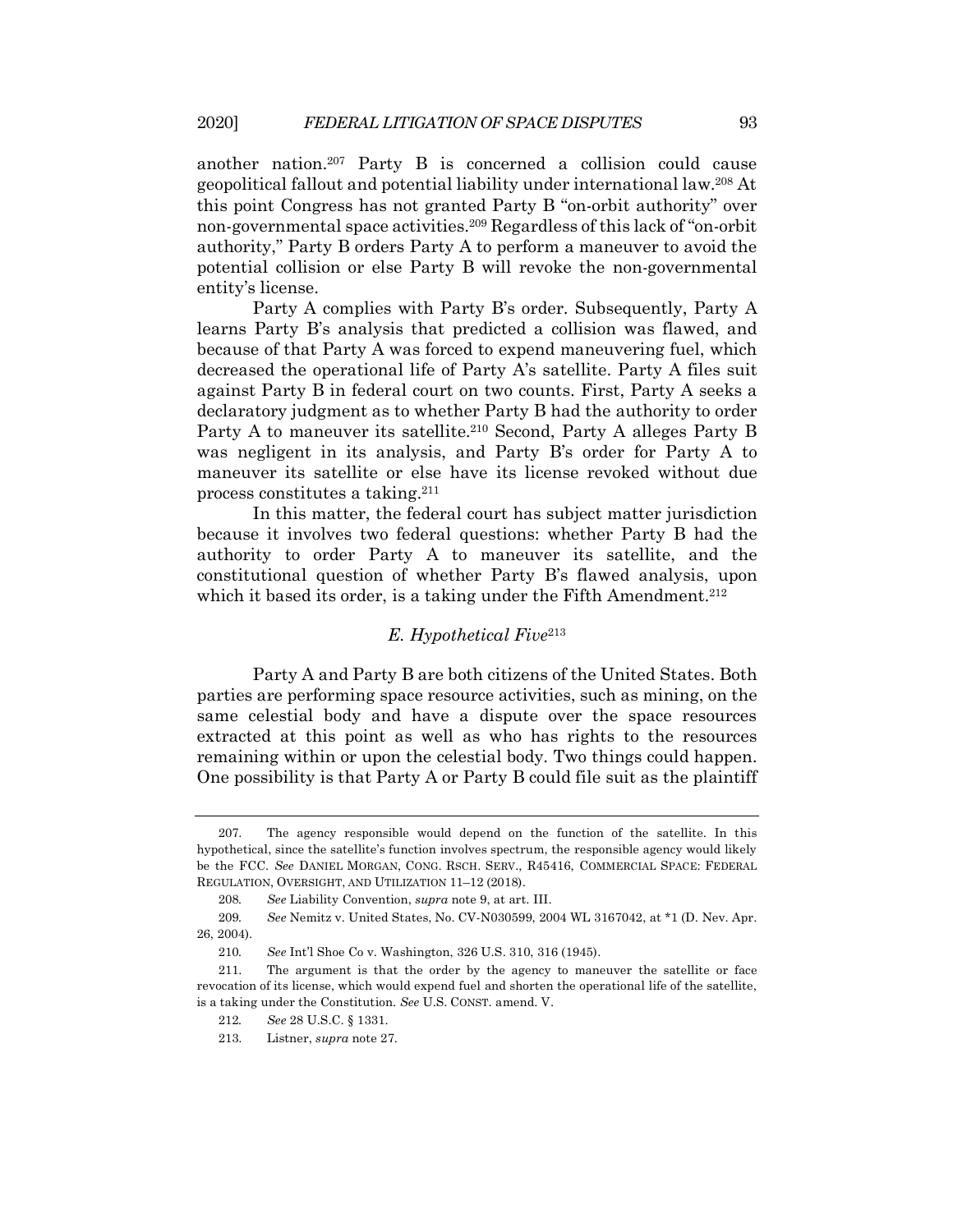in federal court. The other is the US government, per its rights under Article VI and Article VIII of the Outer Space Treaty, could file suit in federal court as the plaintiff to resolve the matter.214 In either case, the court can exercise personal jurisdiction over both parties because they are US citizens.215 Moreover, the US government, through its executive agencies, would have judicial standing to represent the interests of the United States, including compliance with international legal obligations, national security, and environmental or geopolitical concerns in general.

## *F. Hypothetical Six*<sup>216</sup>

This hypothetical applies the same scenario in Hypothetical Five except, where Party A is a citizen of the United States, Party B is operating under the Article VI authority and Article VIII jurisdiction of another state.217 Party A decides to file suit in federal court to hear the matter and resolve the dispute, but the federal court does not have personal jurisdiction over Party B.218 Party B, the state who authorized and retains jurisdiction over Party B, or both could file a special appearance to challenge personal jurisdiction and seek dismissal for the same without submitting itself to the jurisdiction of the court.<sup>219</sup> Unless personal jurisdiction can be established, Party B would not be subject to the federal court's jurisdiction, and the merits of Party A's complaint would not be heard and summarily dismissed.<sup>220</sup> However, the court might exercise *in rem* jurisdiction over the space resources and attain jurisdiction over the parties.<sup>221</sup> Party B and the state authorizing and supervising its activities would be obligated to appear to hear the case on the merits or else risk a default judgment.222 Alternatively, Party B might waive personal jurisdiction and choose to initiate a suit or file a counterclaim in federal court and submit itself to the court's jurisdiction, provided the state who has Article VI authority and Article

<sup>214.</sup> Because of the federal government's rights and obligations under the Outer Space Treaty, the government would be required to join the litigation. *See* FED. R. CIV. P. 19; *see also* Outer Space Treaty, *supra* note 1, at art. VI, VIII.

<sup>215</sup>*. See* 51 U.S.C. § 50902(1).

<sup>216.</sup> Listner, *supra* note 27.

<sup>217</sup>*. See* Outer Space Treaty, *supra* note 1, at art. VI, VIII.

<sup>218.</sup> The US government would also have to be joined as a party. *See* Foster-Miller, Inc. v. Babcock & Wilcox Can., 46 F.3d 138, 150 (1st Cir. 1995).

<sup>219</sup>*. See* FED. R. CIV. P. 12(b)(2).

<sup>220</sup>*. Id.*

<sup>221</sup>*. See* Liability Convention, *supra* note 9, at art. I, II; *see also* CSLCA § 106.

<sup>222.</sup> *See* Liability Convention, *supra* note 9, at art. I, II. *But see* 28 U.S.C. § 1604(a).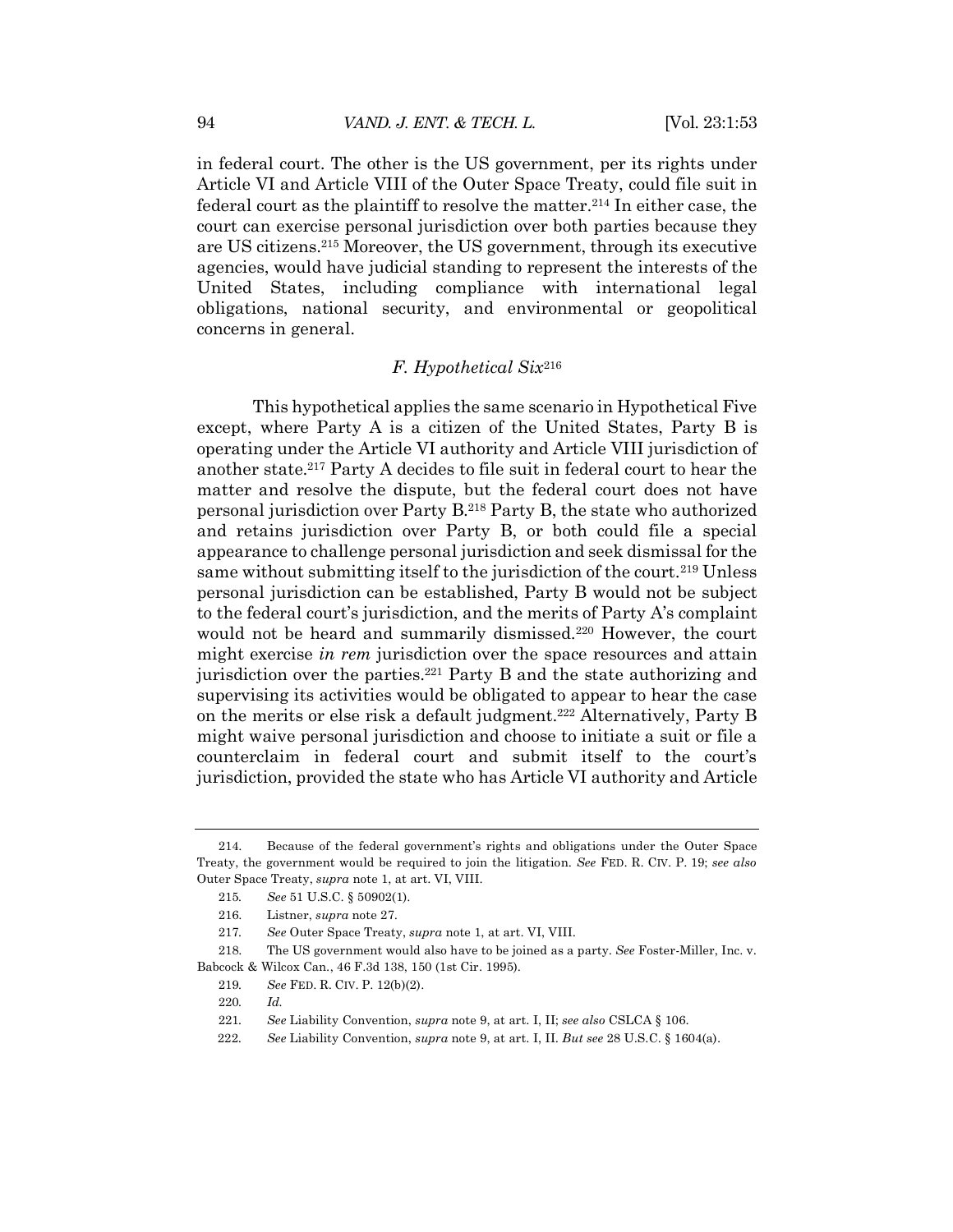VIII jurisdiction over Party B agrees and also submits itself to the jurisdiction of the federal court.223

This hypothetical is simplified at best, but it still illustrates a fundamental procedural impediment to using the federal courts when a private outer space actor from a foreign jurisdiction is involved. Ultimately, the decision for a non-US party to consent to the jurisdiction of the federal court can be accomplished through diplomatic channels or might be addressed through bilateral or multilateral agreements between states.

Moreover, there is the question of whether a judgment can be enforced against a foreign national. For instance, if Party B, as a foreign national, initiated this suit in federal court against Party A and received a favorable outcome, the court has the authority to enforce the judgment against Party A and would insist the state authorizing and supervising Party A comply with the decree of the court. Alternatively, presume Party A initiates suit against Party B. Party B and the state authorizing and supervising its activities submit to the jurisdiction of the federal court but do not prevail. Party A seeks redress from Party B, but Party B refuses to comply with the court order. This poses a dilemma for Party A because the court can only enforce the judgment to the extent Party B has contacts with the United States. The issue is further complicated as to whether the federal court can enforce a judgment against Party B. By extension, the question is whether the court can compel the state, which has jurisdiction over and authorizes and supervises Party B's outer space activities, to ensure Party B complies.

## *G. Hypothetical Seven*

This hypothetical illustrates a scenario where a state is the defendant in a matter and not acting as the authorizing and supervising state under Article VI of the Outer Space Treaty. Party A is a non-governmental operator of a constellation of communications satellites in low-Earth orbit. One of Party A's satellites collides with a defunct national security satellite belonging to Party B, which is a foreign state. Party A files suit in federal court against Party B for negligence and fault liability.224 The state, which authorizes and

<sup>223</sup>*. See* Outer Space Treaty, *supra* note 1, at art. VI, VIII.

<sup>224</sup>**.** Per the Liability Convention, damage caused by a space object other than on the surface of the earth imposes fault liability. *See* Liability Convention, *supra* note 9, at art. III. However, there is no consensus on the theory of fault liability that would be employed, although academia has weighed in. *See, e.g.*, Joel A. Dennerley, *State Liability for Space Object*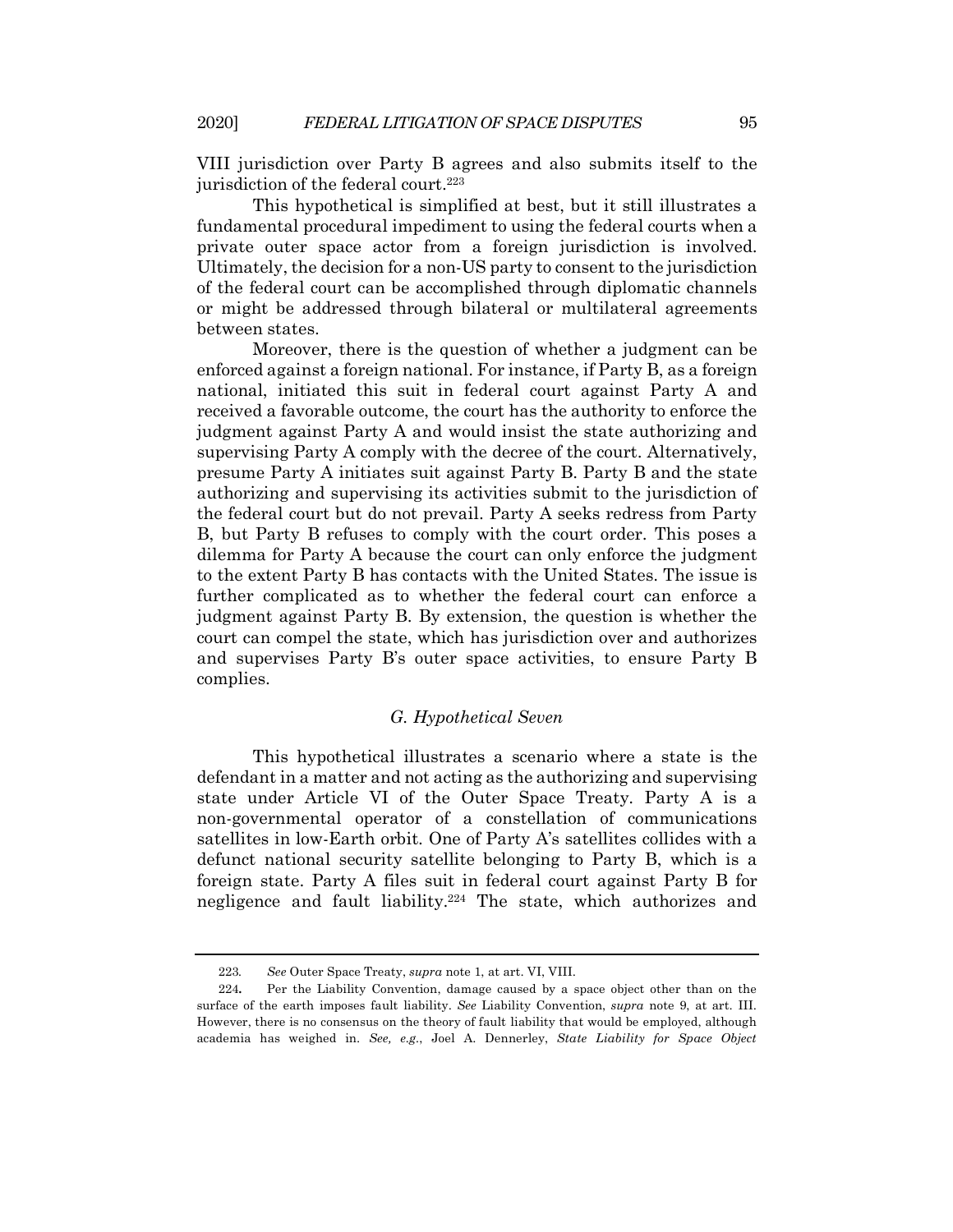supervises Party A unbeknownst to Party A, files a claim under the Liability Convention for damage caused to State A's satellite.<sup>225</sup> Party A's launching state, through its diplomatic agency, files a timely motion to intervene per Rule  $24(B)(2)$ , citing the state under whose jurisdiction Party A is licensed has presented a timely claim through diplomatic channels for damage to Party A's satellite.<sup>226</sup> This means Party A's suit is not ripe for adjudication.<sup>227</sup> The court would then summarily refuse to hear the case because it lacked subject matter jurisdiction.

Same facts, except this time the launching state for Party A's satellite did not file a claim under the Liability Convention within the prescribed time.228 Party A files suit against Party B. The state, which authorizes and supervises Party A, is either joined under Rule 19 or again intervenes per Rule 24(B)(2). Party B files a special appearance challenging the court's personal jurisdiction, asserting the Foreign Sovereign Immunities Act which makes Party B immune from the court's jurisdiction.229 Furthermore, the state, which authorizes and supervises Party A, joins in Party B and files a motion asserting the Foreign Sovereign Immunities Act makes Party B immune from the court's jurisdiction.

226*. See* Liability Convention, *supra* note 9, at art. IX, X.

227. "The ripeness doctrine 'focuses on the timing of the action.'... '[It] is more than a mere procedural question; it is determinative of jurisdiction. If a claim is unripe, federal courts lack subject matter jurisdiction and the complaint must be dismissed.' . . . Ripeness 'draw[s] both from Article III limitations on judicial power and from prudential reasons for refusing to exercise jurisdiction.'... Enforcing ripeness requirements discourages 'premature adjudication' of legal questions and judicial entanglement in abstract controversies. . . . Thus, the doctrine serves as a bar to judicial review whenever a court determines a claim is filed prematurely. The key factors to consider when assessing the ripeness of a dispute are: (1) the likelihood that the harm alleged by a party will ever come to pass; (2) the hardship to the parties if judicial relief is denied at this stage in the proceedings; and (3) whether the factual record is sufficiently developed to produce a fair adjudication of the merits." Dealer Comput. Servs., Inc. v. Dub Herring Ford, 623 F.3d 348, 351 (6th Cir. 2010).

228. "A claim for compensation for damage may be presented to a launching State not later than one year following the date of the occurrence of the damage or the identification of the launching State which is liable." Liability Convention, *supra* note 9, at art. X(1).

229*. See* 28 U.S.C. § 1604.

*Collisions: The Proper Interpretation of 'Fault' for the Purposes of International Space Law*, 29 EUR. J. INT'L L. 281, 288 *(*2018).

<sup>225.</sup> "1. A State which suffers damage, or whose natural or juridical persons suffer damage, may present to a launching State a claim for compensation for such damage. 2. If the State of nationality has not presented a claim, another State may, in respect of damage sustained in its territory by any natural or juridical person, present a claim to a launching State. 3. If neither the State of nationality nor the State in whose territory the damage was sustained has presented a claim or notified its intention of presenting a claim, another State may, in respect of damage sustained by its permanent residents, present a claim to a launching State." Liability Convention, *supra* note 9, at art. VIII.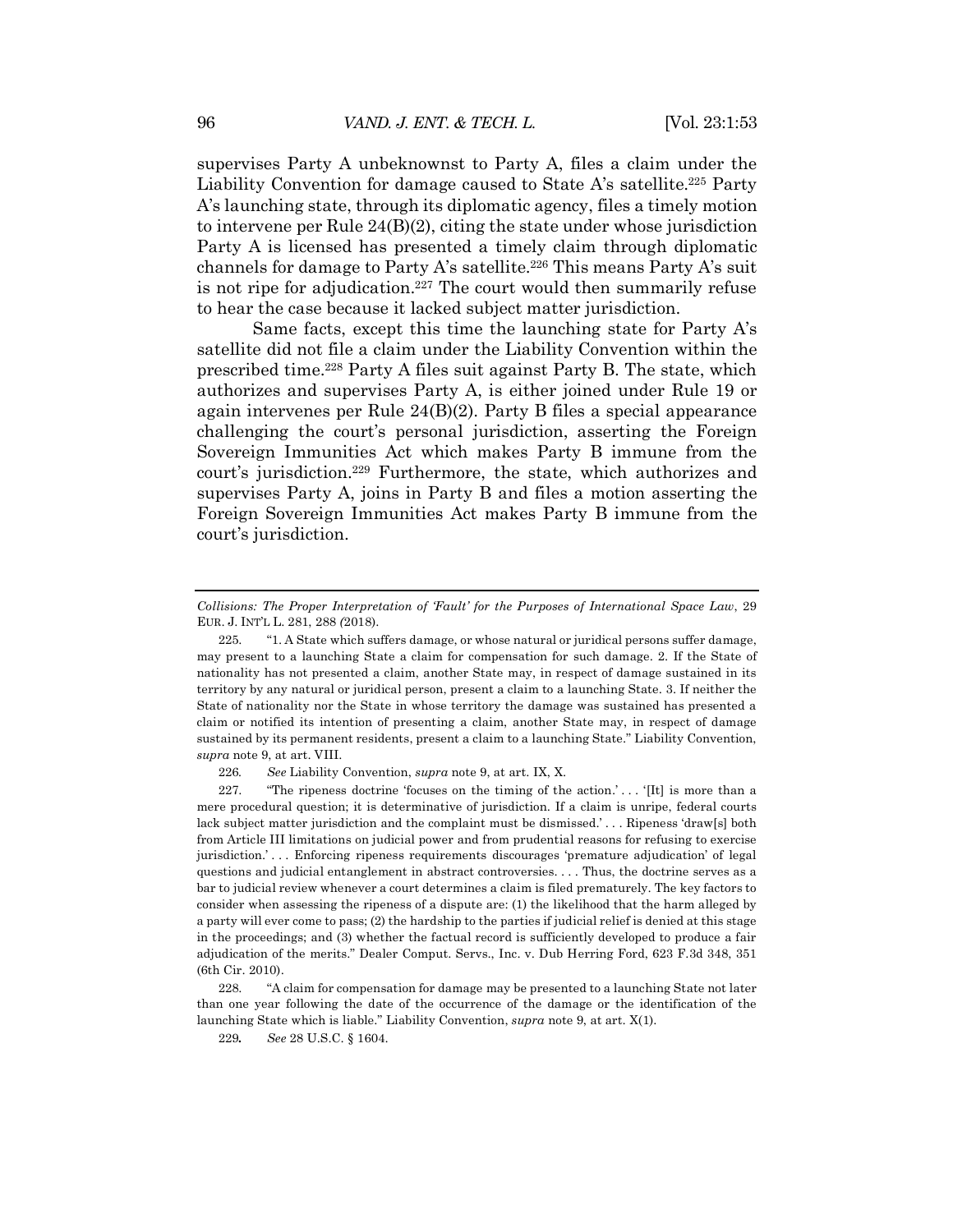#### VII. THE ROLE OF THE COURT: ARBITER OR PSEUDO-STATE

Presuming Congress does not delineate the jurisdiction and authority of the federal courts in adjudicating these matters, the potential exists for the courts to place themselves in the stead of states when it comes to authorizing and supervising activities. In other words, by rendering a decision in a dispute between private space actors, the court would theoretically assume the authority and obligations under Article VI of the Outer Space Treaty to "authorize and supervise" the activities of non-governmental actors in place of the state. Furthermore, it would theoretically assume jurisdiction over non-governmental entities and, to an extent, over the states who are parties to the litigation.<sup>230</sup>

This question is relevant especially when the state does not extend its Article VI authority to non-governmental outer space activities between launch and reentry or so-called "on-orbit" activities.231 The lack of legislative action clarifying authority for on-orbit activities and limiting the court's role would leave the court to place itself as a state-level authority over both states in the litigation. Moreover, the lack of legislative action in both delineating the subject matter jurisdiction of the courts and legislative action with regards to on-orbit authority could place the court in the role of legislator and infer that authority from Article VI and Article VIII of the Outer Space Treaty. This concern is germane both for parties under domestic jurisdiction and for parties operating under foreign jurisdiction.232 The answer to this dilemma lies with Congress and specifically legislation that not only demarcates the authority of the courts but strictly limits the role of the courts to arbiter, thereby ensuring the courts will not exercise Article VI authority nor assume the role of a pseudo-state and implicate Article VIII jurisdiction over both domestic and foreign parties.

#### VIII. CONCLUSION

The evolution of domestic laws granting non-governmental entities greater access to outer space and activities within portend a compelling shift in the archetype of litigation. As these activities increase, the role of lawyers in outer space will expand from the arena of international law and transactional law to litigation where disputes

<sup>230.</sup> Listner, *supra* note 27.

<sup>231</sup>*. See* Nemitz v. United States, CV-N030599, 2004 WL 3167042, at \*1 (D. Nev. Apr. 26, 2004).

<sup>232</sup>*. Id.*